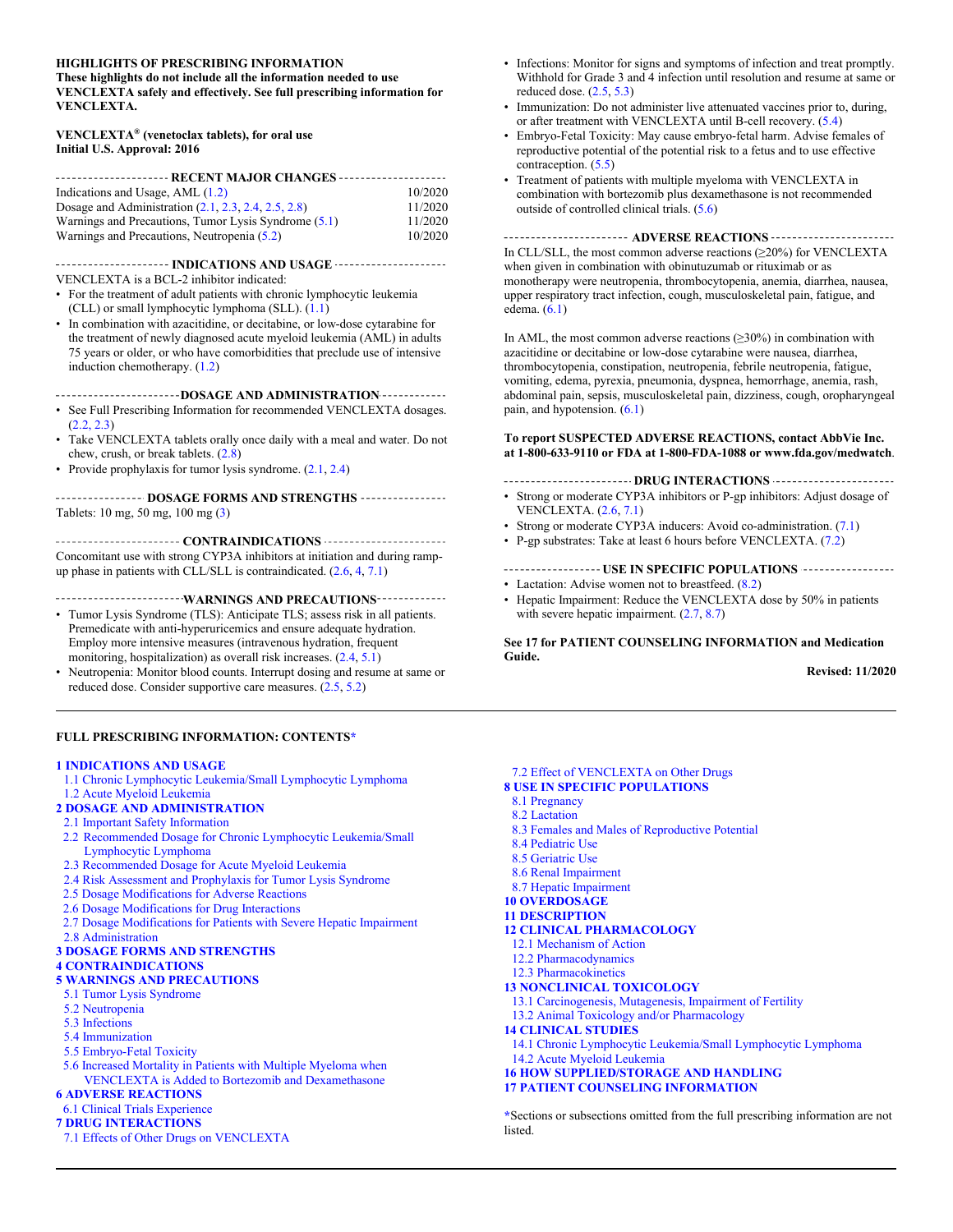## <span id="page-1-3"></span>**FULL PRESCRIBING INFORMATION**

## <span id="page-1-5"></span>**1 INDICATIONS AND USAGE**

### <span id="page-1-4"></span>**1.1 Chronic Lymphocytic Leukemia/Small Lymphocytic Lymphoma**

VENCLEXTA is indicated for the treatment of adult patients with chronic lymphocytic leukemia (CLL) or small lymphocytic lymphoma (SLL).

### **1.2 Acute Myeloid Leukemia**

VENCLEXTA is indicated in combination with azacitidine, or decitabine, or low-dose cytarabine for the treatment of newly diagnosed acute myeloid leukemia (AML) in adults 75 years or older, or who have comorbidities that preclude use of intensive induction chemotherapy.

### <span id="page-1-2"></span>**2 DOSAGE AND ADMINISTRATION**

### <span id="page-1-1"></span>**2.1 Important Safety Information**

Assess patient-specific factors for level of risk of tumor lysis syndrome (TLS) and provide prophylactic hydration and anti-hyperuricemics to patients prior to first dose of VENCLEXTA to reduce risk of TLS *[see Dosage and Administration [\(2.4\)](#page-3-0) and Warnings and Precautions (5.1)]*.

### <span id="page-1-0"></span>**2.2 Recommended Dosage for Chronic Lymphocytic Leukemia/Small Lymphocytic Lymphoma**

VENCLEXTA dosing begins with a 5-week ramp-up. The 5-week ramp-up dosing schedule is designed to gradually reduce tumor burden (debulk) and decrease the risk of TLS.

## VENCLEXTA 5-week Dose Ramp-Up Schedule

Administer VENCLEXTA according to the 5-week ramp-up dosing schedule to the recommended dosage of 400 mg orally once daily as shown in [Table 1.](#page-1-6)

### <span id="page-1-6"></span>**Table 1. Dosing Schedule for 5-Week Ramp-up Phase for Patients with CLL/SLL**

|                   | <b>VENCLEXTA</b><br><b>Oral Daily Dose</b> |
|-------------------|--------------------------------------------|
| Week 1            | $20 \text{ mg}$                            |
| Week 2            | $50 \text{ mg}$                            |
| Week 3            | $100$ mg                                   |
| Week 4            | $200$ mg                                   |
| Week 5 and beyond | $400$ mg                                   |

The CLL/SLL Starting Pack provides the first 4 weeks of VENCLEXTA according to the rampup schedule. The 400 mg dose is achieved using 100 mg tablets supplied in bottles *[see How Supplied/Storage and Handling [\(16\)](#page-49-1)]*.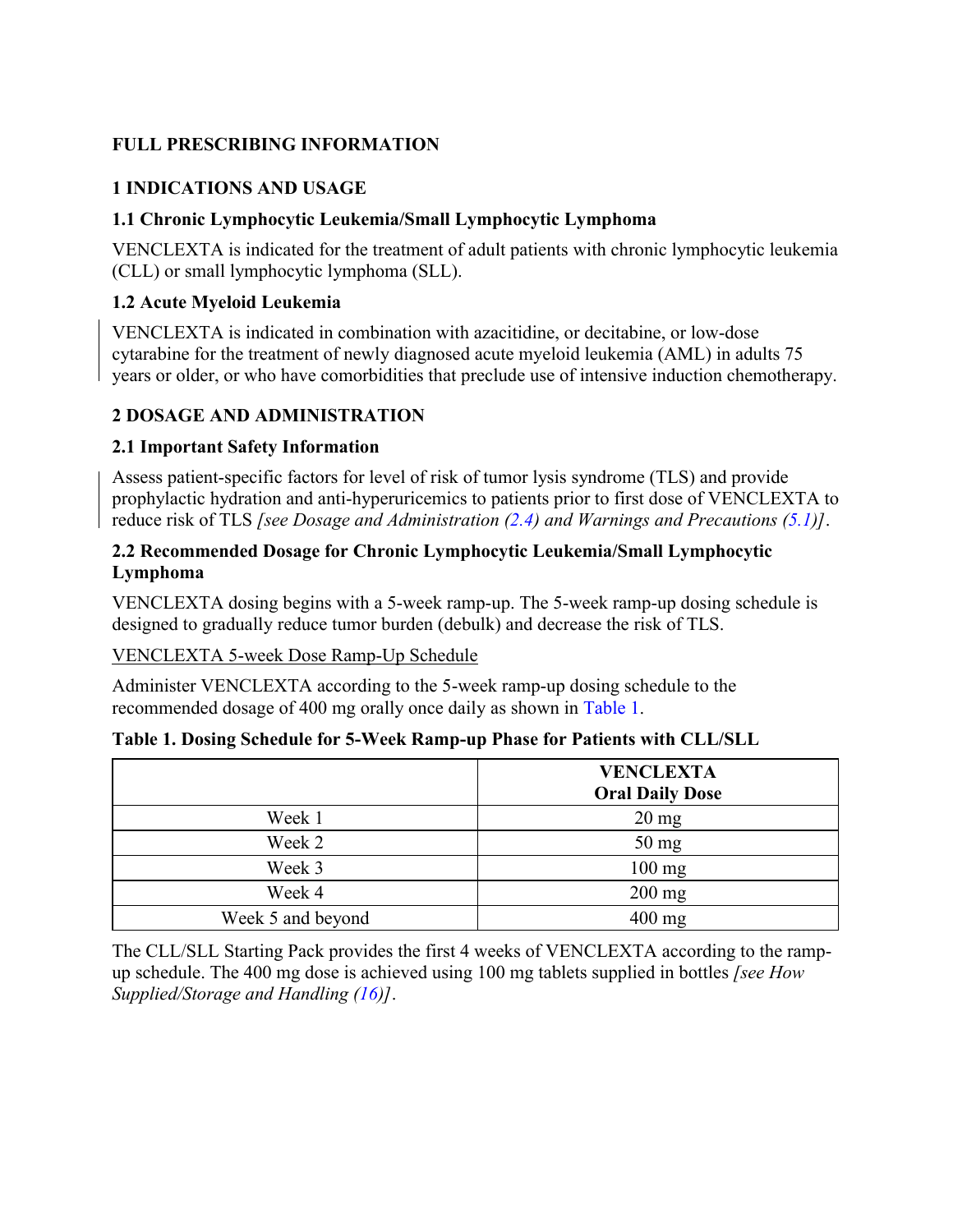### In Combination with Obinutuzumab

Start obinutuzumab administration at 100 mg on Cycle 1 Day 1, followed by 900 mg on Cycle 1 Day 2. Administer 1000 mg on Days 8 and 15 of Cycle 1 and on Day 1 of each subsequent 28 day cycle for a total of 6 cycles. Refer to the obinutuzumab prescribing information for additional dosing information.

On Cycle 1 Day 22, start VENCLEXTA according to the 5-week ramp-up dosing schedule (see [Table 1\)](#page-1-6). After completing the ramp-up phase on Cycle 2 Day 28, continue VENCLEXTA at a dose of 400 mg orally once daily from Cycle 3 Day 1 until the last day of Cycle 12.

## In Combination with Rituximab

Start rituximab administration after the patient has completed the 5-week ramp-up dosing schedule for VENCLEXTA (see [Table 1\)](#page-1-6) and has received VENCLEXTA at the recommended dosage of 400 mg orally once daily for 7 days. Administer rituximab on Day 1 of each 28-day cycle for 6 cycles, at a dose of 375 mg/m<sup>2</sup> intravenously for Cycle 1 and 500 mg/m<sup>2</sup> intravenously for Cycles 2-6. Continue VENCLEXTA 400 mg orally once daily for 24 months from Cycle 1 Day 1 of rituximab.

Refer to the rituximab prescribing information for additional dosing information.

### Monotherapy

The recommended dosage of VENCLEXTA is 400 mg once daily after completion of the 5-week ramp-up dosing schedule (see [Table 1\)](#page-1-6). Continue VENCLEXTA until disease progression or unacceptable toxicity.

## <span id="page-2-0"></span>**2.3 Recommended Dosage for Acute Myeloid Leukemia**

The recommended dosage and ramp-up of VENCLEXTA depends upon the combination agent. Follow the dosing schedule, including the 3-day or 4-day dose ramp-up, as shown in [Table 2.](#page-2-1) Start VENCLEXTA administration on Cycle 1 Day 1 in combination with:

- Azacitidine 75 mg/m<sup>2</sup> intravenously or subcutaneously once daily on Days 1-7 of each 28day cycle; OR
- Decitabine 20 mg/m<sup>2</sup> intravenously once daily on Days 1-5 of each 28-day cycle; OR
- Cytarabine 20 mg/m<sup>2</sup> subcutaneously once daily on Days 1-10 of each 28-day cycle.

### <span id="page-2-1"></span>**Table 2. Dosing Schedule for 3- or 4-Day Ramp-up Phase in Patients with AML**

|            | <b>VENCLEXTA</b><br><b>Oral Daily Dose</b>       |                                      |  |
|------------|--------------------------------------------------|--------------------------------------|--|
| Day 1      | $100$ mg                                         |                                      |  |
| Day 2      | $200 \text{ mg}$                                 |                                      |  |
| Day 3      | $400$ mg                                         |                                      |  |
|            | 400 mg orally once daily of each 28-             | 600 mg orally once daily of each 28- |  |
| Days 4 and | day cycle                                        | day cycle                            |  |
| beyond     | in combination with<br>in combination with       |                                      |  |
|            | azacitidine or decitabine<br>low-dose cytarabine |                                      |  |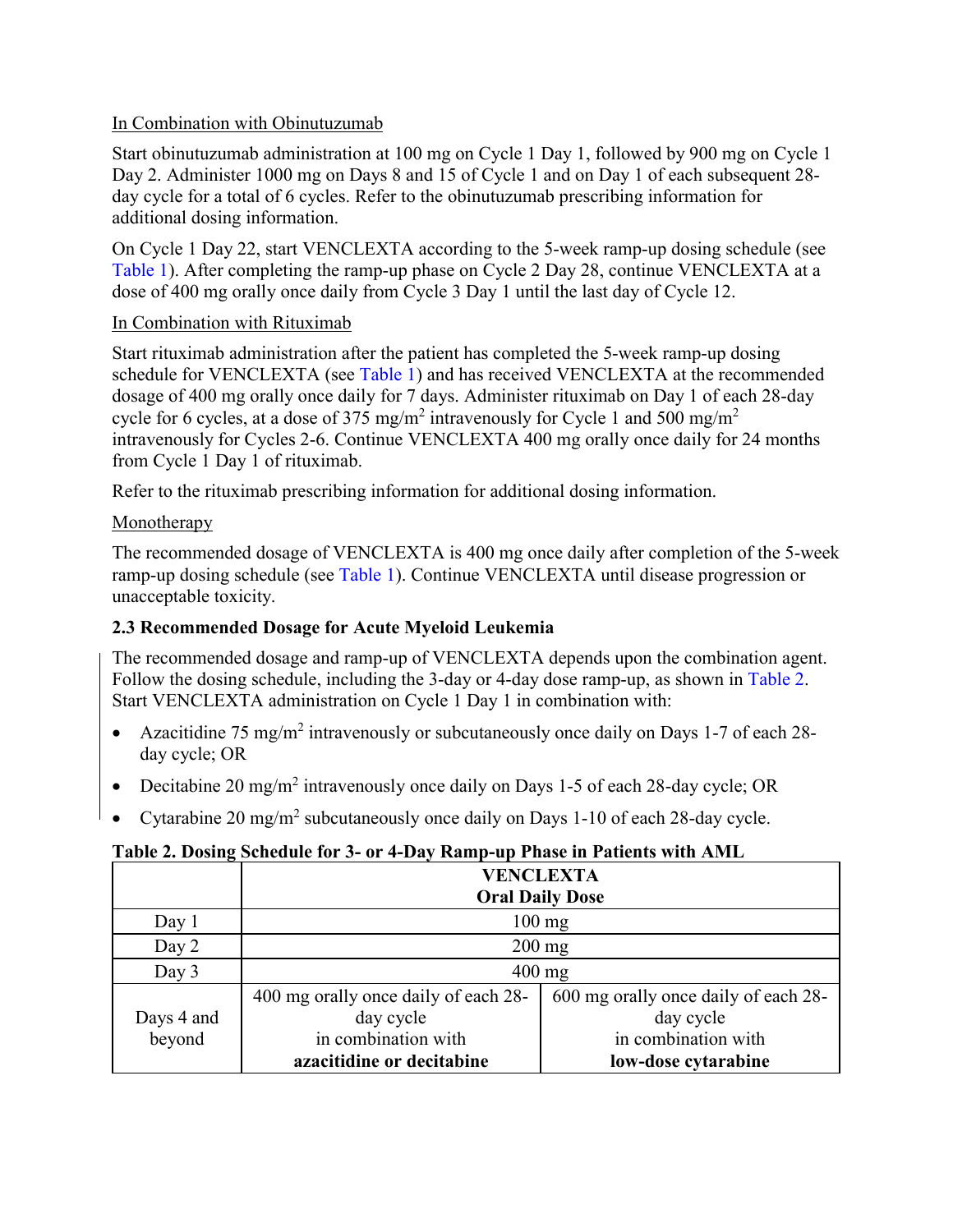Continue VENCLEXTA, in combination with azacitidine or decitabine or low-dose cytarabine, until disease progression or unacceptable toxicity.

Refer to *Clinical Studies [\(14.2\)](#page-40-0)* and Prescribing Information for azacitidine, decitabine, or cytarabine for additional dosing information.

### <span id="page-3-0"></span>**2.4 Risk Assessment and Prophylaxis for Tumor Lysis Syndrome**

Patients treated with VENCLEXTA may develop tumor lysis syndrome (TLS). Refer to the appropriate section below for specific details on management. Assess patient-specific factors for level of risk of TLS and provide prophylactic hydration and anti-hyperuricemics to patients prior to first dose of VENCLEXTA to reduce risk of TLS.

Chronic Lymphocytic Leukemia/Small Lymphocytic Lymphoma

VENCLEXTA can cause rapid reduction in tumor and thus poses a risk for TLS in the initial 5 week ramp-up phase. Changes in blood chemistries consistent with TLS that require prompt management can occur as early as 6 to 8 hours following the first dose of VENCLEXTA and at each dose increase. TLS can also occur upon resumption of VENCLEXTA following a dosage interruption. See [Table 4](#page-5-1) and [Table](#page-6-0) 5 for dose modifications of VENCLEXTA after interruption.

The risk of TLS is a continuum based on multiple factors, particularly reduced renal function (creatinine clearance [CLcr] <80 mL/min) and tumor burden; splenomegaly may also increase the risk of TLS.

Perform tumor burden assessments, including radiographic evaluation (e.g., CT scan), assess blood chemistry (potassium, uric acid, phosphorus, calcium, and creatinine) in all patients and correct pre-existing abnormalities prior to initiation of treatment with VENCLEXTA. The risk may decrease as tumor burden decreases *[see Warnings and Precautions (5.1) and Use in Specific Populations [\(8.6\)](#page-28-1)]*.

[Table 3](#page-3-1) below describes the recommended TLS prophylaxis and monitoring during VENCLEXTA treatment based on tumor burden determination from clinical trial data. Consider all patient comorbidities before final determination of prophylaxis and monitoring schedule. Reassess the risk of TLS when reinitiating VENCLEXTA after a dosage interruption lasting more than 1 week during the ramp-up phase, or more than 2 weeks after completion of ramp-up. Institute prophylaxis and monitoring as needed.

<span id="page-3-1"></span>

| Table 3. Recommended TLS Prophylaxis Based on Tumor Burden in Patients with |  |  |
|-----------------------------------------------------------------------------|--|--|
| <b>CLL/SLL</b>                                                              |  |  |

|     | <b>Tumor Burden</b>                                                       | <b>Prophylaxis</b>                      |                                      | <b>Blood Chemistry</b><br>Monitoring <sup>c,d</sup>                                       |
|-----|---------------------------------------------------------------------------|-----------------------------------------|--------------------------------------|-------------------------------------------------------------------------------------------|
|     |                                                                           | <b>Hydration</b> <sup>a</sup>           | Anti-<br>hyperuricemics <sup>b</sup> | <b>Setting and</b><br><b>Frequency of</b><br><b>Assessments</b>                           |
| Low | All LN $<$ 5 cm<br><b>AND</b><br>ALC $\langle 25 \times 10^9 / L \rangle$ | Oral<br>$(1.5 \text{ to } 2 \text{ L})$ | Allopurinol                          | Outpatient<br>• For first dose of 20 mg<br>and 50 mg: Pre-dose, 6 to<br>8 hours, 24 hours |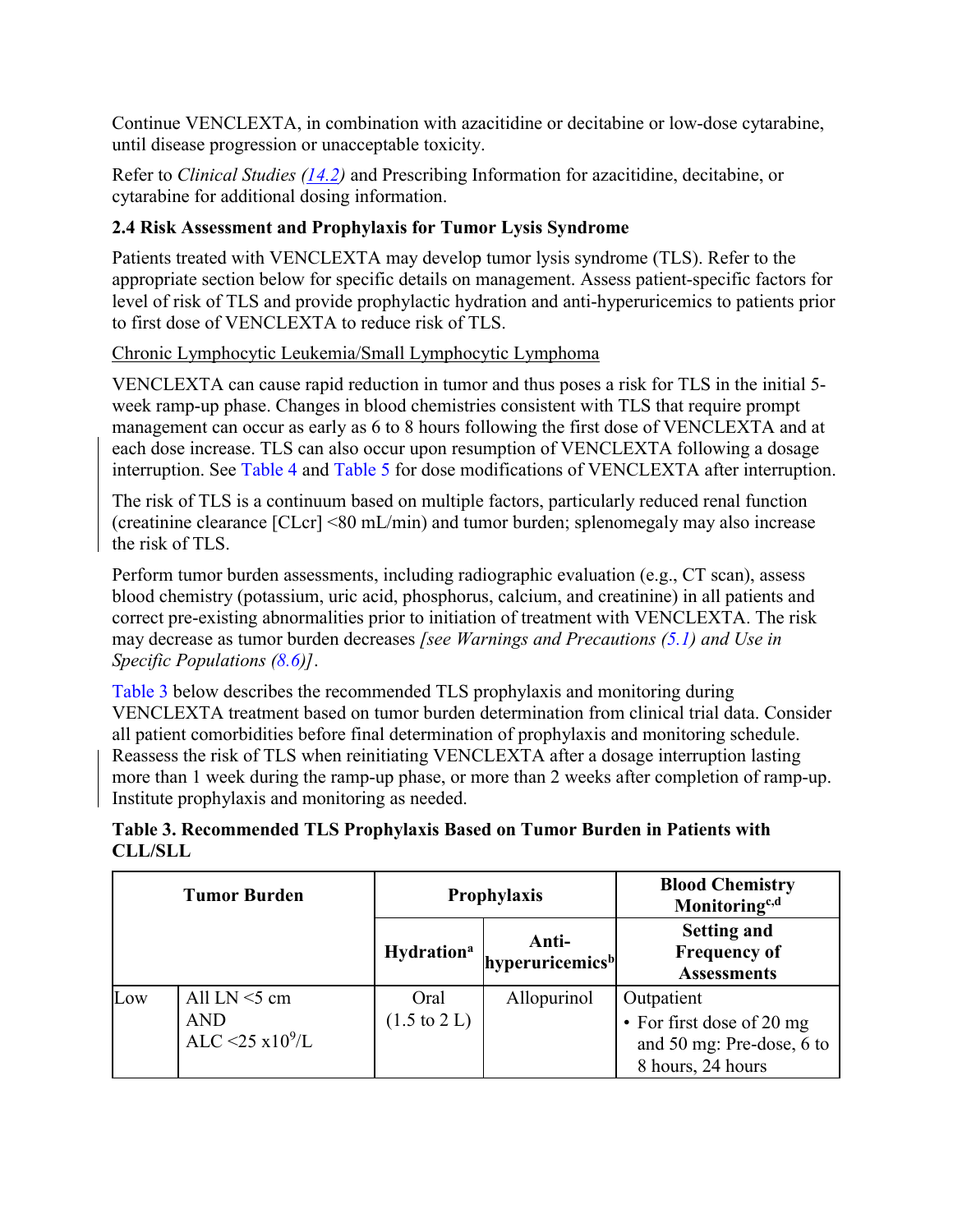|      | <b>Tumor Burden</b>                                                                                      | Prophylaxis                                                                                                        |                                                                                 | <b>Blood Chemistry</b><br>Monitoring <sup>c,d</sup>                                                                                                                                                                                                                                                 |
|------|----------------------------------------------------------------------------------------------------------|--------------------------------------------------------------------------------------------------------------------|---------------------------------------------------------------------------------|-----------------------------------------------------------------------------------------------------------------------------------------------------------------------------------------------------------------------------------------------------------------------------------------------------|
|      |                                                                                                          | <b>Hydration</b> <sup>a</sup>                                                                                      | Anti-<br>hyperuricemics <sup>b</sup>                                            | <b>Setting and</b><br><b>Frequency of</b><br><b>Assessments</b>                                                                                                                                                                                                                                     |
|      |                                                                                                          |                                                                                                                    |                                                                                 | • For subsequent ramp-up<br>doses: Pre-dose                                                                                                                                                                                                                                                         |
|      | Medium Any LN 5 to $\leq 10$ cm<br><b>OR</b><br>ALC $\geq$ 25 x10 <sup>9</sup> /L                        | Oral<br>$(1.5 \text{ to } 2 \text{ L})$<br>and consider<br>additional<br>intravenous                               | Allopurinol                                                                     | Outpatient<br>• For first dose of 20 mg<br>and 50 mg: Pre-dose, 6 to<br>8 hours, 24 hours<br>• For subsequent ramp-up<br>doses: Pre-dose<br>• For first dose of 20 mg<br>and 50 mg: Consider<br>hospitalization for patients<br>with $CLcr < 80ml/min$ ; see<br>below for monitoring in<br>hospital |
| High | Any $LN \ge 10$ cm<br><b>OR</b><br>ALC $\geq$ 25 x10 <sup>9</sup> /L<br><b>AND</b><br>any LN $\geq$ 5 cm | Oral<br>$(1.5 \text{ to } 2 \text{ L})$<br>and<br>intravenous<br>$(150 \text{ to } 200)$<br>mL/hr<br>as tolerated) | Allopurinol;<br>consider<br>rasburicase if<br>baseline uric<br>acid is elevated | In hospital<br>• For first dose of 20 mg<br>and 50 mg: Pre-dose, 4, 8,<br>12, and 24 hours<br>Outpatient<br>• For subsequent ramp-up<br>doses: Pre-dose, 6 to 8<br>hours, 24 hours                                                                                                                  |

 $ALC = absolute$  lymphocyte count;  $CLcr =$  creatinine clearance;  $LN =$  lymph node. <sup>a</sup>Administer intravenous hydration for any patient who cannot tolerate oral hydration. <sup>b</sup>Start allopurinol or xanthine oxidase inhibitor 2 to 3 days prior to initiation of VENCLEXTA. Evaluate blood chemistries (potassium, uric acid, phosphorus, calcium, and creatinine); review in real time.

<sup>d</sup>For patients at risk of TLS, monitor blood chemistries at 6 to 8 hours and at 24 hours at each subsequent ramp-up dose.

## Acute Myeloid Leukemia

- All patients should have white blood cell count less than  $25 \times 10^9$ /L prior to initiation of VENCLEXTA. Cytoreduction prior to treatment may be required.
- Prior to first VENCLEXTA dose, provide all patients with prophylactic measures including adequate hydration and anti-hyperuricemic agents and continue during ramp-up phase.
- Assess blood chemistry (potassium, uric acid, phosphorus, calcium, and creatinine) and correct pre-existing abnormalities prior to initiation of treatment with VENCLEXTA.
- Monitor blood chemistries for TLS at pre-dose, 6 to 8 hours after each new dose during ramp-up, and 24 hours after reaching final dose.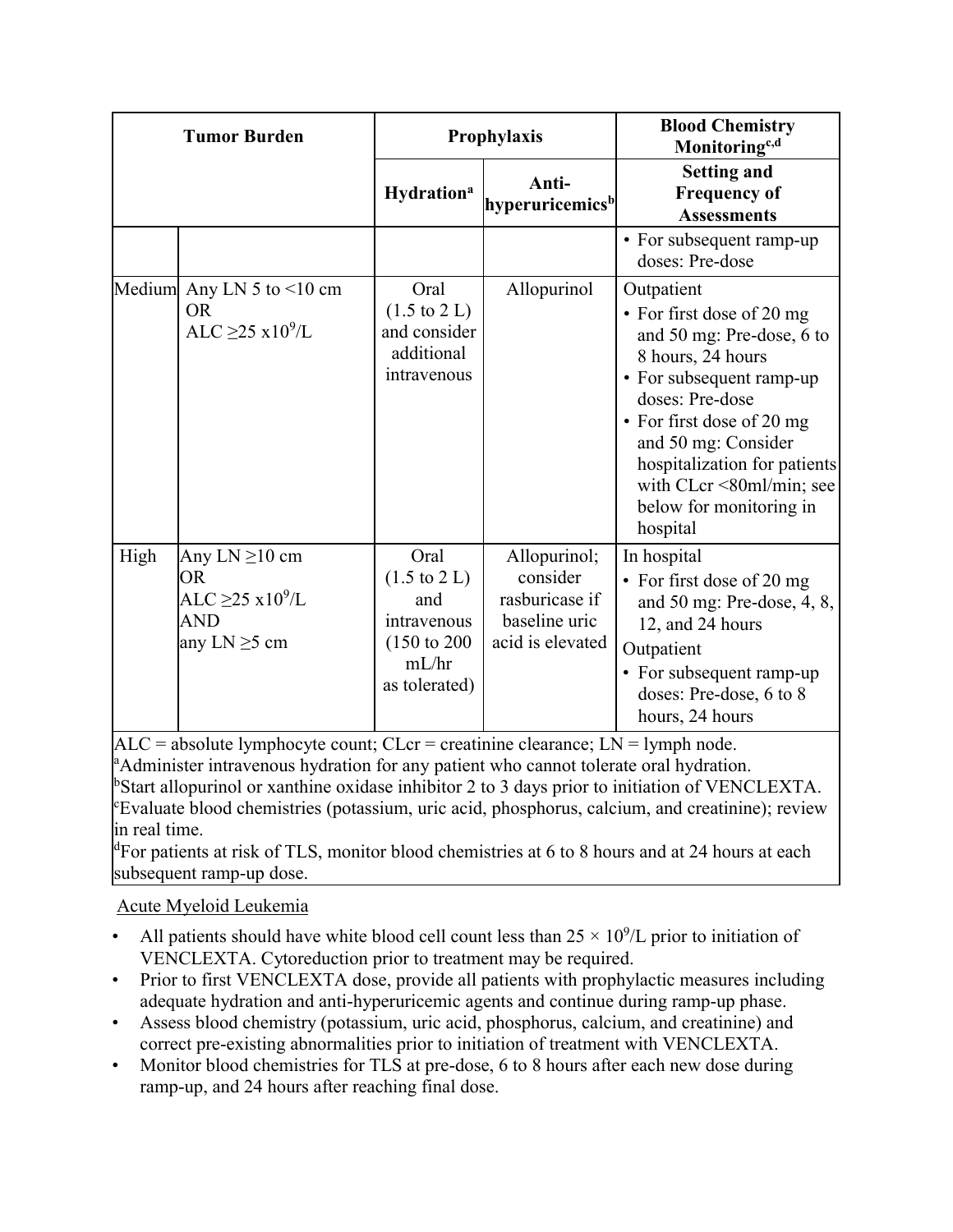• For patients with risk factors for TLS (e.g., circulating blasts, high burden of leukemia involvement in bone marrow, elevated pretreatment lactate dehydrogenase [LDH] levels, or reduced renal function), consider additional measures, including increased laboratory monitoring and reducing VENCLEXTA starting dose.

### <span id="page-5-0"></span>**2.5 Dosage Modifications for Adverse Reactions**

Chronic Lymphocytic Leukemia/Small Lymphocytic Lymphoma

The recommended dosage modifications for VENCLEXTA for adverse reactions are provided in [Table 4](#page-5-1) and the recommended dose reductions for VENCLEXTA for adverse reactions are provided in [Table 5.](#page-6-0)

For patients having a dosage interruption lasting more than 1 week during the ramp-up phase, or more than 2 weeks after completion of ramp-up, reassess for risk of TLS to determine if reinitiation with a reduced dose is necessary (e.g., all or some levels of the dose ramp-up schedule) *[see Dosage and Administration [\(2.2,](#page-1-0) [2.4\)](#page-3-0)]*.

### <span id="page-5-1"></span>**Table 4. Recommended VENCLEXTA Dosage Modifications for Adverse Reactions<sup>a</sup> in CLL/SLL**

| <b>Adverse Reaction</b>                                                                      | Occurrence                          | <b>Dosage Modification</b>                                                                                                                                                                                  |
|----------------------------------------------------------------------------------------------|-------------------------------------|-------------------------------------------------------------------------------------------------------------------------------------------------------------------------------------------------------------|
|                                                                                              |                                     | <b>Tumor Lysis Syndrome</b>                                                                                                                                                                                 |
| <b>Blood</b> chemistry<br>changes or symptoms<br>suggestive of TLS [see                      | Any                                 | Withhold the next day's dose. If resolved<br>within 24 to 48 hours of last dose, resume at<br>same dose.                                                                                                    |
| Warnings and<br>Precautions $(5.1)$ ]                                                        |                                     | For any blood chemistry changes requiring<br>more than 48 hours to resolve, resume at<br>reduced dose (see Table 5).                                                                                        |
|                                                                                              |                                     | For any events of clinical TLS, <sup>b</sup> resume at<br>reduced dose following resolution (see Table<br>5).                                                                                               |
|                                                                                              |                                     | <b>Non-Hematologic Adverse Reactions</b>                                                                                                                                                                    |
| Grade 3 or 4 non-<br>hematologic toxicities<br>[see Adverse Reactions]                       | 1 <sup>st</sup> occurrence          | Interrupt VENCLEXTA.<br>Upon resolution to Grade 1 or baseline level,<br>resume VENCLEXTA at the same dose.                                                                                                 |
| (6.1)                                                                                        | $2nd$ and subsequent<br>occurrences | Interrupt VENCLEXTA.<br>Follow dose reduction guidelines in Table 5<br>when resuming treatment with VENCLEXTA<br>after resolution. A larger dose reduction may<br>occur at the discretion of the physician. |
|                                                                                              |                                     | <b>Hematologic Adverse Reactions</b>                                                                                                                                                                        |
| Grade 3 neutropenia<br>with infection or fever;<br>or Grade 4                                | 1 <sup>st</sup> occurrence          | Interrupt VENCLEXTA.<br>Upon resolution to Grade 1 or baseline level,<br>resume VENCLEXTA at the same dose.                                                                                                 |
| hematologic toxicities<br>(except lymphopenia)<br>[see Warnings and<br>Precautions $(5.2)$ ] | $2nd$ and subsequent<br>occurrences | Interrupt VENCLEXTA.<br>Follow dose reduction guidelines in Table 5<br>when resuming treatment with VENCLEXTA                                                                                               |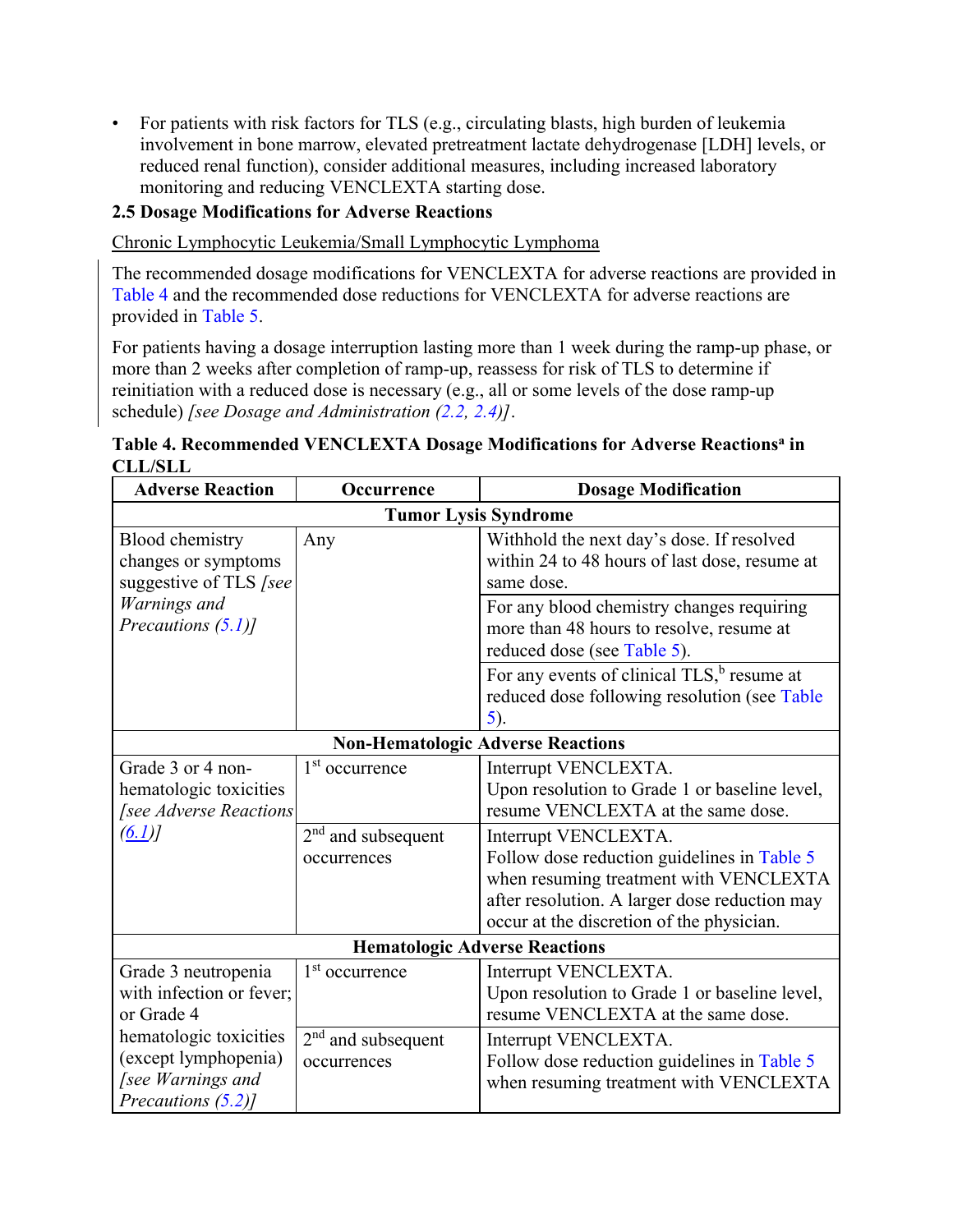<span id="page-6-0"></span>

|  | after resolution. A larger dose reduction may |
|--|-----------------------------------------------|
|  | occur at the discretion of the physician.     |

Consider discontinuing VENCLEXTA for patients who require dose reductions to less than 100 mg for more than 2 weeks.

<sup>a</sup>Adverse reactions were graded using NCI CTCAE version 4.0.

<sup>b</sup>Clinical TLS was defined as laboratory TLS with clinical consequences such as acute renal failure, cardiac arrhythmias, or sudden death and/or seizures *[see Adverse Reactions [\(6.1\)](#page-11-0)]*.

### **Table 5. Recommended Dose Reduction for Adverse Reactions for VENCLEXTA in CLL/SLL**

| Dose at Interruption, mg | Restart Dose, mg <sup>a,b</sup> |
|--------------------------|---------------------------------|
| 400                      | 300                             |
| 300                      | 200                             |
| 200                      | 100                             |
| 100                      |                                 |
| 50                       |                                 |
|                          |                                 |

<sup>a</sup>During the ramp-up phase, continue the reduced dose for 1 week before increasing the dose. <sup>b</sup>If a dosage interruption lasts more than 1 week during the ramp-up phase or more than 2 weeks after completion of ramp-up, reassess the risk of TLS and determine if reinitiation at a reduced dosage is necessary *[see Dosage and Administration [\(2.2,](#page-1-0) [2.4\)](#page-3-0)]*.

Acute Myeloid Leukemia

Monitor blood counts frequently through resolution of cytopenias. Dose modification and interruptions for cytopenias are dependent on remission status. Dose modifications of VENCLEXTA for adverse reactions are provided in [Table 6.](#page-6-1)

<span id="page-6-1"></span>

| Table 6. Recommended VENCLEXTA Dosage Modifications for Adverse Reactions in |  |
|------------------------------------------------------------------------------|--|
| AML                                                                          |  |

| <b>Adverse Reaction</b>                                                                                                                                   | Occurrence                                                                   | <b>Dosage Modification</b>                                                                                                                                                                                                                                                                     |
|-----------------------------------------------------------------------------------------------------------------------------------------------------------|------------------------------------------------------------------------------|------------------------------------------------------------------------------------------------------------------------------------------------------------------------------------------------------------------------------------------------------------------------------------------------|
|                                                                                                                                                           | <b>Hematologic Adverse Reactions</b>                                         |                                                                                                                                                                                                                                                                                                |
| Grade 4 neutropenia<br>with or without fever or achieving remission <sup>a</sup><br>infection; or Grade 4<br>thrombocytopenia [see<br><i>Warnings and</i> | Occurrence prior to                                                          | In most instances, do not interrupt<br>VENCLEXTA in combination with<br>azacitidine, decitabine, or low-dose<br>cytarabine due to cytopenias prior to<br>achieving remission.                                                                                                                  |
| Precautions $(5.2)$ ]                                                                                                                                     | First occurrence after<br>achieving remission and<br>lasting at least 7 days | Delay subsequent cycle of VENCLEXTA<br>in combination with azacitidine,<br>decitabine, or low-dose cytarabine and<br>monitor blood counts.<br>Upon resolution to Grade 1 or 2, resume<br>VENCLEXTA at the same dose in<br>combination with azacitidine, decitabine,<br>or low-dose cytarabine. |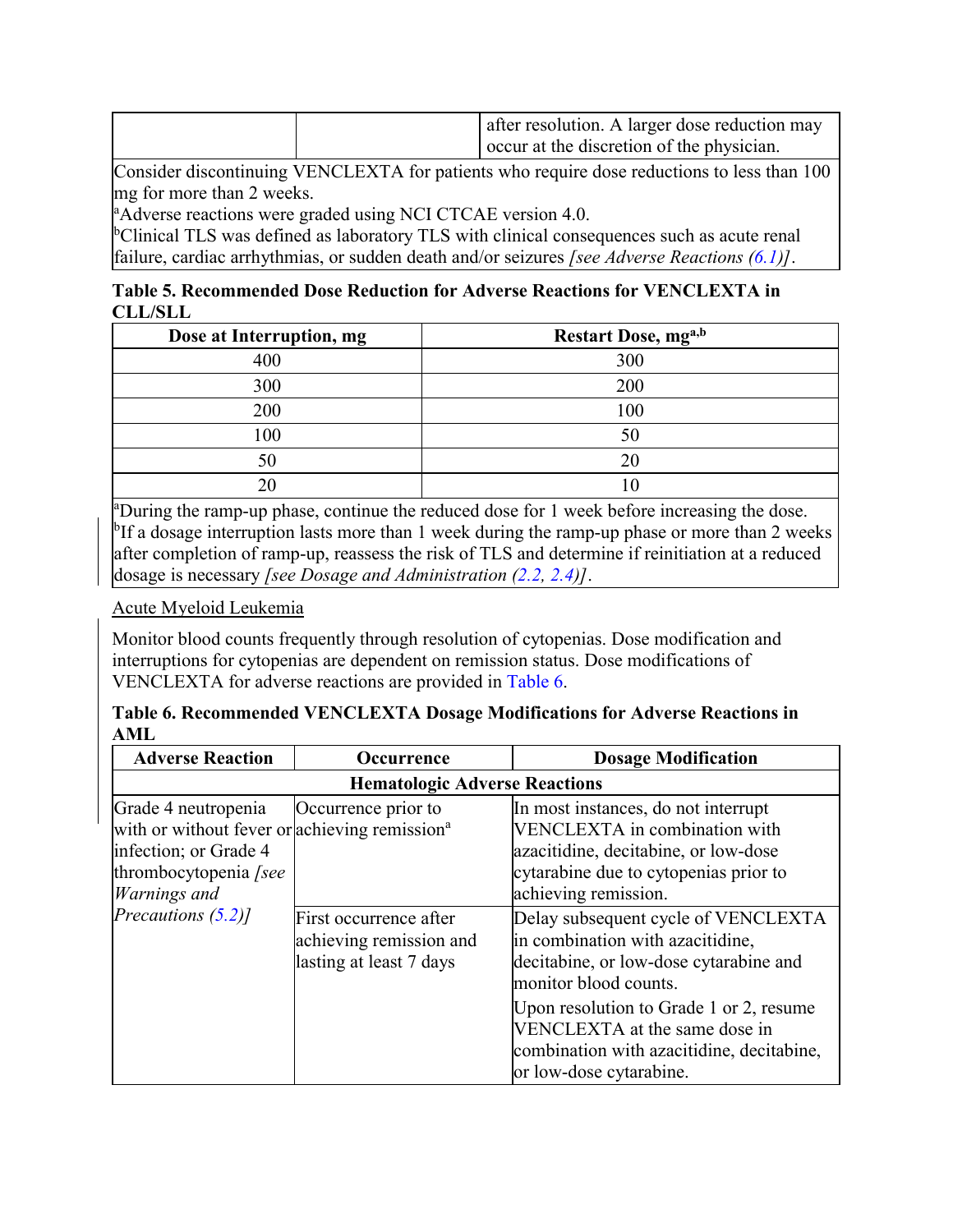<span id="page-7-0"></span>

| <b>Adverse Reaction</b>                                                       | <b>Occurrence</b>                                                | <b>Dosage Modification</b>                                                                                                                                                                                                                                                                                                                                                                                                                                |
|-------------------------------------------------------------------------------|------------------------------------------------------------------|-----------------------------------------------------------------------------------------------------------------------------------------------------------------------------------------------------------------------------------------------------------------------------------------------------------------------------------------------------------------------------------------------------------------------------------------------------------|
|                                                                               | Subsequent occurrences in<br>cycles after achieving<br>or longer | Delay subsequent cycle of VENCLEXTA<br>in combination with azacitidine, or<br>remission and lasting 7 days decitabine, or low-dose cytarabine and<br>monitor blood counts.<br>Upon resolution to Grade 1 or 2, resume<br>VENCLEXTA at the same dose in<br>combination with azacitidine, decitabine,<br>or low-dose cytarabine, and reduce<br>VENCLEXTA duration by 7 days during<br>each of the subsequent cycles, such as 21<br>days instead of 28 days. |
|                                                                               | <b>Non-Hematologic Adverse Reactions</b>                         |                                                                                                                                                                                                                                                                                                                                                                                                                                                           |
| Grade 3 or 4 non-<br>hematologic toxicities<br>See Adverse Reactions<br>(6.1) | Any occurrence                                                   | Interrupt VENCLEXTA if not resolved<br>with supportive care.<br>Upon resolution to Grade 1 or baseline<br>level, resume VENCLEXTA at the same<br>dose.                                                                                                                                                                                                                                                                                                    |
| <sup>a</sup> Recommend bone marrow evaluation.                                |                                                                  |                                                                                                                                                                                                                                                                                                                                                                                                                                                           |

### **2.6 Dosage Modifications for Drug Interactions**

Strong or Moderate CYP3A Inhibitors or P-gp Inhibitors

[Table 7](#page-7-1) describes VENCLEXTA contraindication or dosage modification based on concomitant use with a strong or moderate CYP3A inhibitor or a P-gp inhibitor *[see Drug Interactions [\(7.1\)](#page-26-3)]* at initiation, during, or after the ramp-up phase.

Resume the VENCLEXTA dosage that was used prior to concomitant use of a strong or moderate CYP3A inhibitor or a P-gp inhibitor 2 to 3 days after discontinuation of the inhibitor *[see Drug Interactions [\(7.1\)](#page-26-3)]*.

<span id="page-7-1"></span>

| Table 7. Management of Potential VENCLEXTA Interactions with CYP3A and P-gp |  |
|-----------------------------------------------------------------------------|--|
| <b>Inhibitors</b>                                                           |  |

| Coadministered                  | <b>Initiation and</b> |                      | <b>Steady Daily Dose</b>           |
|---------------------------------|-----------------------|----------------------|------------------------------------|
| Drug                            |                       | <b>Ramp-Up Phase</b> | (After Ramp-Up Phase) <sup>a</sup> |
|                                 | <b>CLL/SLL</b>        | Contraindicated      |                                    |
|                                 | AML                   | Day $1 - 10$ mg      |                                    |
| Posaconazole                    |                       | Day $2 - 20$ mg      | Reduce VENCLEXTA dose to 70 mg.    |
|                                 |                       | Day $3 - 50$ mg      |                                    |
|                                 |                       | Day $4-70$ mg        |                                    |
|                                 | <b>CLL/SLL</b>        | Contraindicated      |                                    |
| Other strong CYP3A<br>inhibitor | AML                   | Day $1 - 10$ mg      | Reduce VENCLEXTA dose to 100       |
|                                 |                       | Day $2 - 20$ mg      |                                    |
|                                 |                       | Day $3 - 50$ mg      | mg.                                |
|                                 |                       | Day $4-100$ mg       |                                    |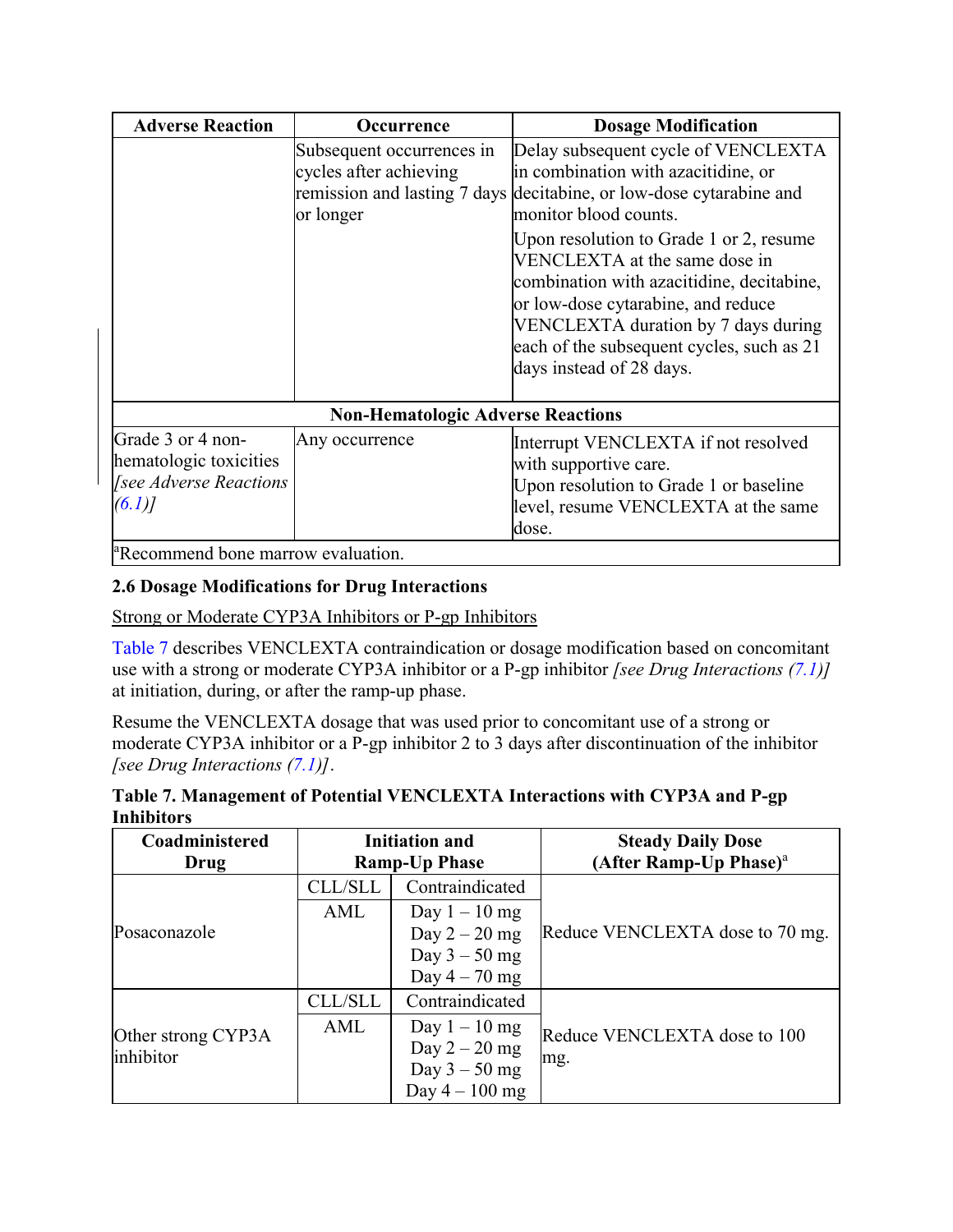| Moderate CYP3A           |                                                                                                      |
|--------------------------|------------------------------------------------------------------------------------------------------|
| inhibitor                | Reduce the VENCLEXTA dose by at least 50%.                                                           |
| $P$ -gp inhibitor        |                                                                                                      |
|                          | <sup>a</sup> In patients with CLL/SLL, consider alternative medications or reduce the VENCLEXTA dose |
| as described in Table 7. |                                                                                                      |

## <span id="page-8-3"></span>**2.7 Dosage Modifications for Patients with Severe Hepatic Impairment**

Reduce the VENCLEXTA once daily dose by 50% for patients with severe hepatic impairment (Child-Pugh C); monitor these patients more closely for adverse reactions *[see Use in Specific Populations [\(8.7\)](#page-28-0)]*.

## <span id="page-8-2"></span>**2.8 Administration**

Instruct patients of the following:

- Take VENCLEXTA with a meal and water.
- Take VENCLEXTA at approximately the same time each day.
- Swallow VENCLEXTA tablets whole. Do not chew, crush, or break tablets prior to swallowing.

If the patient misses a dose of VENCLEXTA within 8 hours of the time it is usually taken, instruct the patient to take the missed dose as soon as possible and resume the normal daily dosing schedule. If a patient misses a dose by more than 8 hours, instruct the patient not to take the missed dose and resume the usual dosing schedule the next day.

If the patient vomits following dosing, instruct the patient to not take an additional dose that day and to take the next prescribed dose at the usual time.

# <span id="page-8-1"></span>**3 DOSAGE FORMS AND STRENGTHS**

## **Table 8. VENCLEXTA Tablet Strength and Description**

| <b>Tablet Strength</b> | <b>Description of Tablet</b>                                                                                         |
|------------------------|----------------------------------------------------------------------------------------------------------------------|
| $10 \text{ mg}$        | Round, biconvex shaped, pale yellow film-coated tablet debossed<br>with "V" on one side and "10" on the other side   |
| $50 \text{ mg}$        | Oblong, biconvex shaped, beige film-coated tablet debossed with<br>"V" on one side and "50" on the other side"       |
| $100 \text{ mg}$       | Oblong, biconvex shaped, pale yellow film-coated tablet debossed<br>with "V" on one side and "100" on the other side |

# <span id="page-8-0"></span>**4 CONTRAINDICATIONS**

Concomitant use of VENCLEXTA with *strong* CYP3A inhibitors at initiation and during the ramp-up phase is contraindicated in patients with CLL/SLL due to the potential for increased risk of tumor lysis syndrome *[see Dosage and Administration [\(2.6\)](#page-7-0) and Drug Interactions [\(7.1\)](#page-26-3)]*.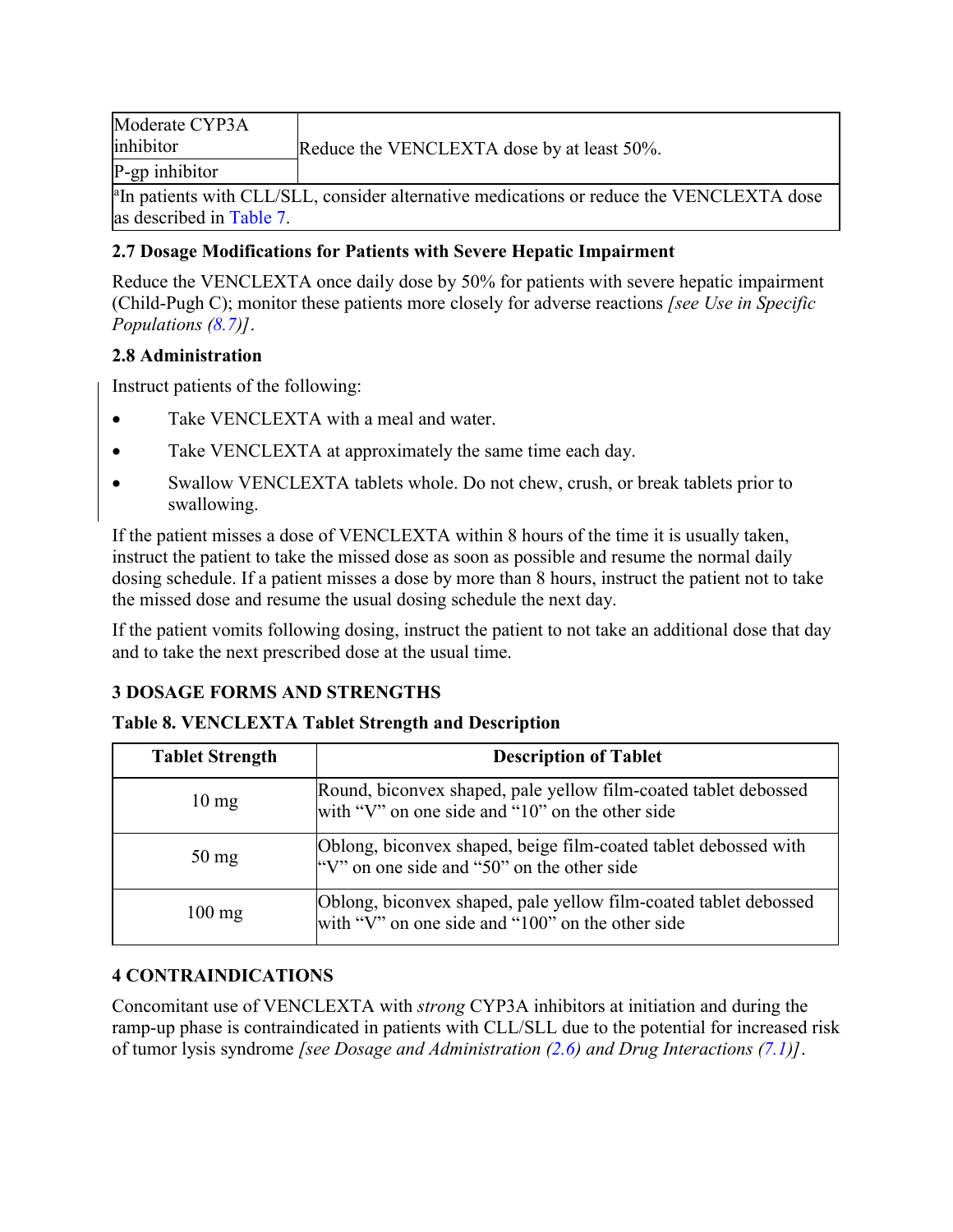### <span id="page-9-0"></span>**5 WARNINGS AND PRECAUTIONS**

### **5.1 Tumor Lysis Syndrome**

Tumor lysis syndrome (TLS), including fatal events and renal failure requiring dialysis, has occurred in patients treated with VENCLEXTA *[see Adverse Reactions [\(6.1\)](#page-11-0)]*.

VENCLEXTA can cause rapid reduction in tumor and thus poses a risk for TLS at initiation and during the ramp-up phase in all patients, and during reinitiation after dosage interruption in patients with CLL/SLL. Changes in blood chemistries consistent with TLS that require prompt management can occur as early as 6 to 8 hours following the first dose of VENCLEXTA and at each dose increase. TLS, including fatal cases, has been reported after a single 20 mg dose of VENCLEXTA.

In patients with CLL/SLL who followed the current (5-week) dose ramp-up and the TLS prophylaxis and monitoring measures, the rate of TLS was 2% in the VENCLEXTA CLL/SLL monotherapy trials. The rate of TLS remained consistent with VENCLEXTA in combination with obinutuzumab or rituximab. With a 2- to 3-week dose ramp-up and higher starting dose in patients with CLL/SLL, the TLS rate was 13% and included deaths and renal failure *[see Adverse Reactions [\(6.1\)](#page-11-0)]*.

In patients with AML who followed the current 3-day ramp-up dosing schedule and the TLS prophylaxis and monitoring measures, the rate of TLS was 1.1% in patients who received VENCLEXTA in combination with azacitidine (VIALE-A). In patients with AML who followed a 4-day ramp-up dosing schedule and the TLS prophylaxis and monitoring measures, the rate of TLS was 5.6% and included deaths and renal failure in patients who received VENCLEXTA in combination with low-dose cytarabine (VIALE-C) *[see Adverse Reactions [\(6.1\)](#page-11-0)]*.

The risk of TLS is a continuum based on multiple factors, particularly reduced renal function, tumor burden, and type of malignancy. Splenomegaly may also increase the risk of TLS in patients with CLL/SLL.

Assess all patients for risk and provide appropriate prophylaxis for TLS, including hydration and anti-hyperuricemics. Monitor blood chemistries and manage abnormalities promptly. Employ more intensive measures (intravenous hydration, frequent monitoring, hospitalization) as overall risk increases. Interrupt dosing if needed; when restarting VENCLEXTA, follow dose modification guidance *[see Dosage and Administration [\(2.1,](#page-1-1) [2.2,](#page-1-0) [2.3,](#page-2-0) [2.4\)](#page-3-0) and Use in Specific Populations [\(8.6\)](#page-28-1)]*.

Concomitant use of VENCLEXTA with P-gp inhibitors or strong or moderate CYP3A inhibitors increases venetoclax exposure, which may increase the risk of TLS at initiation and during the ramp-up phase of VENCLEXTA. For patients with CLL/SLL, coadministration of VENCLEXTA with strong CYP3A inhibitors at initiation and during the 5-week ramp-up phase is contraindicated *[see Contraindications [\(4\)](#page-8-0)].* For patients with AML, reduce the dose of VENCLEXTA when coadministered with strong CYP3A inhibitors at initiation and during the 3 or 4-day ramp-up phase. For patients with CLL/SLL or AML, reduce the dose of VENCLEXTA when coadministered with moderate CYP3A4 inhibitors or P-gp inhibitors *[see Dosage and Administration [\(2.6\)](#page-7-0) and Drug Interactions [\(7.1\)](#page-26-3)]*.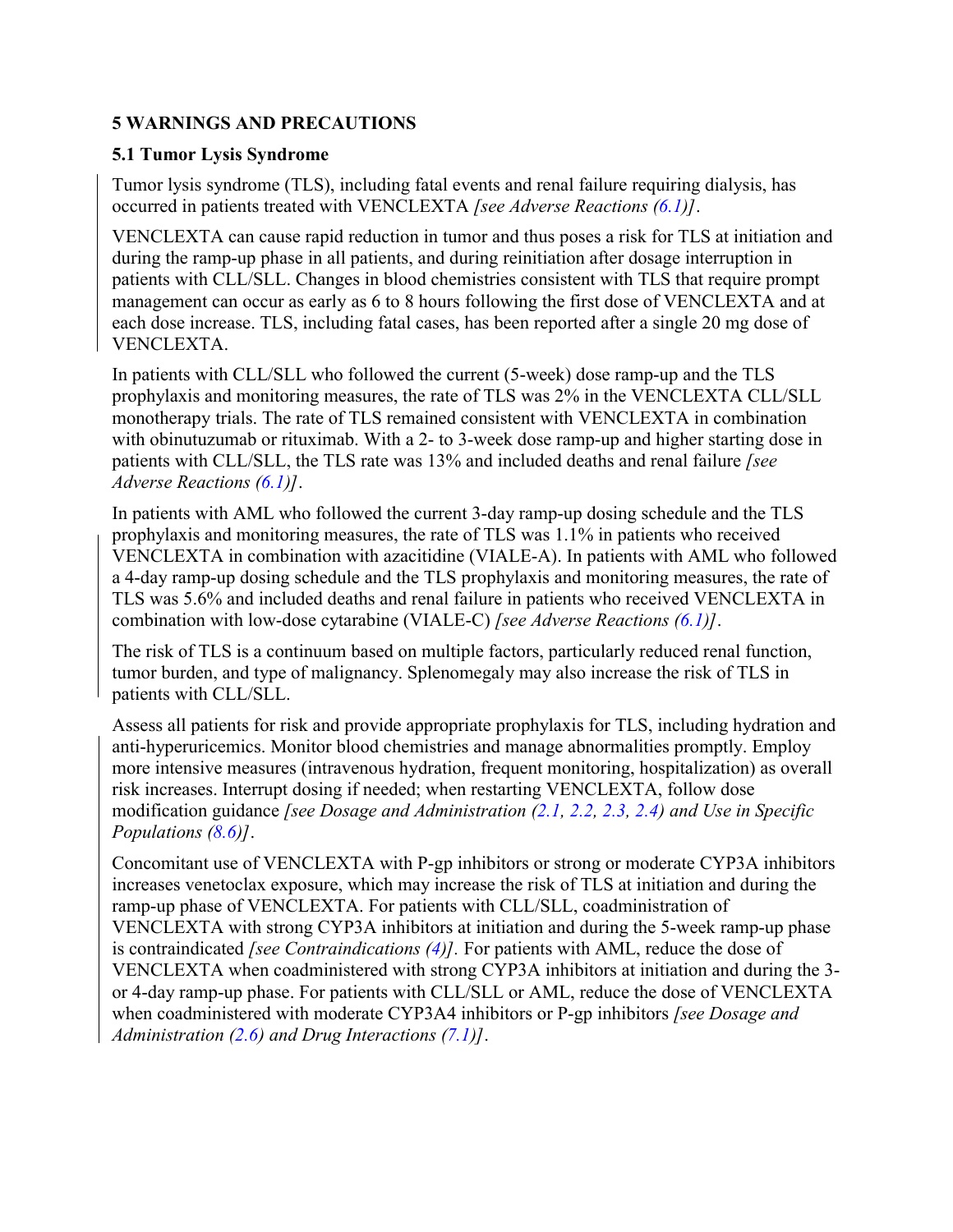## <span id="page-10-5"></span>**5.2 Neutropenia**

In patients with CLL, Grade 3 or 4 neutropenia developed in 63% to 64% of patients and Grade 4 neutropenia developed in 31% to 33% of patients when treated with VENCLEXTA in combination and monotherapy studies. Febrile neutropenia occurred in 4% to 6% of patients *[see Adverse Reactions [\(6.1\)](#page-11-0)]*.

In patients with AML, baseline neutrophil counts worsened in 95% to 100% of patients treated with VENCLEXTA in combination with azacitidine, decitabine, or low-dose cytarabine. Neutropenia can recur with subsequent cycles.

Monitor complete blood counts throughout the treatment period. For interruption and dose resumption of VENCLEXTA for severe neutropenia, see [Table 4](#page-5-1) for CLL and [Table 6](#page-6-1) for AML *[see Dosage and Administration [\(2.5\)](#page-5-0)]*. Consider supportive measures, including antimicrobials and growth factors (e.g., G-CSF).

# <span id="page-10-4"></span>**5.3 Infections**

Fatal and serious infections, such as pneumonia and sepsis, have occurred in patients treated with VENCLEXTA *[see Adverse Reactions [\(6.1\)](#page-11-0)]*.

Monitor patients for signs and symptoms of infection and treat promptly. Withhold VENCLEXTA for Grade 3 and 4 infection until resolution. For dose resumptions, see [Table 4](#page-5-1) for CLL and [Table 6](#page-6-1) for AML *[see Dosage and Administration [\(2.5\)](#page-5-0)]*.

# <span id="page-10-3"></span>**5.4 Immunization**

Do not administer live attenuated vaccines prior to, during, or after treatment with VENCLEXTA until B-cell recovery occurs. The safety and efficacy of immunization with live attenuated vaccines during or following VENCLEXTA therapy have not been studied. Advise patients that vaccinations may be less effective.

# <span id="page-10-2"></span>**5.5 Embryo-Fetal Toxicity**

Based on findings in animals and its mechanism of action, VENCLEXTA may cause embryofetal harm when administered to a pregnant woman. In an embryo-fetal study conducted in mice, administration of venetoclax to pregnant animals at exposures equivalent to that observed in patients at a dose of 400 mg daily resulted in post-implantation loss and decreased fetal weight.

Advise pregnant women of the potential risk to a fetus. Advise females of reproductive potential to use effective contraception during treatment with VENCLEXTA and for at least 30 days after the last dose *[see Use in Specific Populations [\(8.1,](#page-26-0) [8.3\)](#page-27-0)]*

## <span id="page-10-1"></span>**5.6 Increased Mortality in Patients with Multiple Myeloma when VENCLEXTA is Added to Bortezomib and Dexamethasone**

In a randomized trial (BELLINI; NCT02755597) in patients with relapsed or refractory multiple myeloma, the addition of VENCLEXTA to bortezomib plus dexamethasone, a use for which VENCLEXTA is not indicated, resulted in increased mortality. Treatment of patients with multiple myeloma with VENCLEXTA in combination with bortezomib plus dexamethasone is not recommended outside of controlled clinical trials.

# <span id="page-10-0"></span>**6 ADVERSE REACTIONS**

The following clinically significant adverse reactions are described elsewhere in the labeling: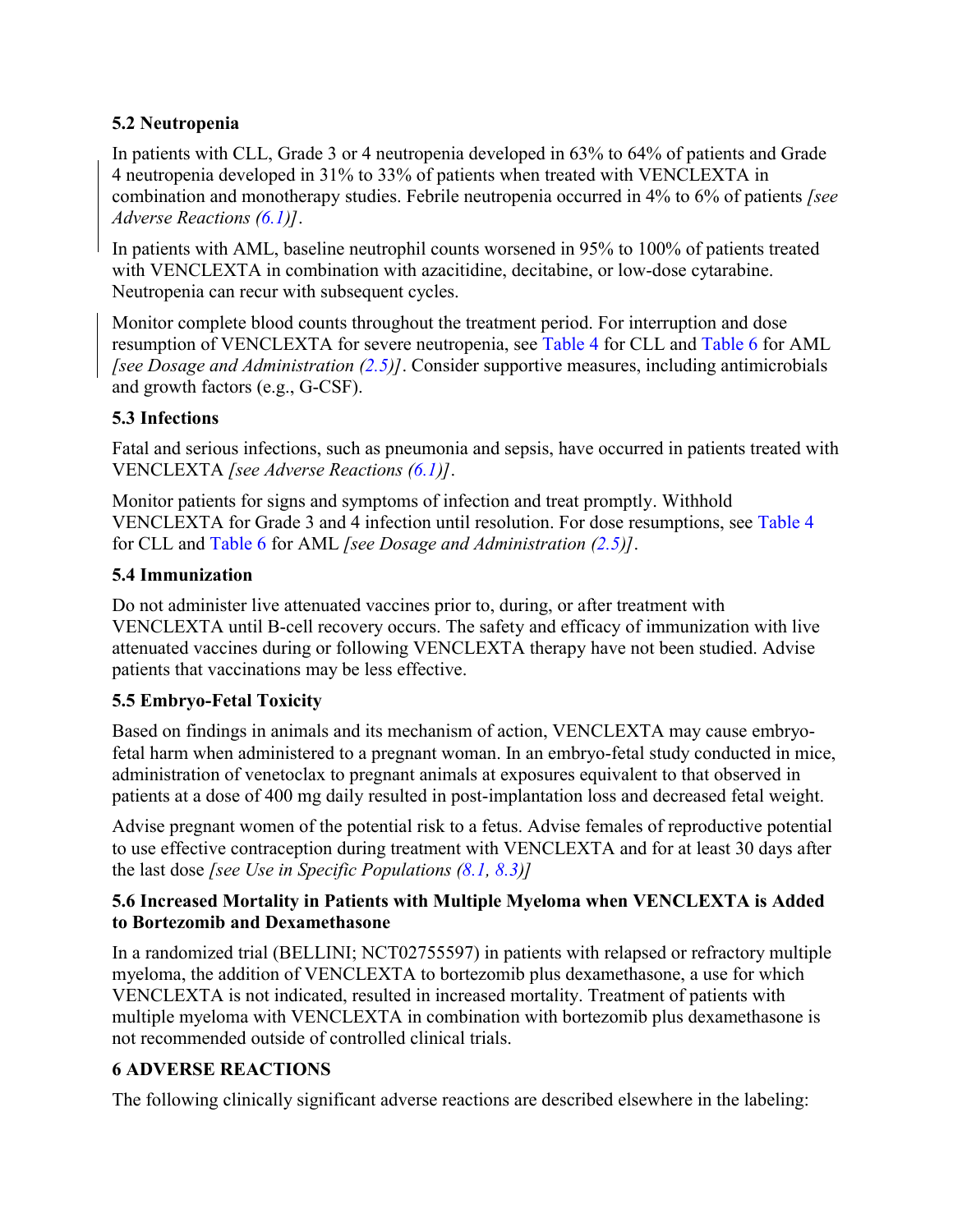- Tumor Lysis Syndrome *[see Warnings and Precautions (5.1)]*
- Neutropenia *[see Warnings and Precautions [\(5.2\)](#page-10-5)]*
- Infections *[see Warnings and Precautions [\(5.3\)](#page-10-4)]*

## <span id="page-11-0"></span>**6.1 Clinical Trials Experience**

Because clinical trials are conducted under widely variable conditions, adverse event rates observed in clinical trials of a drug cannot be directly compared with rates of clinical trials of another drug and may not reflect the rates observed in practice.

In CLL/SLL, the safety population reflects exposure to VENCLEXTA as monotherapy in patients in M13-982, M14-032, and M12-175 and in combination with obinutuzumab or rituximab in patients in CLL14 and MURANO. In this CLL/SLL safety population, the most common adverse reactions  $(\geq 20\%)$  for VENCLEXTA were neutropenia, thrombocytopenia, anemia, diarrhea, nausea, upper respiratory tract infection, cough, musculoskeletal pain, fatigue, and edema.

In AML, the safety population reflects exposure to VENCLEXTA in combination with decitabine, azacitidine, or low-dose cytarabine in patients in M14-358, VIALE-A, and VIALE-C. In this safety population, the most common adverse reactions  $(\geq 30\%$  in any trial) were nausea, diarrhea, thrombocytopenia, constipation, neutropenia, febrile neutropenia, fatigue, vomiting, edema, pyrexia, pneumonia, dyspnea, hemorrhage, anemia, rash, abdominal pain, sepsis, musculoskeletal pain, dizziness, cough, oropharyngeal pain, and hypotension.

### Chronic Lymphocytic Leukemia/Small Lymphocytic Lymphoma

## *VENCLEXTA in Combination with Obinutuzumab*

The safety of VENCLEXTA in combination with obinutuzumab (VEN+G) (N=212) versus obinutuzumab in combination with chlorambucil (GClb) (N=214) was evaluated in CLL14, a randomized, open-label, actively controlled trial in patients with previously untreated CLL *[see Clinical Studies [\(14.1\)](#page-33-0)]*. Patients randomized to the VEN+G arm were treated with VENCLEXTA and obinutuzumab in combination for six cycles, then with VENCLEXTA as monotherapy for an additional six cycles. Patients initiated the first dose of the 5-week ramp-up for VENCLEXTA on Day 22 of Cycle 1 and once completed, continued VENCLEXTA 400 mg orally once daily for a total of 12 cycles. The trial required a total Cumulative Illness Rating Scale (CIRS) >6 or CLcr <70 mL/min, hepatic transaminases and total bilirubin  $\leq$  2 times upper limit of normal and excluded patients with any individual organ/system impairment score of 4 by CIRS except eye, ear, nose, and throat organ system. The median duration of exposure to VENCLEXTA was 10.5 months (range: 0 to 13.5 months) and the median number of cycles of obinutuzumab was 6 in the VEN+G arm.

Serious adverse reactions were reported in 49% of patients in the VEN+G arm, most often due to febrile neutropenia and pneumonia (5% each). Fatal adverse reactions that occurred in the absence of disease progression and with onset within 28 days of the last study treatment were reported in 2% (4/212) of patients, most often from infection.

In the VEN+G arm, adverse reactions led to treatment discontinuation in 16% of patients, dose reduction in 21%, and dose interruption in 74%. Neutropenia led to discontinuation of VENCLEXTA in 2% of patients, dose reduction in 13%, and dose interruption in 41%.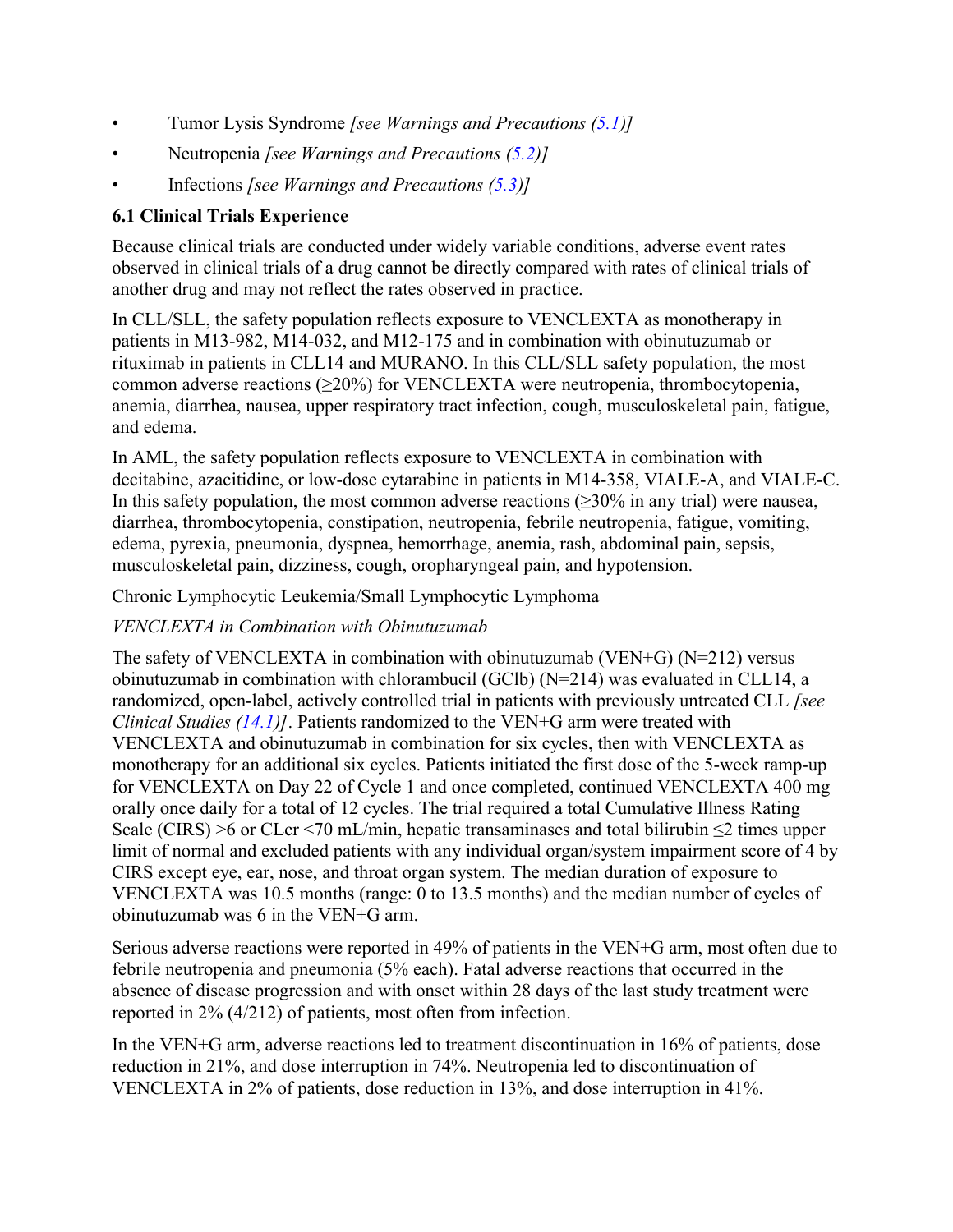[Table 9](#page-12-1) presents adverse reactions identified in CLL14.

|                                                             | <b>VENCLEXTA + Obinutuzumab</b><br>$(N = 212)$ |                          | $Obinutuzumab + Chlorambucil$<br>$(N = 214)$ |                          |  |  |
|-------------------------------------------------------------|------------------------------------------------|--------------------------|----------------------------------------------|--------------------------|--|--|
| <b>Adverse Reaction</b>                                     | <b>All Grades</b><br>$\frac{9}{6}$             | Grade $\geq$ 3<br>$(\%)$ | <b>All Grades</b><br>$(\%)$                  | Grade $\geq$ 3<br>$(\%)$ |  |  |
| <b>Blood and lymphatic system disorders</b>                 |                                                |                          |                                              |                          |  |  |
| Neutropenia <sup>a</sup>                                    | 60                                             | 56                       | 62                                           | 52                       |  |  |
| Anemia <sup>a</sup>                                         | 17                                             | 8                        | 20                                           | 7                        |  |  |
| <b>Gastrointestinal disorders</b>                           |                                                |                          |                                              |                          |  |  |
| Diarrhea                                                    | 28                                             | $\overline{4}$           | 15                                           |                          |  |  |
| Nausea                                                      | 19                                             | $\Omega$                 | 22                                           |                          |  |  |
| Constipation                                                | 13                                             | 0                        | 9                                            | 0                        |  |  |
| Vomiting                                                    | 10                                             |                          | 8                                            |                          |  |  |
| <b>General disorders and administration site conditions</b> |                                                |                          |                                              |                          |  |  |
| Fatigue <sup>a</sup>                                        | 21                                             | $\overline{2}$           | 23                                           |                          |  |  |
| <b>Infections and infestations</b>                          |                                                |                          |                                              |                          |  |  |
| Upper respiratory<br>tract infection <sup>a</sup>           | 17                                             |                          | 17                                           |                          |  |  |
| <sup>a</sup> Includes multiple adverse reaction terms.      |                                                |                          |                                              |                          |  |  |

<span id="page-12-1"></span>

| Table 9. Adverse Reactions ( $\geq$ 10%) in Patients Treated with VEN+G in CLL14 |  |  |  |
|----------------------------------------------------------------------------------|--|--|--|

Other clinically important adverse reactions (All Grades) reported in <10% of patients treated with VEN+G are presented below:

### **Blood and lymphatic system disorders:** febrile neutropenia (6%)

**Infection and infestations** (all include multiple adverse reaction terms): pneumonia (9%), urinary tract infection  $(6\%)$ , sepsis  $(4\%)$ 

### **Metabolism and nutrition disorder:** tumor lysis syndrome (1%)

During treatment with VENCLEXTA monotherapy after completion of VEN+G, the adverse reaction that occurred in  $\geq$ 10% of patients was neutropenia (26%). The grade  $\geq$ 3 adverse reactions that occurred in  $\geq 2\%$  of patients were neutropenia (23%) and anemia (2%).

<span id="page-12-0"></span>[Table 10](#page-12-0) presents laboratory abnormalities CLL14.

### **Table 10. New or Worsening Clinically Important Laboratory Abnormalities (≥10%) in Patients Treated with VEN+G in CLL14**

|                                     | <b>VENCLEXTA +</b><br>Obinutuzumab<br>$(N = 212)$ |                     | Obinutuzumab $+$<br><b>Chlorambucil</b><br>$(N = 214)$ |                               |  |
|-------------------------------------|---------------------------------------------------|---------------------|--------------------------------------------------------|-------------------------------|--|
| Laboratory Abnormality <sup>a</sup> | <b>All Grades</b><br>$\frac{9}{6}$                | Grade 3 or 4<br>(%) | <b>All Grades</b><br>$\frac{9}{6}$                     | Grade 3 or 4<br>$\frac{6}{6}$ |  |
| <b>Hematology</b>                   |                                                   |                     |                                                        |                               |  |
| Leukopenia                          | 90                                                | 46                  | 89                                                     | 4 I                           |  |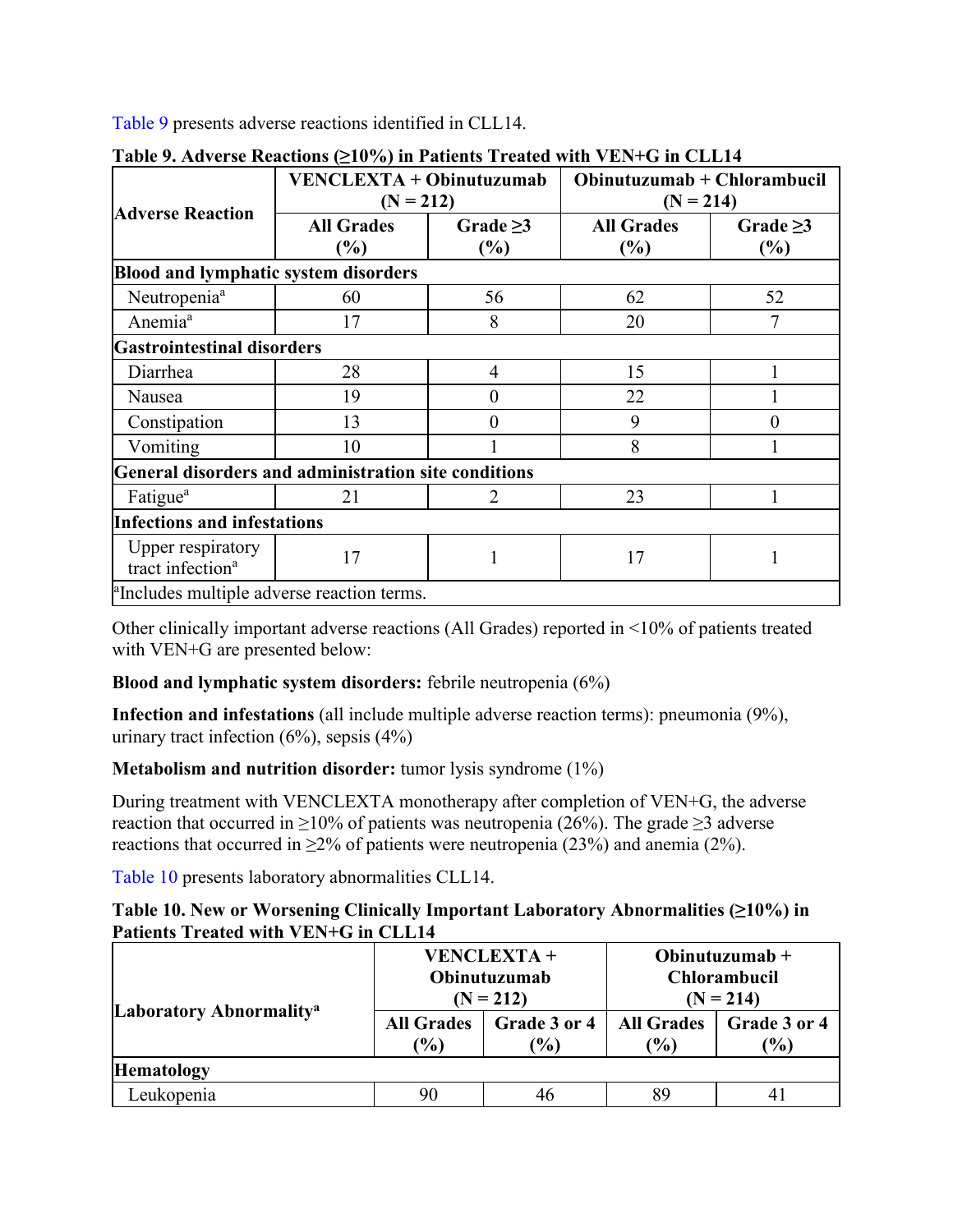|                                                                                                                        |                                    | <b>VENCLEXTA +</b><br>Obinutuzumab<br>$(N = 212)$ | Obinutuzumab $+$<br><b>Chlorambucil</b><br>$(N = 214)$ |                        |  |
|------------------------------------------------------------------------------------------------------------------------|------------------------------------|---------------------------------------------------|--------------------------------------------------------|------------------------|--|
| Laboratory Abnormality <sup>a</sup>                                                                                    | <b>All Grades</b><br>$\frac{9}{6}$ | Grade 3 or 4<br>$(\%)$                            | <b>All Grades</b><br>$(\%)$                            | Grade 3 or 4<br>$(\%)$ |  |
| Lymphopenia                                                                                                            | 87                                 | 57                                                | 87                                                     | 51                     |  |
| Neutropenia                                                                                                            | 83                                 | 63                                                | 79                                                     | 56                     |  |
| Thrombocytopenia                                                                                                       | 68                                 | 28                                                | 71                                                     | 26                     |  |
| Anemia                                                                                                                 | 53                                 | 15                                                | 46                                                     | 11                     |  |
| <b>Chemistry</b>                                                                                                       |                                    |                                                   |                                                        |                        |  |
| Blood creatinine increased                                                                                             | 80                                 | 6                                                 | 74                                                     | $\overline{2}$         |  |
| Hypocalcemia                                                                                                           | 67                                 | 9                                                 | 58                                                     | $\overline{4}$         |  |
| Hyperkalemia                                                                                                           | 41                                 | 4                                                 | 35                                                     | 3                      |  |
| Hyperuricemia                                                                                                          | 38                                 | 38                                                | 38                                                     | 38                     |  |
| <sup>a</sup> Includes laboratory abnormalities that were new or worsening, or with worsening from baseline<br>unknown. |                                    |                                                   |                                                        |                        |  |

Grade 4 laboratory abnormalities that developed in  $\geq$ 2% of patients treated with VEN+G included neutropenia (32%), leukopenia and lymphopenia (10%), thrombocytopenia (8%), hypocalcemia (8%), hyperuricemia (7%), blood creatinine increased (3%), hypercalcemia (3%), and hypokalemia (2%).

### *VENCLEXTA in Combination with Rituximab*

The safety of VENCLEXTA in combination with rituximab (VEN+R) ( $N=194$ ) versus bendamustine in combination with rituximab (B+R) (N=188) was evaluated in MURANO *[see Clinical Studies [\(14.1\)](#page-33-0)]*. Patients randomized to VEN+R completed the scheduled ramp-up (5 weeks) and received VENCLEXTA 400 mg once daily, in combination with rituximab for 6 cycles followed by VENCLEXTA monotherapy, for a total of 24 months after ramp-up. At the time of analysis, the median duration of exposure to VENCLEXTA was 22 months and the median number of cycles of rituximab was 6 in the VEN+R arm.

Serious adverse reactions were reported in 46% of patients in the VEN+R arm, with most frequent ( $\geq$ 5%) being pneumonia (9%). Fatal adverse reactions that occurred in the absence of disease progression and within 30 days of the last VENCLEXTA treatment and/or 90 days of last rituximab were reported in 2% (4/194) of patients.

In the VEN+R arm, adverse reactions led to treatment discontinuation in 16% of patients, dose reduction in 15%, and dose interruption in 71%. Neutropenia and thrombocytopenia each led to discontinuation of VENCLEXTA in 3% of patients. Neutropenia led to dose interruption of VENCLEXTA in 46% of patients.

[Table 11](#page-14-0) presents adverse reactions identified in MURANO.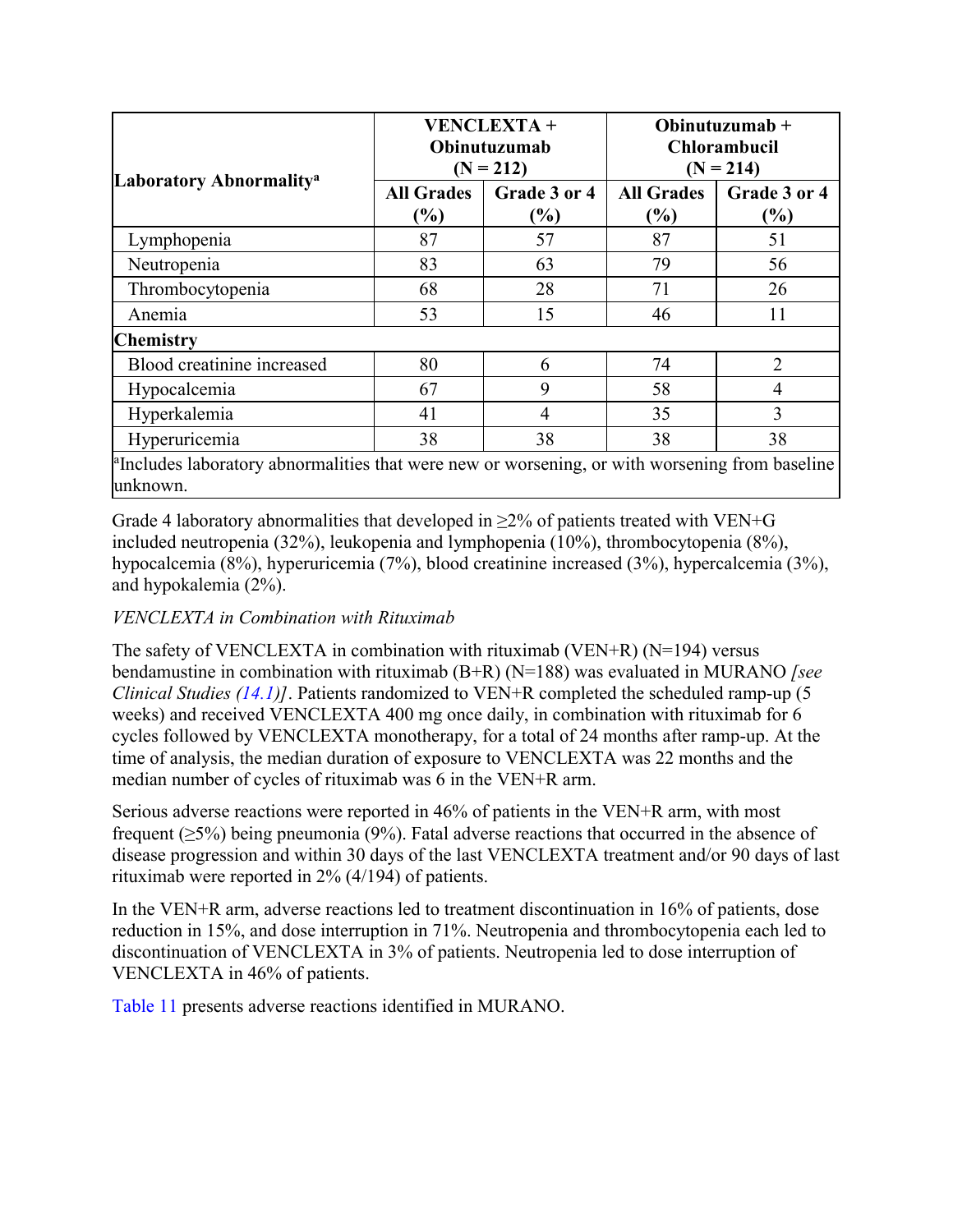<span id="page-14-0"></span>

|                                                        | <b>VENCLEXTA + Rituximab</b><br>$(N = 194)$ |                          | <b>Bendamustine + Rituximab</b><br>$(N = 188)$ |                          |
|--------------------------------------------------------|---------------------------------------------|--------------------------|------------------------------------------------|--------------------------|
| <b>Adverse Reaction</b>                                | <b>All Grades</b><br>$(\%)$                 | Grade $\geq$ 3<br>$(\%)$ | <b>All Grades</b><br>(%)                       | Grade $\geq$ 3<br>$(\%)$ |
| <b>Blood and lymphatic system disorders</b>            |                                             |                          |                                                |                          |
| Neutropenia <sup>a</sup>                               | 65                                          | 62                       | 50                                             | 44                       |
| Anemia <sup>a</sup>                                    | 16                                          | 11                       | 23                                             | 14                       |
| <b>Gastrointestinal disorders</b>                      |                                             |                          |                                                |                          |
| Diarrhea                                               | 40                                          | 3                        | 17                                             |                          |
| Nausea                                                 | 21                                          |                          | 34                                             |                          |
| Constipation                                           | 14                                          | $\leq$ 1                 | 21                                             | $\overline{0}$           |
| <b>Infections and infestations</b>                     |                                             |                          |                                                |                          |
| Upper respiratory<br>tract infection <sup>a</sup>      | 39                                          | $\overline{2}$           | 23                                             | $\overline{2}$           |
| Lower respiratory<br>tract infection <sup>a</sup>      | 18                                          | $\overline{2}$           | 10                                             | $\overline{2}$           |
| Pneumonia <sup>a</sup>                                 | 10                                          | 7                        | 14                                             | 10                       |
| General disorders and administration site conditions   |                                             |                          |                                                |                          |
| Fatigue <sup>a</sup>                                   | 22                                          | $\overline{2}$           | 26                                             | $<$ 1                    |
| <sup>a</sup> Includes multiple adverse reaction terms. |                                             |                          |                                                |                          |

### **Table 11. Adverse Reactions (≥10%) in Patients Treated with VEN+R in MURANO**

Other clinically important adverse reactions (All Grades) reported in <10% of patients treated with VEN+R are presented below:

## **Blood and lymphatic system disorders:** febrile neutropenia (4%)

**Gastrointestinal disorders:** vomiting (8%)

## **Infections and infestations:** sepsis (<1%)

## **Metabolism and nutrition disorders:** tumor lysis syndrome (3%)

During treatment with VENCLEXTA monotherapy after completion of VEN+R combination treatment, adverse reactions that occurred in  $\geq 10\%$  of patients were upper respiratory tract infection (21%), diarrhea (19%), neutropenia (16%), and lower respiratory tract infections (11%). The Grade 3 or 4 adverse reactions that occurred in  $\geq 2\%$  of patients were neutropenia (12%) and anemia (3%).

[Table 12](#page-14-1) presents laboratory abnormalities identified in MURANO.

### <span id="page-14-1"></span>**Table 12. New or Worsening Clinically Important Laboratory Abnormalities (≥10%) in Patients Treated with VEN+R in MURANO**

|                               |                                                                           | VENCLEXTA + Rituximab<br>$(N = 194)$ | <b>Bendamustine + Rituximab</b><br>$(N = 188)$ |                     |
|-------------------------------|---------------------------------------------------------------------------|--------------------------------------|------------------------------------------------|---------------------|
| <b>Laboratory Abnormality</b> | All Grades <sup>a</sup><br>Grade 3 or 4<br>$\frac{9}{6}$<br>$\frac{6}{2}$ |                                      | All Grades <sup>a</sup><br>$\frac{9}{6}$       | Grade 3 or 4<br>(%) |
| <b>Hematology</b>             |                                                                           |                                      |                                                |                     |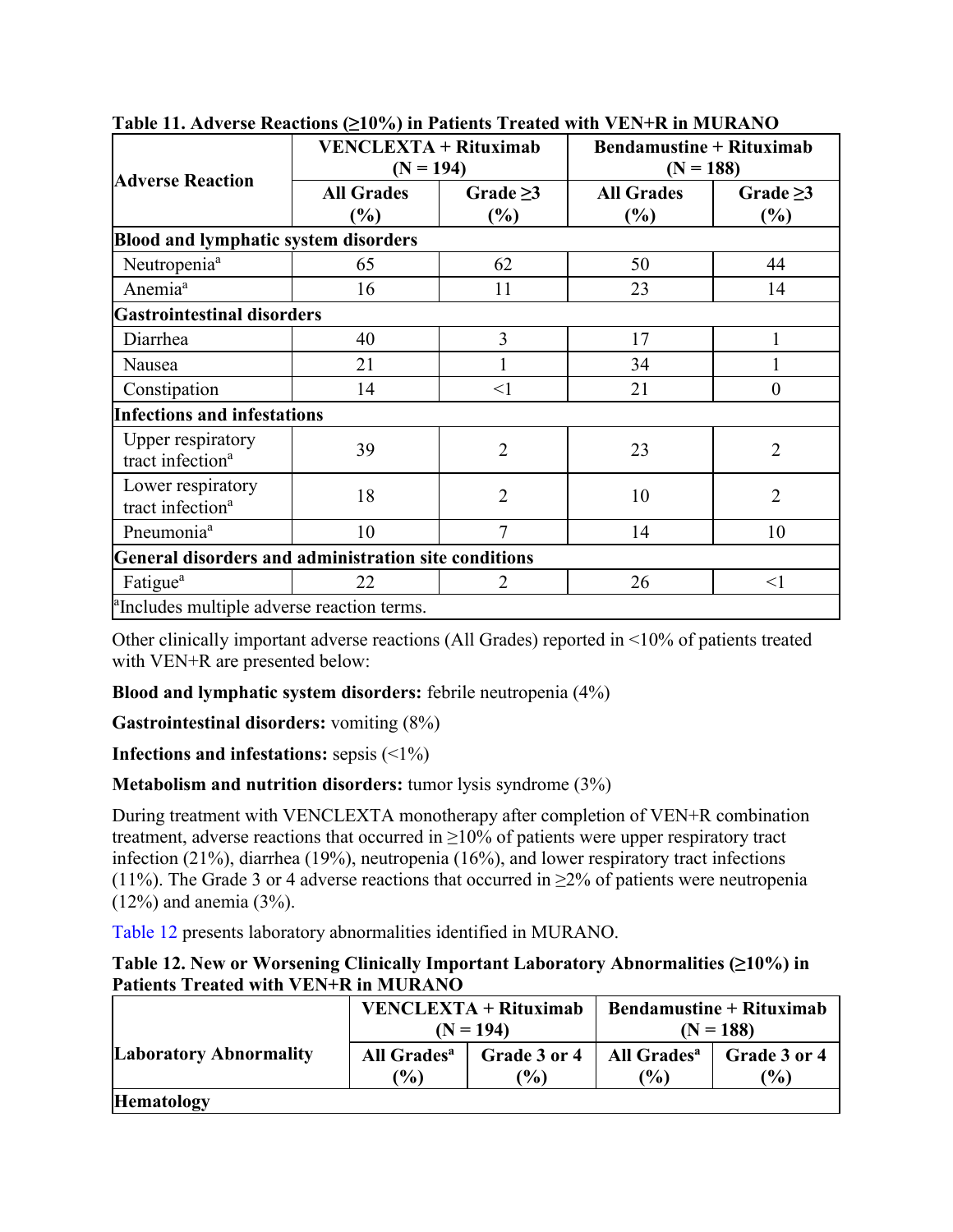|                                                                                                                        | <b>VENCLEXTA + Rituximab</b><br>$(N = 194)$ |                        | <b>Bendamustine + Rituximab</b><br>$(N = 188)$ |                        |  |
|------------------------------------------------------------------------------------------------------------------------|---------------------------------------------|------------------------|------------------------------------------------|------------------------|--|
| <b>Laboratory Abnormality</b>                                                                                          | <b>All Grades<sup>a</sup></b><br>(%)        | Grade 3 or 4<br>$(\%)$ | <b>All Grades<sup>a</sup></b><br>$(\%)$        | Grade 3 or 4<br>$(\%)$ |  |
| Leukopenia                                                                                                             | 89                                          | 46                     | 81                                             | 35                     |  |
| Lymphopenia                                                                                                            | 87                                          | 56                     | 79                                             | 55                     |  |
| Neutropenia                                                                                                            | 86                                          | 64                     | 84                                             | 59                     |  |
| Anemia                                                                                                                 | 50                                          | 12                     | 63                                             | 15                     |  |
| Thrombocytopenia                                                                                                       | 49                                          | 15                     | 60                                             | 20                     |  |
| <b>Chemistry</b>                                                                                                       |                                             |                        |                                                |                        |  |
| Blood creatinine increased                                                                                             | 77                                          | $\leq$ 1               | 78                                             |                        |  |
| Hypocalcemia                                                                                                           | 62                                          | 5                      | 51                                             | $\overline{2}$         |  |
| Hyperuricemia                                                                                                          | 36                                          | 36                     | 33                                             | 33                     |  |
| Hyperkalemia                                                                                                           | 24                                          | 3                      | 19                                             | $\overline{2}$         |  |
| <sup>a</sup> Includes laboratory abnormalities that were new or worsening, or with worsening from baseline<br>unknown. |                                             |                        |                                                |                        |  |

Grade 4 laboratory abnormalities that developed in  $\geq$ 2% of patients treated with VEN+R included neutropenia (31%), lymphopenia (16%), leukopenia (6%), thrombocytopenia (6%), hyperuricemia (4%), hypocalcemia (2%), hypoglycemia (2%), and hypermagnesemia (2%).

*VENCLEXTA as Monotherapy* 

The safety of VENCLEXTA was evaluated in pooled data from three single-arm trials (M13- 982, M14-032, and M12-175). Patients received VENCLEXTA 400 mg orally once daily after completing the ramp-up phase (N=352). The median duration of treatment with VENCLEXTA at the time of data analysis was 14.5 months (range: 0 to 50 months). Fifty-two percent of patients received VENCLEXTA for more than 60 weeks.

In the pooled dataset, the median age was 66 years (range: 28 to 85 years), 93% were White, and 68% were male. The median number of prior therapies was 3 (range: 0 to 15).

Serious adverse reactions were reported in 52% of patients, with the most frequent ( $\geq$ 5%) being pneumonia (9%), febrile neutropenia (5%), and sepsis (5%). Fatal adverse reactions that occurred in the absence of disease progression and within 30 days of venetoclax treatment were reported in 2% of patients in the VENCLEXTA monotherapy studies, most often (2 patients) from septic shock.

Adverse reactions led to treatment discontinuation in 9% of patients, dose reduction in 13%, and dose interruption in 36%. The most frequent adverse reactions leading to drug discontinuation were thrombocytopenia and autoimmune hemolytic anemia. The most frequent adverse reaction  $(\geq 5\%)$  leading to dose reductions or interruptions was neutropenia (8%).

[Table 13](#page-16-0) presents adverse reactions identified in these trials.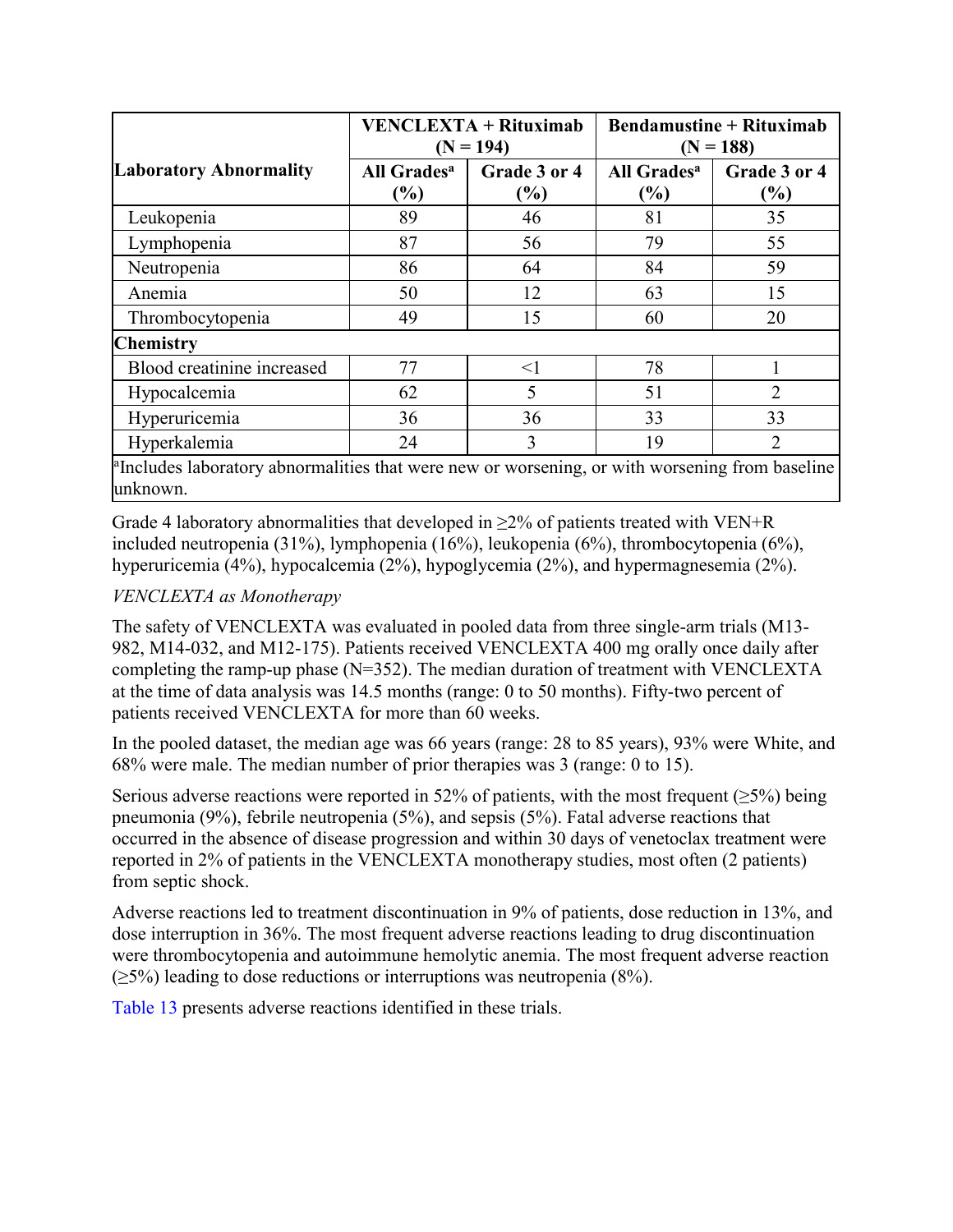|                                                      | <b>VENCLEXTA</b><br>$(N = 352)$ |                         |  |  |
|------------------------------------------------------|---------------------------------|-------------------------|--|--|
| <b>Adverse Reaction</b>                              | <b>All Grades</b><br>(%)        | Grade $\geq$ 3<br>(%)   |  |  |
| <b>Blood and lymphatic system disorders</b>          |                                 |                         |  |  |
| Neutropenia <sup>a</sup>                             | 50                              | 45                      |  |  |
| Anemia <sup>a</sup>                                  | 33                              | 18                      |  |  |
| Thrombocytopenia <sup>a</sup>                        | 29                              | 20                      |  |  |
| Lymphopenia <sup>a</sup>                             | 11                              | $\tau$                  |  |  |
| Febrile neutropenia                                  | 6                               | 6                       |  |  |
| <b>Gastrointestinal disorders</b>                    |                                 |                         |  |  |
| Diarrhea                                             | 43                              | 3                       |  |  |
| Nausea                                               | 42                              |                         |  |  |
| Abdominal pain <sup>a</sup>                          | 18                              | $\overline{\mathbf{3}}$ |  |  |
| Vomiting                                             | 16                              | $\mathbf{1}$            |  |  |
| Constipation                                         | 16                              | $\leq$ 1                |  |  |
| Mucositis <sup>a</sup>                               | 13                              | $\leq$ 1                |  |  |
| <b>Infections and infestations</b>                   |                                 |                         |  |  |
| Upper respiratory tract infection <sup>a</sup>       | 36                              | $\mathbf{1}$            |  |  |
| Pneumonia <sup>a</sup>                               | 14                              | 8                       |  |  |
| Lower respiratory tract infection <sup>a</sup>       | 11                              | $\overline{2}$          |  |  |
| General disorders and administration site conditions |                                 |                         |  |  |
| Fatigue <sup>a</sup>                                 | 32                              | $\overline{4}$          |  |  |
| Edema <sup>a</sup>                                   | 22                              | $\overline{2}$          |  |  |
| Pyrexia                                              | 18                              | $\leq$ 1                |  |  |
| Musculoskeletal and connective tissue disorders      |                                 |                         |  |  |
| Musculoskeletal pain <sup>a</sup>                    | 29                              | $\overline{2}$          |  |  |
| Arthralgia                                           | 12                              | $<$ l                   |  |  |
| Respiratory, thoracic, and mediastinal disorders     |                                 |                         |  |  |
| Cough <sup>a</sup>                                   | 22                              | $\boldsymbol{0}$        |  |  |
| Dyspnea <sup>a</sup>                                 | 13                              | $\mathbf{1}$            |  |  |
| <b>Nervous system disorders</b>                      |                                 |                         |  |  |
| Headache                                             | 18                              | $\leq$ 1                |  |  |
| <b>Dizziness</b> <sup>a</sup>                        | 14                              | $\boldsymbol{0}$        |  |  |
| Skin and subcutaneous tissue disorders               |                                 |                         |  |  |
| Rash <sup>a</sup>                                    | 18                              | $\leq$ 1                |  |  |

### <span id="page-16-0"></span>**Table 13. Adverse Reactions Reported in ≥10% (All Grades) or ≥5% (Grade ≥3) of Patients with Previously Treated CLL/SLL Who Received VENCLEXTA Monotherapy**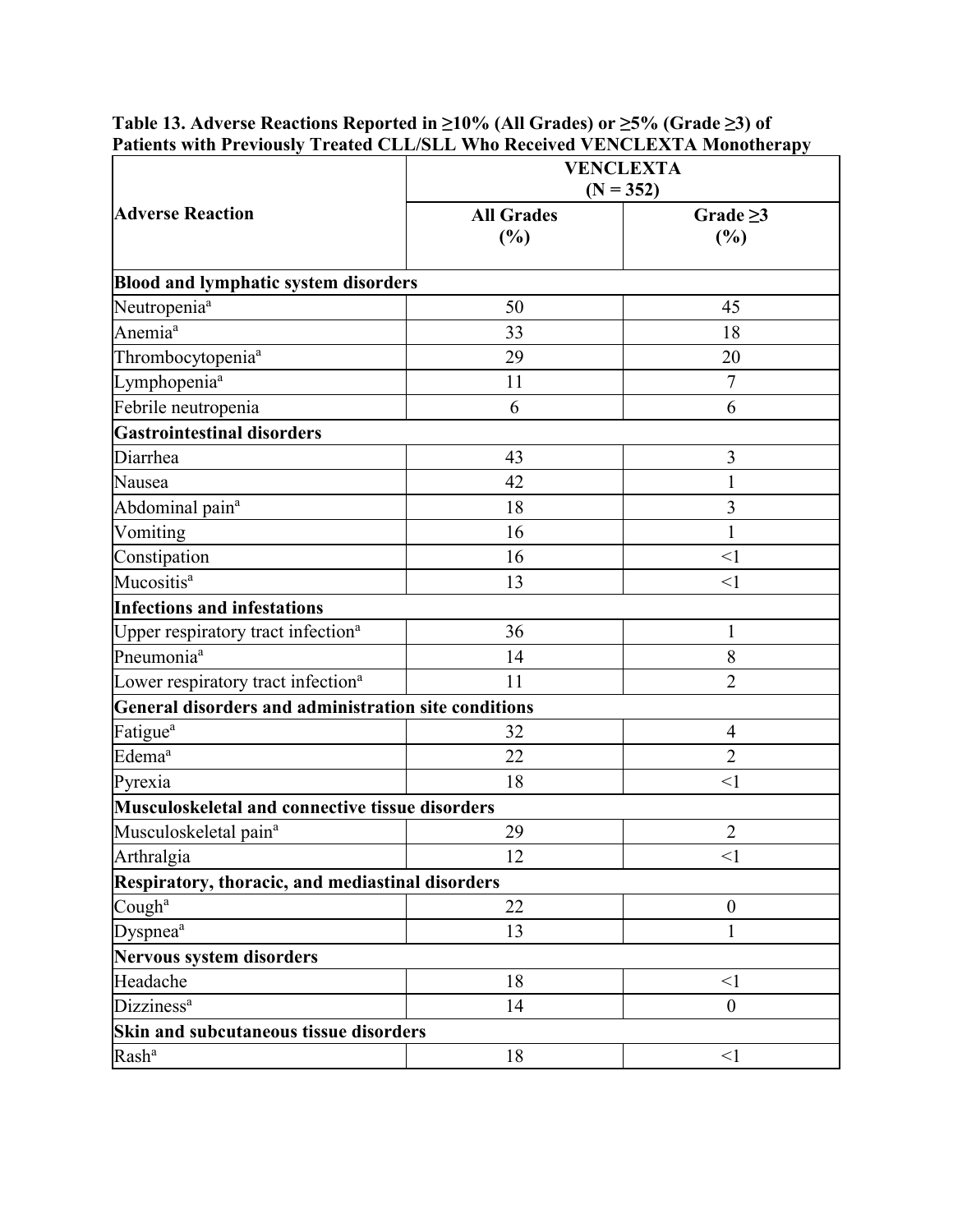Adverse reactions graded using NCI Common Terminology Criteria for Adverse Events version 4.0.

a Includes multiple adverse reaction terms.

[Table 14](#page-17-0) presents laboratory abnormalities reported throughout treatment that were new or worsening from baseline. The most common (>5%) Grade 4 laboratory abnormalities observed with VENCLEXTA monotherapy were hematologic laboratory abnormalities, including neutropenia (33%), leukopenia (11%), thrombocytopenia (15%), and lymphopenia (9%).

<span id="page-17-0"></span>**Table 14. New or Worsening Laboratory Abnormalities in ≥40% (All Grades) or ≥10% (Grade 3 or 4) of Patients with Previously Treated CLL/SLL Who Received VENCLEXTA Monotherapy**

|                                                                                                                   | <b>VENCLEXTA</b><br>$(N = 352)$         |                     |  |  |
|-------------------------------------------------------------------------------------------------------------------|-----------------------------------------|---------------------|--|--|
| <b>Laboratory Abnormality</b>                                                                                     | <b>All Grades<sup>a</sup></b><br>$(\%)$ | Grade 3 or 4<br>(%) |  |  |
| <b>Hematology</b>                                                                                                 |                                         |                     |  |  |
| Leukopenia                                                                                                        | 89                                      | 42                  |  |  |
| Neutropenia                                                                                                       | 87                                      | 63                  |  |  |
| Lymphopenia                                                                                                       | 74                                      | 40                  |  |  |
| Anemia                                                                                                            | 71                                      | 26                  |  |  |
| Thrombocytopenia                                                                                                  | 64                                      | 31                  |  |  |
| <b>Chemistry</b>                                                                                                  |                                         |                     |  |  |
| Hypocalcemia                                                                                                      | 87                                      | 12                  |  |  |
| Hyperglycemia                                                                                                     | 67                                      | 7                   |  |  |
| Hyperkalemia                                                                                                      | 59                                      | 5                   |  |  |
| <b>AST</b> increased                                                                                              | 53                                      | 3                   |  |  |
| Hypoalbuminemia                                                                                                   | 49                                      | $\overline{2}$      |  |  |
| Hypophosphatemia                                                                                                  | 45                                      | 11                  |  |  |
| Hyponatremia                                                                                                      | 40                                      | 9                   |  |  |
| <sup>a</sup> Includes laboratory abnormalities that were new or worsening, or worsening from baseline<br>unknown. |                                         |                     |  |  |

Important Adverse Reactions in CLL/SLL

*Tumor Lysis Syndrome*

Tumor lysis syndrome is an important identified risk when initiating VENCLEXTA.

*CLL14*

The incidence of TLS was 1% (3/212) in patients treated with VEN+G *[see Warnings and Precautions (5.1)]*. All three events of TLS resolved and did not lead to withdrawal from the trial. Obinutuzumab administration was delayed in two cases in response to the TLS events.

## *MURANO*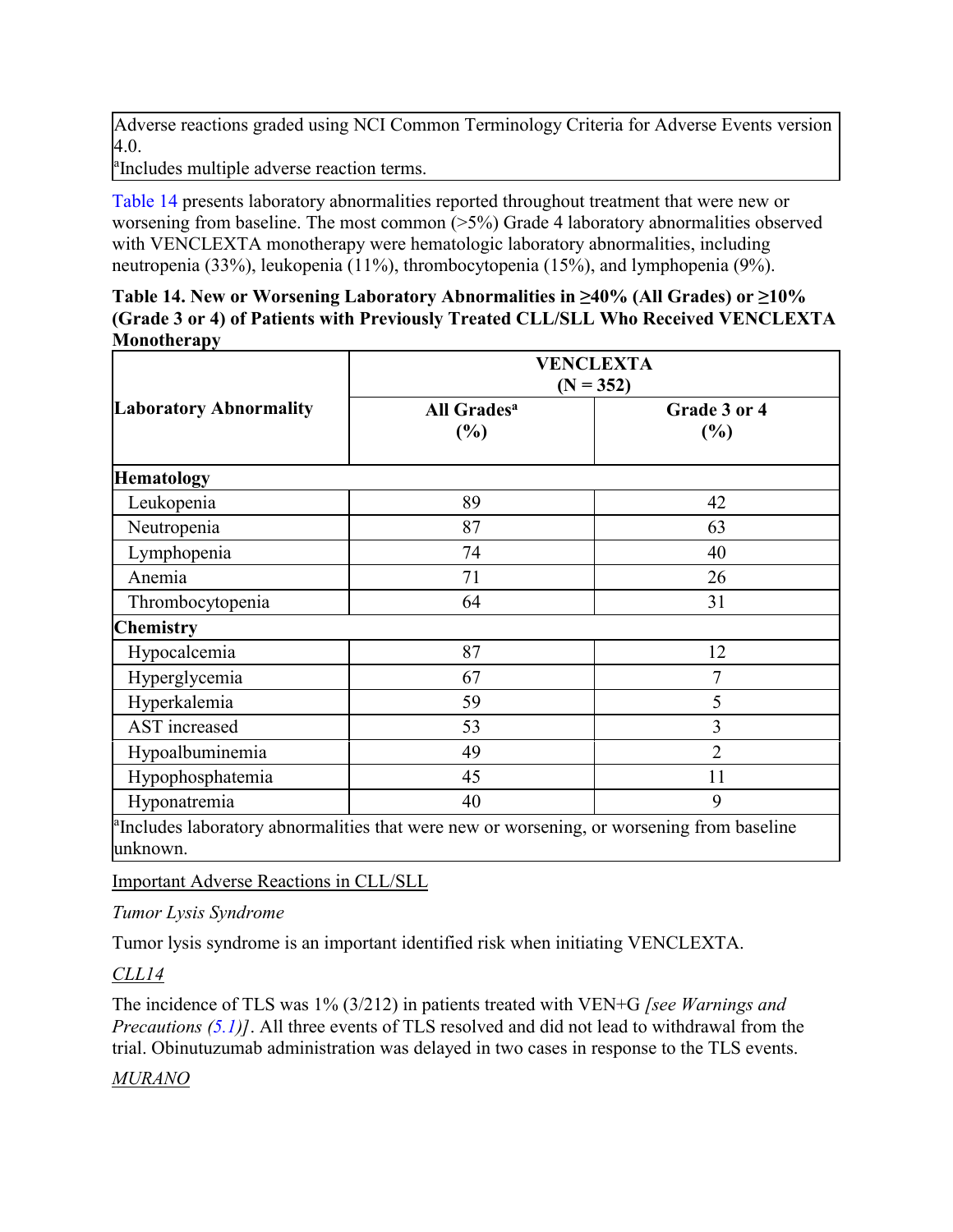The incidence of TLS was 3% (6/194) in patients treated with VEN+R. After 77/389 patients were enrolled in the trial, the protocol was amended to incorporate the current TLS prophylaxis and monitoring measures described in sections 2.2 and 2.4 *[see Dosage and Administration [\(2.2,](#page-1-0) [2.4\)](#page-3-0)]*. All events of TLS occurred during the VENCLEXTA ramp-up period and were resolved within two days. All six patients completed the ramp-up and reached the recommended daily dose of 400 mg of VENCLEXTA. No clinical TLS was observed in patients who followed the current 5-week ramp-up schedule and TLS prophylaxis and monitoring measures *[see Dosage and Administration [\(2.2,](#page-1-0) [2.4\)](#page-3-0)]*. Rates of laboratory abnormalities relevant to TLS for patients treated with VEN+R are presented in [Table 12.](#page-14-1)

### *Monotherapy Studies (M13-982 and M14-032)*

In 168 patients with CLL treated according to recommendations described in sections 2.1 and 2.2, the rate of TLS was 2% *[see Dosage and Administration [\(2.2,](#page-1-0) [2.4\)](#page-3-0)]*. All events either met laboratory TLS criteria (laboratory abnormalities that met  $\geq 2$  of the following within 24 hours of each other: potassium >6 mmol/L, uric acid >476  $\mu$ mol/L, calcium <1.75 mmol/L, or phosphorus >1.5 mmol/L), or were reported as TLS events. The events occurred in patients who had a lymph node(s)  $\geq$ 5 cm and/or absolute lymphocyte count (ALC)  $\geq$ 25 x 10<sup>9</sup>/L. All events resolved within 5 days. No TLS with clinical consequences such as acute renal failure, cardiac arrhythmias, or sudden death and/or seizures was observed in these patients. All patients had CLcr >50 mL/min. Laboratory abnormalities relevant to TLS were hyperkalemia (17% all Grades, 1% Grade  $\geq$ 3), hyperphosphatemia (14% all Grades, 2% Grade ≥3), hypocalcemia (16% all Grades, 2% Grade  $\geq$ 3), and hyperuricemia (10% all Grades, <1% Grade  $\geq$ 3).

In the initial Phase 1 dose-finding trials, which had shorter (2-3 week) ramp-up phase and higher starting doses, the incidence of TLS was 13% (10/77; 5 laboratory TLS, 5 clinical TLS), including 2 fatal events and 3 events of acute renal failure, 1 requiring dialysis. After this experience, TLS risk assessment, dosing regimen, TLS prophylaxis and monitoring measures were revised *[see Dosage and Administration [\(2.2,](#page-1-0) [2.4\)](#page-3-0)]*.

## Acute Myeloid Leukemia

## *VENCLEXTA in Combination with Azacitidine*

The safety of VENCLEXTA in combination with azacitidine (VEN+AZA) (N=283) versus placebo in combination with azacitidine (PBO+AZA) (N=144) was evaluated in VIALE-A, a double-blind, randomized trial, in patients with newly diagnosed AML *[see Clinical Studies*   $(14.2)$ *]*. At baseline, patients were  $\geq$ 75 years of age or had comorbidities that precluded the use of intensive induction chemotherapy based on at least one of the following criteria: baseline ECOG performance status of 2-3, severe cardiac or pulmonary comorbidity, moderate hepatic impairment, CLcr <45 mL/min, or other comorbidity. Patients were randomized to receive VENCLEXTA 400 mg orally once daily after completion of the ramp-up phase in combination with azacitidine (75 mg/m<sup>2</sup> either intravenously or subcutaneously on Days 1-7 of each 28-day cycle) or placebo in combination with azacitidine. Among patients who received VEN+AZA, the median duration of exposure to VENCLEXTA was 7.6 months (range: <0.1 to 30.7 months).

Serious adverse reactions were reported in 83% of patients who received VEN+AZA, with the most frequent (≥5%) being febrile neutropenia (30%), pneumonia (22%), sepsis (excluding fungal; 19%), and hemorrhage (6%). Fatal adverse reactions occurred in 23% of patients who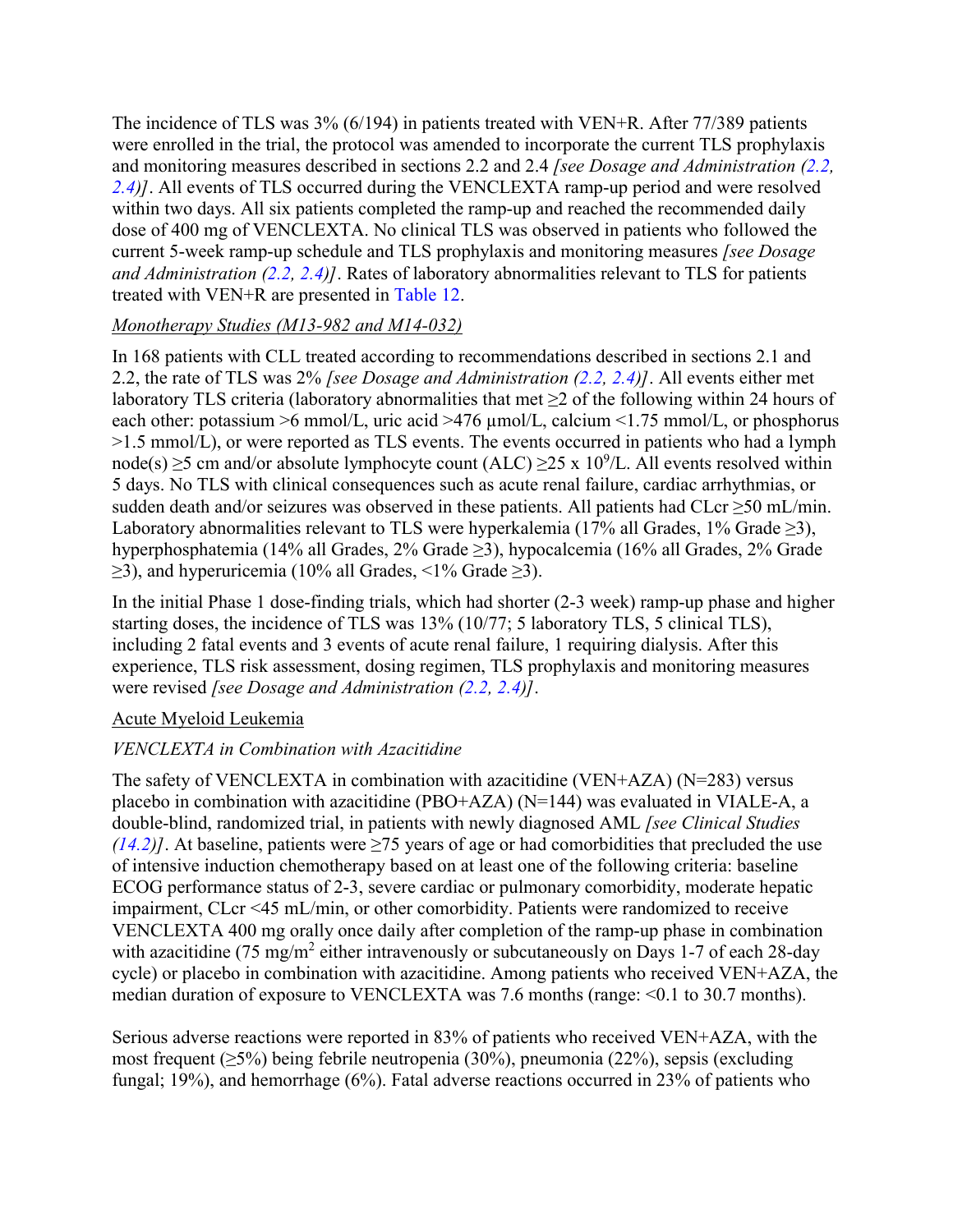received VEN+AZA, with the most frequent  $(\geq 2\%)$  being pneumonia (4%), sepsis (excluding fungal; 3%), and hemorrhage (2%).

Adverse reactions led to permanent discontinuation of VENCLEXTA in 24% of patients, dose reductions in 2%, and dose interruptions in 72%. Adverse reactions which led to discontinuation of VENCLEXTA in  $\geq 2\%$  of patients were sepsis (excluding fungal; 3%) and pneumonia (2%). The most frequent adverse reaction leading to dose reduction was pneumonia (0.7%). Adverse reactions which required a dose interruption in ≥5% of patients included febrile neutropenia (20%), neutropenia (20%), pneumonia (14%), sepsis (excluding fungal; 11%), and thrombocytopenia (10%). Among patients who achieved bone marrow clearance of leukemia, 53% underwent dose interruptions for absolute neutrophil count (ANC) <500/microliter.

[Table 15](#page-19-0) presents adverse reactions identified in VIALE-A.

<span id="page-19-0"></span>

| Table 15. Adverse Reactions $(\geq 10\%)$ in Patients with AML Who Received VEN+AZA with      |
|-----------------------------------------------------------------------------------------------|
| a Difference Between Arms of $\geq$ 5% for All Grades or $\geq$ 2% for Grade 3 or 4 Reactions |
| Compared with PBO+AZA in VIALE-A                                                              |

| <b>Adverse Reaction</b>                                | <b>VENCLEXTA + Azacitidine</b><br>$(N = 283)$ |                | Placebo + Azacitidine<br>$(N = 144)$ |                  |
|--------------------------------------------------------|-----------------------------------------------|----------------|--------------------------------------|------------------|
|                                                        | <b>All Grades</b>                             | Grade 3 or 4   | <b>All Grades</b>                    | Grade 3 or 4     |
|                                                        | $(\%)$                                        | (%)            | $(\%)$                               | (%)              |
| <b>Gastrointestinal disorders</b>                      |                                               |                |                                      |                  |
| Nausea                                                 | 44                                            | $\overline{2}$ | 35                                   | $\leq$ 1         |
| Diarrhea <sup>a</sup>                                  | 43                                            | 5              | 33                                   | $\overline{3}$   |
| Vomiting <sup>b</sup>                                  | 30                                            | $\overline{2}$ | 23                                   | $\leq$ 1         |
| Stomatitis <sup>c</sup>                                | 18                                            | $\mathbf{1}$   | 13                                   | $\overline{0}$   |
| Abdominal paind                                        | 18                                            | $\leq$ 1       | 13                                   | $\mathbf{0}$     |
| <b>Blood and lymphatic system disorders</b>            |                                               |                |                                      |                  |
| Febrile neutropenia                                    | 42                                            | 42             | 19                                   | 19               |
| <b>Musculoskeletal and connective tissue disorders</b> |                                               |                |                                      |                  |
| Musculoskeletal paine                                  | 36                                            | $\overline{2}$ | 28                                   | 1                |
| General disorders and administration site conditions   |                                               |                |                                      |                  |
| Fatigue <sup>f</sup>                                   | 31                                            | 6              | 23                                   | $\overline{2}$   |
| Edemag                                                 | 27                                            | $\leq$ 1       | 19                                   | $\overline{0}$   |
| <b>Vascular disorders</b>                              |                                               |                |                                      |                  |
| Hemorrhageh                                            | 27                                            | $\overline{7}$ | 24                                   | 3                |
| Hypotension <sup>i</sup>                               | 12                                            | 5              | 8                                    | $\overline{3}$   |
| <b>Metabolism and nutrition disorders</b>              |                                               |                |                                      |                  |
| Decreased appetite                                     | 25                                            | $\overline{4}$ | 17                                   | $\leq$ 1         |
| Skin and subcutaneous tissue disorders                 |                                               |                |                                      |                  |
| $Rash^k$                                               | 25                                            | $\mathbf{1}$   | 15                                   | $\boldsymbol{0}$ |
| <b>Infections and infestations</b>                     |                                               |                |                                      |                  |
| Sepsis <sup>1</sup> (excluding fungal)                 | 22                                            | 22             | 16                                   | 14               |
| Urinary tract infection <sup>m</sup>                   | 16                                            | 6              | 9                                    | 6                |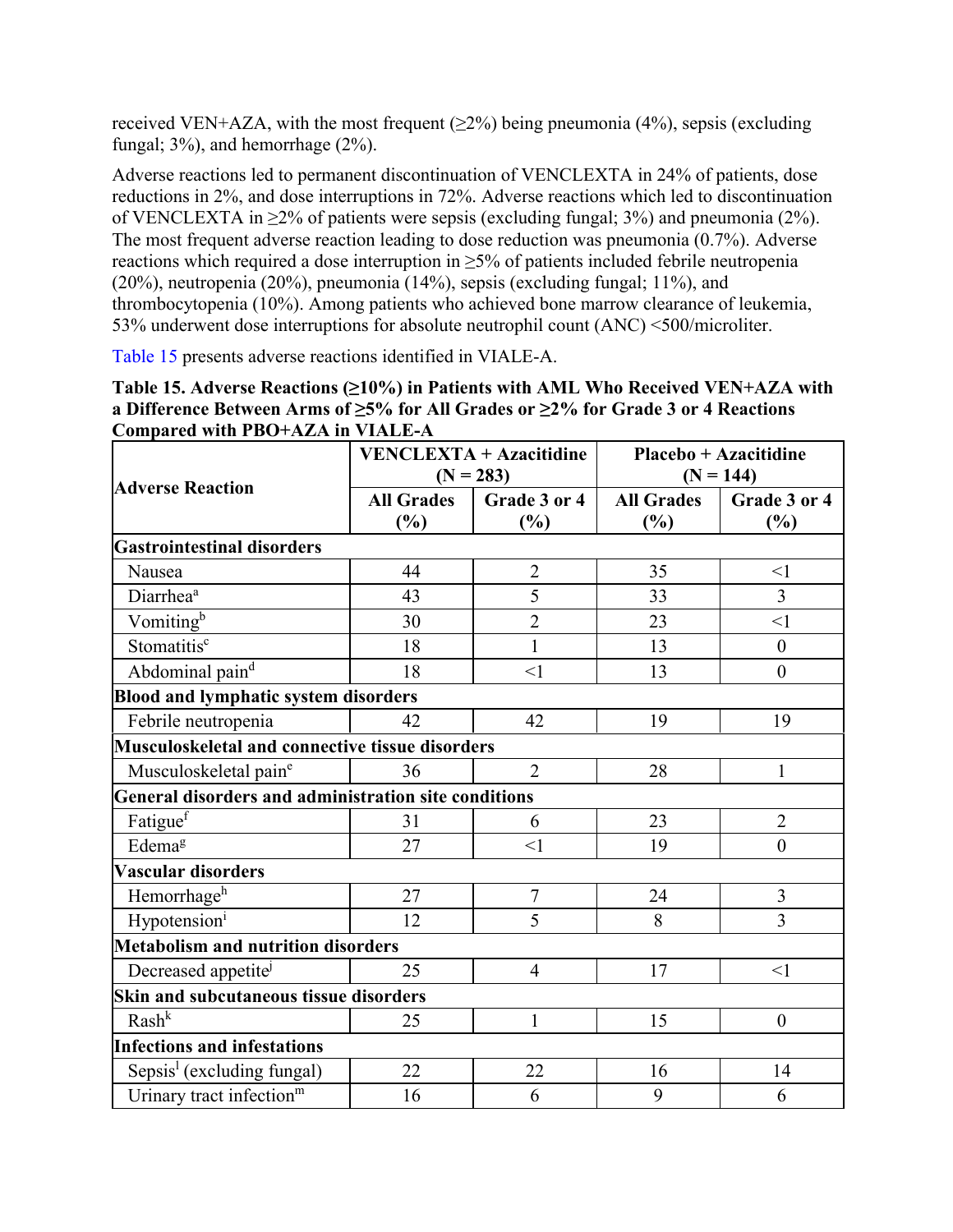|                                                 | <b>VENCLEXTA + Azacitidine</b><br>$(N = 283)$                |  | Placebo + Azacitidine<br>$(N = 144)$ |                               |
|-------------------------------------------------|--------------------------------------------------------------|--|--------------------------------------|-------------------------------|
| <b>Adverse Reaction</b>                         | Grade 3 or 4<br><b>All Grades</b><br>$\frac{9}{0}$<br>$(\%)$ |  | <b>All Grades</b><br>$(\%)$          | Grade 3 or 4<br>$\frac{9}{6}$ |
| Respiratory, thoracic and mediastinal disorders |                                                              |  |                                      |                               |
| Dyspnea <sup>n</sup>                            | 18                                                           |  | 10                                   |                               |
| Nervous system disorders                        |                                                              |  |                                      |                               |
| Dizziness <sup>o</sup>                          |                                                              |  |                                      |                               |

a Includes diarrhea and colitis.

<sup>b</sup>Includes vomiting and hematemesis.

c Includes stomatitis, mouth ulceration, mucosal inflammation, cheilitis, aphthous ulcer, glossitis, and tongue ulceration.

<sup>d</sup>Includes abdominal pain, abdominal pain upper, abdominal discomfort, and abdominal pain lower.

e Includes arthralgia, back pain, pain in extremity, musculoskeletal pain, bone pain, myalgia, neck pain, non-cardiac chest pain, arthritis, musculoskeletal chest pain, musculoskeletal stiffness, spinal pain, and musculoskeletal discomfort.

fIncludes fatigue and asthenia.

g Includes edema peripheral, edema, generalized edema, eyelid edema, face edema, penile edema, periorbital edema, and swelling.

<sup>h</sup>Includes epistaxis, hematuria, conjunctival hemorrhage, hemoptysis, hemorrhoidal hemorrhage, gingival bleeding, mouth hemorrhage, hemorrhage intracranial, vaginal hemorrhage, cerebral hemorrhage, gastrointestinal hemorrhage, muscle hemorrhage, skin hemorrhage, upper gastrointestinal hemorrhage, anal hemorrhage, eye hemorrhage, gastritis hemorrhagic, hemorrhage, hemorrhage urinary tract, hemorrhagic diathesis, hemorrhagic stroke, hemorrhagic

vasculitis, lower gastrointestinal hemorrhage, mucosal hemorrhage, penile hemorrhage, post procedural hemorrhage, rectal hemorrhage, retinal hemorrhage, shock hemorrhagic, soft tissue hemorrhage, subdural hemorrhage, tongue hemorrhage, urethral hemorrhage, vessel puncture site hemorrhage, vitreous hemorrhage, and wound hemorrhage.

i Includes hypotension and orthostatic hypotension.

j Includes decreased appetite and hypophagia.

k Includes rash, rash maculo-papular, rash macular, drug eruption, rash papular, rash pustular, eczema, rash erythematous, rash pruritic, dermatitis acneiform, rash morbilliform, dermatitis, eczema asteatotic, exfoliative rash, and perivascular dermatitis.

l Includes sepsis, escherichia bacteremia, escherichia sepsis, septic shock, bacteremia,

staphylococcal bacteremia, klebsiella bacteremia, staphylococcal sepsis, streptococcal bacteremia, enterococcal bacteremia, klebsiella sepsis, pseudomonal bacteremia, pseudomonal sepsis, urosepsis, bacterial sepsis, clostridial sepsis, enterococcal sepsis, neutropenic sepsis, and streptococcal sepsis.

<sup>m</sup>Includes urinary tract infection, escherichia urinary tract infection, cystitis, urinary tract infection enterococcal, urinary tract infection bacterial, pyelonephritis acute, and urinary tract infection pseudomonal.

n Includes dyspnea, dyspnea exertional, and dyspnea at rest.

<sup>o</sup>Includes dizziness and vertigo.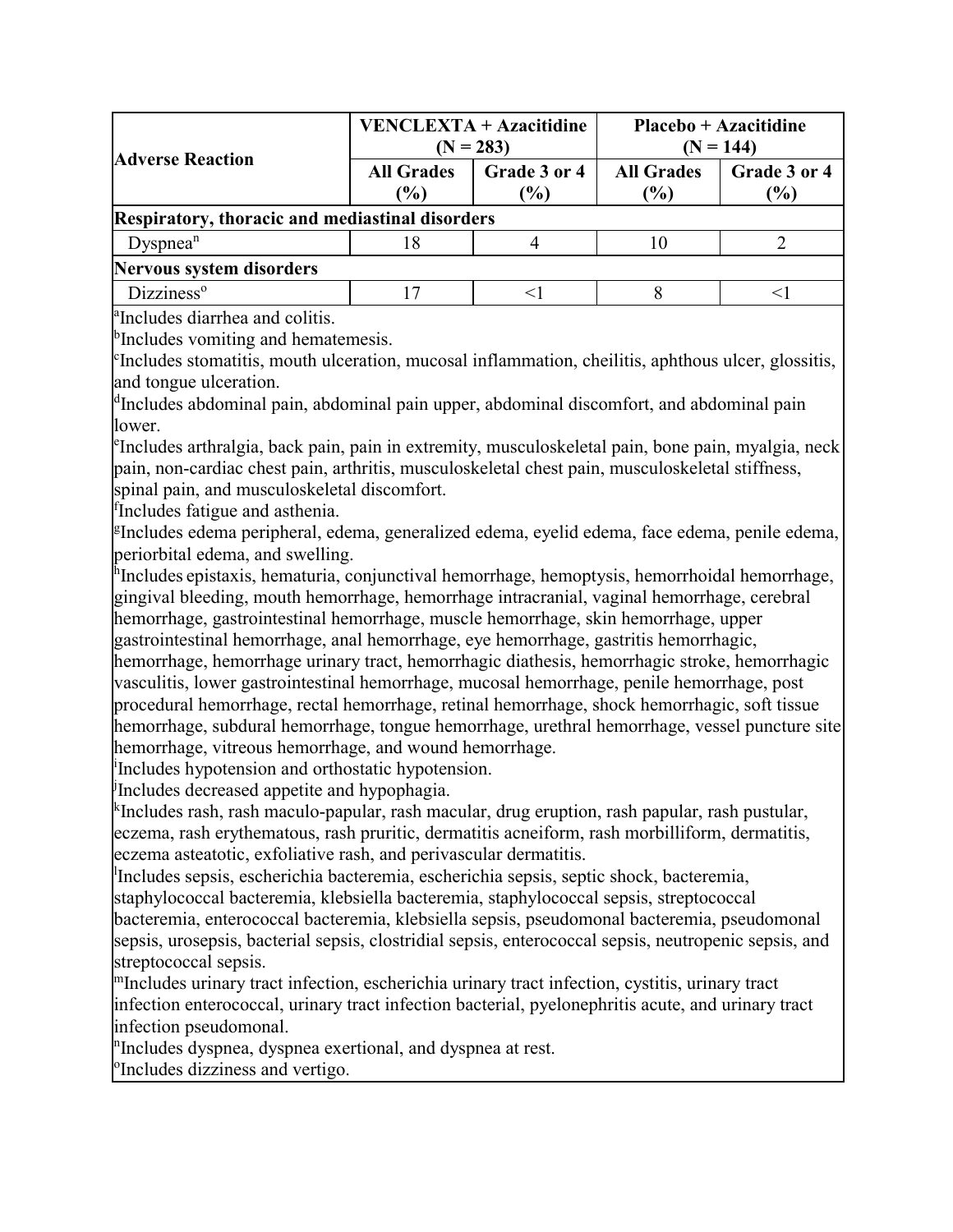Other clinically important adverse reactions (All Grades) at  $\geq$ 10% that did not meet criteria for [Table 15](#page-19-0) or <10% are presented below:

**Hepatobiliary disorders**: cholecystitis/cholelithiasis<sup>a</sup>(4%)

**Infections and infestations**: pneumonia<sup>b</sup> (33%)

**Metabolism and nutrition disorders**: tumor lysis syndrome (1%)

Nervous system disorders: headache<sup>c</sup> (11%)

**Investigations:** weight decreased (13%).

<sup>a</sup>Includes cholecystitis acute, cholelithiasis, cholecystitis, and cholecystitis chronic.

b Includes pneumonia, lung infection, pneumonia fungal, pneumonia klebsiella, atypical pneumonia, lower respiratory tract infection, pneumonia viral, lower respiratory tract infection fungal, pneumonia hemophilus, pneumonia pneumococcal, and pneumonia respiratory syncytial viral.

c Includes headache and tension headache.

[Table 16](#page-21-0) presents laboratory abnormalities identified in VIALE-A.

<span id="page-21-0"></span>

| Table 16. New or Worsening Laboratory Abnormalities $(\geq 10\%)$ in Patients with AML         |
|------------------------------------------------------------------------------------------------|
| Who Received VEN+AZA with a Difference Between Arms of $\geq 5\%$ for All Grades or $\geq 2\%$ |
| for Grade 3 or 4 Reactions Compared with PBO+AZA in VIALE-A                                    |

|                              |                        | Placebo +<br><b>Azacitidine</b>                               |                                                                                                |
|------------------------------|------------------------|---------------------------------------------------------------|------------------------------------------------------------------------------------------------|
| $\left( \frac{0}{0} \right)$ | Grade 3 or 4<br>$(\%)$ | <b>All Grades</b><br>$\left( \frac{0}{0} \right)$             | Grade 3 or 4<br>$(\%)$                                                                         |
|                              |                        |                                                               |                                                                                                |
| 98                           | 98                     | 88                                                            | 81                                                                                             |
| 94                           | 88                     | 94                                                            | 80                                                                                             |
| 91                           | 71                     | 72                                                            | 39                                                                                             |
| 61                           | 57                     | 56                                                            | 52                                                                                             |
|                              |                        |                                                               |                                                                                                |
| 53                           | 7                      | 40                                                            | 4                                                                                              |
| 51                           | 6                      | 39                                                            | 9                                                                                              |
| 46                           | 14                     | 47                                                            | 8                                                                                              |
| 42                           |                        | 29                                                            | $\leq$ 1                                                                                       |
| 31                           | $<$ 1                  | 25                                                            | 0                                                                                              |
|                              |                        | <b>VENCLEXTA +</b><br><b>Azacitidine</b><br><b>All Grades</b> | The dependence wood to coloulete the rate veried from $95$ to 144 in the DDO $+47$ A gauge and |

The denominator used to calculate the rate varied from 85 to 144 in the PBO+AZA arm and from 125 to 283 in the VEN+AZA arm based on the number of patients with at least one posttreatment value.

## *VENCLEXTA in Combination with Azacitidine or Decitabine*

The safety of VENCLEXTA in combination with azacitidine  $(N=67)$  or decitabine  $(N=13)$  was evaluated in M14-358, a non-randomized trial of patients with newly diagnosed AML. At baseline, patients were  $\geq$ 75 years of age, or had comorbidities that precluded the use of intensive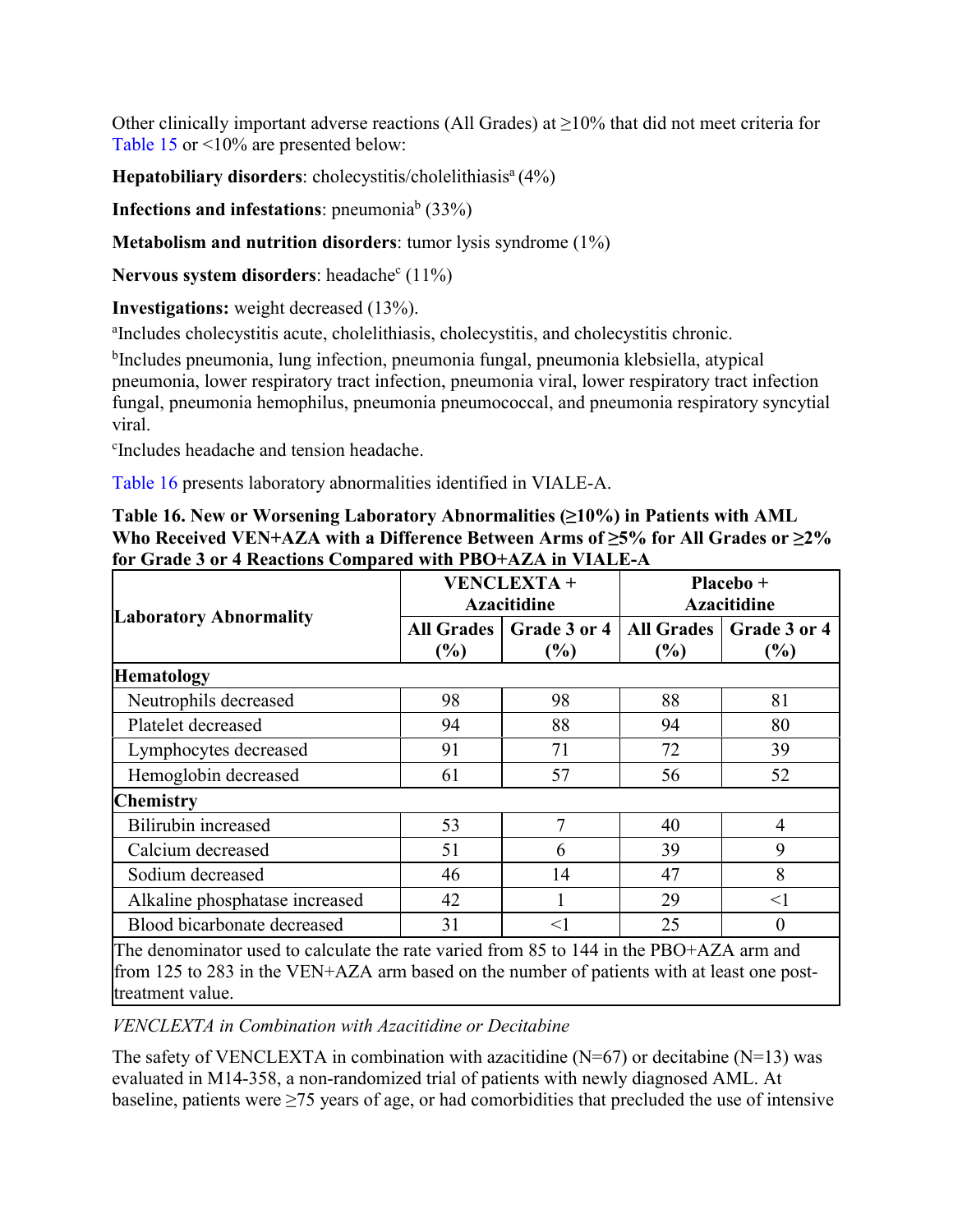induction chemotherapy based on at least one of the following criteria: baseline ECOG performance status of 2-3, severe cardiac or pulmonary comorbidity, moderate hepatic impairment, CLcr <45 mL/min, or other comorbidity *[see Clinical Studies [\(14.2\)](#page-40-0)]*. Patients received VENCLEXTA 400 mg orally once daily after completion of the ramp-up phase in combination with azacitidine  $(75 \text{ mg/m}^2 \text{ either intravenously or subcutaneously on Days 1-7 of})$ each 28-day cycle) or decitabine (20 mg/m<sup>2</sup> intravenously on Days 1-5 of each 28-day cycle).

### *Azacitidine*

The median duration of exposure to VENCLEXTA when administered in combination with azacitidine was 6.5 months (range: 0.1 to 38.1 months). The safety of VENCLEXTA in combination with azacitidine in this trial is consistent with that of VIALE-A.

### *Decitabine*

The median duration of exposure to VENCLEXTA when administered in combination with decitabine was 8.4 months (range: 0.5 to 39 months).

Serious adverse reactions were reported in 85% of patients who received VENCLEXTA with decitabine, the most frequent  $(\geq 10\%)$  being sepsis (excluding fungal; 46%), febrile neutropenia (38%), and pneumonia (31%). One (8%) fatal adverse reaction of bacteremia occurred within 30 days of starting treatment.

Permanent discontinuation of VENCLEXTA due to adverse reactions occurred in 38% of patients. The most frequent adverse reaction leading to permanent discontinuation ( $\geq$ 5%) was pneumonia (8%).

Dosage reductions of VENCLEXTA due to adverse reactions occurred in 15% of patients. The most frequent adverse reaction leading to dose reduction  $(\geq 5\%)$  was neutropenia (15%).

Dosage interruptions of VENCLEXTA due to adverse reactions occurred in 69% of patients. The most frequent adverse reactions leading to dose interruption  $(\geq 10\%)$  were neutropenia (38%), febrile neutropenia (23%), leukopenia (15%), and pneumonia (15%).

The most common adverse reactions ( $\geq$ 30%) were febrile neutropenia (69%), fatigue (62%), constipation (62%), musculoskeletal pain (54%), dizziness (54%), nausea (54%), abdominal pain (46%), diarrhea (46%), pneumonia (46%), sepsis (excluding fungal; 46%), cough (38%), pyrexia (31%), hypotension (31%), oropharyngeal pain (31%), edema (31%), and vomiting (31%). The most common laboratory abnormalities  $(\geq 30\%)$  were neutrophils decreased (100%), lymphocytes decreased (100%), white blood cells decreased (100%), platelets decreased (92%), calcium decreased (85%), hemoglobin decreased (69%), glucose increased (69%), magnesium decreased (54%), potassium decreased (46%), bilirubin increased (46%), albumin decreased (38%), alkaline phosphatase increased (38%), sodium decreased (38%), ALT increased (31%), creatinine increased (31%), and potassium increased (31%).

*VENCLEXTA in Combination with Low-Dose Cytarabine*

# *VIALE-C*

The safety of VENCLEXTA in combination with low-dose cytarabine (VEN+LDAC) (N=142) versus placebo with low-dose cytarabine (PBO+LDAC) (N=68) was evaluated in VIALE-C, a double-blind randomized trial in patients with newly diagnosed AML. At baseline, patients were  $\geq$ 75 years of age, or had comorbidities that precluded the use of intensive induction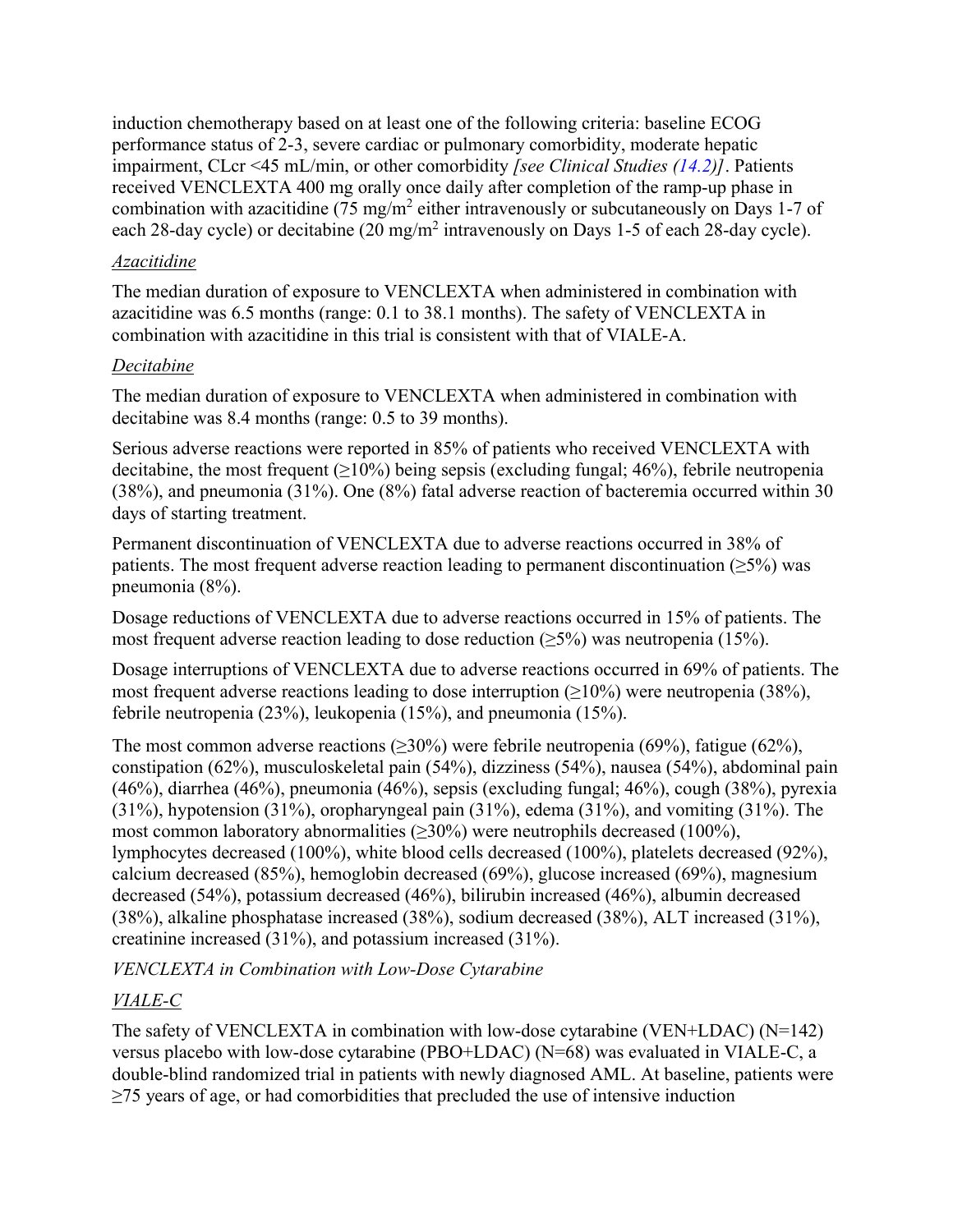chemotherapy based on at least one of the following criteria: baseline ECOG performance status of 2-3, severe cardiac or pulmonary comorbidity, moderate hepatic impairment, CLcr <45 mL/min, or other comorbidity *[see Clinical Studies [\(14.2\)](#page-40-0)].* Patients were randomized to receive VENCLEXTA 600 mg orally once daily after completion of a 4-day ramp-up phase in combination with low-dose cytarabine  $(20 \text{ mg/m}^2 \text{ subcutaneously once daily on Days 1-10 of}$ each 28-day cycle) or placebo in combination with low-dose cytarabine. Among patients who received VEN+LDAC, the median duration of exposure to VENCLEXTA was 3.9 months (range:  $< 0.1$  to 17.1 months).

Serious adverse reactions were reported in 65% of patients who received VEN+LDAC, with the most frequent ( $\geq$ 10%) being pneumonia (17%), febrile neutropenia (16%), and sepsis (excluding fungal; 12%). Fatal adverse reactions occurred in 23% of patients who received VEN+LDAC, with the most frequent ( $\geq$ 5%) being pneumonia (6%) and sepsis (excluding fungal; 7%).

Adverse reactions led to permanent discontinuation of VENCLEXTA in 25% of patients, dose reductions in 9%, and dose interruptions in 63%. The most frequent adverse reaction  $(>2\%)$ which resulted in permanent discontinuation of VENCLEXTA was pneumonia (6%). Adverse reactions which required a dose reduction in  $\geq$ 1% of patients were pneumonia (1%) and thrombocytopenia (1%), and the adverse reactions which required a dose interruption in  $\geq 5\%$  of patients included neutropenia (20%), thrombocytopenia (15%), pneumonia (8%), febrile neutropenia (6%), and sepsis (excluding fungal; 6%). Among patients who achieved bone marrow clearance of leukemia, 32% underwent dose interruptions for ANC <500/microliter.

[Table 17](#page-23-0) presents adverse reactions identified in VIALE-C.

<span id="page-23-0"></span>

| Table 17. Adverse Reactions $(\geq 10\%)$ in Patients with AML Who Received VEN+LDAC     |  |  |  |  |
|------------------------------------------------------------------------------------------|--|--|--|--|
| with a Difference Between Arms of $\geq$ 5% for All Grades or $\geq$ 1% for Grade 3 or 4 |  |  |  |  |
| Compared with PBO+LDAC in VIALE-C                                                        |  |  |  |  |
|                                                                                          |  |  |  |  |

| <b>Adverse Reaction</b>                     | <b>VENCLEXTA + Low-Dose</b><br>Cytarabine<br>$(N = 142)$ |                        | Placebo + Low-Dose<br>Cytarabine<br>$(N = 68)$ |                        |  |
|---------------------------------------------|----------------------------------------------------------|------------------------|------------------------------------------------|------------------------|--|
|                                             | <b>All Grades</b><br>$(\%)$                              | Grade 3 or 4<br>$(\%)$ | <b>All Grades</b><br>$(\%)$                    | Grade 3 or 4<br>$(\%)$ |  |
| <b>Gastrointestinal disorders</b>           |                                                          |                        |                                                |                        |  |
| Nausea                                      | 42                                                       |                        | 31                                             | $\overline{0}$         |  |
| Diarrhea                                    | 28                                                       | 3                      | 16                                             | $\theta$               |  |
| Vomiting                                    | 25                                                       | $\leq$ 1               | 13                                             | $\overline{0}$         |  |
| Abdominal pain <sup>a</sup>                 | 15                                                       | $\leq$ 1               | 9                                              | 3                      |  |
| Stomatitis <sup>b</sup>                     | 15                                                       |                        | 6                                              | $\theta$               |  |
| <b>Blood and lymphatic system disorders</b> |                                                          |                        |                                                |                        |  |
| Febrile neutropenia                         | 32                                                       | 32                     | 29                                             | 29                     |  |
| <b>Infections and infestations</b>          |                                                          |                        |                                                |                        |  |
| Pneumonia <sup>c</sup>                      | 29                                                       | 19                     | 21                                             | 21                     |  |
| <b>Vascular Disorders</b>                   |                                                          |                        |                                                |                        |  |
| Hemorrhage <sup>d</sup>                     | 27                                                       | 8                      | 16                                             |                        |  |
| Hypotension <sup>e</sup>                    | 11                                                       | 5                      | 4                                              |                        |  |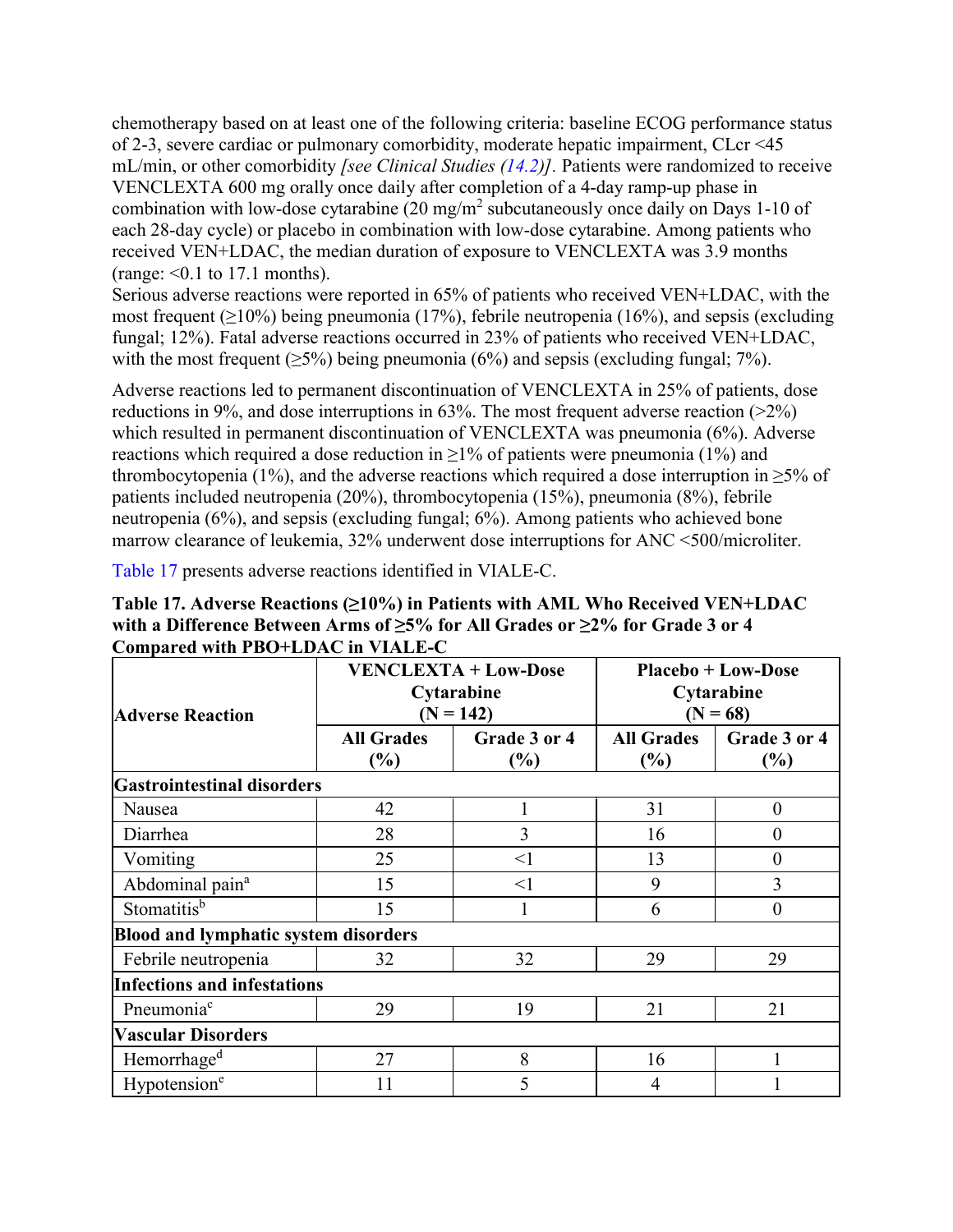| <b>Adverse Reaction</b>                                     | <b>VENCLEXTA + Low-Dose</b><br>Cytarabine<br>$(N = 142)$<br><b>All Grades</b><br>Grade 3 or 4<br>(%)<br>$(\%)$ |   | <b>Placebo + Low-Dose</b><br>Cytarabine<br>$(N = 68)$ |                     |  |
|-------------------------------------------------------------|----------------------------------------------------------------------------------------------------------------|---|-------------------------------------------------------|---------------------|--|
|                                                             |                                                                                                                |   | <b>All Grades</b><br>$\frac{1}{2}$                    | Grade 3 or 4<br>(%) |  |
| Musculoskeletal and connective tissue disorders             |                                                                                                                |   |                                                       |                     |  |
| Musculoskeletal pain <sup>f</sup>                           | 23                                                                                                             |   | 18                                                    |                     |  |
| <b>General Disorders and Administration Site Conditions</b> |                                                                                                                |   |                                                       |                     |  |
| Fatigue <sup>g</sup>                                        | 22                                                                                                             | 2 | 21                                                    |                     |  |
| <b>Nervous System Disorders</b>                             |                                                                                                                |   |                                                       |                     |  |
| Headache                                                    |                                                                                                                |   |                                                       |                     |  |

<sup>a</sup>Includes abdominal pain, abdominal pain upper, abdominal discomfort, and abdominal pain lower.

<sup>b</sup>Includes stomatitis, mouth ulceration, aphthous ulcer, glossitis, mucosal inflammation, and tongue ulceration.

c Includes pneumonia, lung infection, lower respiratory tract infection, pneumonia fungal, lower respiratory tract infection fungal, pneumocystis jirovecii pneumonia, pneumonia aspiration, pneumonia cytomegaloviral, and pneumonia pseudomonal.

<sup>d</sup>Includes epistaxis, conjunctival hemorrhage, hemoptysis, gastrointestinal hemorrhage, gingival bleeding, mouth hemorrhage, upper gastrointestinal hemorrhage, hematuria, retinal hemorrhage, catheter site hemorrhage, cerebral hemorrhage, gastric hemorrhage, gastritis hemorrhagic, hemorrhage intracranial, hemorrhage subcutaneous, lip hemorrhage, mucosal hemorrhage, pharyngeal hemorrhage, post procedural hemorrhage, pulmonary alveolar hemorrhage,

pulmonary hemorrhage, tooth pulp hemorrhage, uterine hemorrhage, and vascular access site hemorrhage.

e Includes hypotension and orthostatic hypotension.

fIncludes back pain, arthralgia, pain in extremity, musculoskeletal pain, myalgia, neck pain, noncardiac chest pain, arthritis, bone pain, musculoskeletal chest pain, and spinal pain. g Includes fatigue and asthenia.

Other clinically important adverse reactions (All Grades) at  $\geq$ 10% that did not meet criteria for [Table 17](#page-23-0) or <10% are presented below:

Hepatobiliary disorders: cholecystitis/cholelithiasis<sup>a</sup> (1%)

**Infections and infestations**: sepsis<sup>b</sup> (excluding fungal; 15%), urinary tract infection<sup>c</sup> (8%)

**Metabolism and nutrition disorders**: decreased appetite (19%), tumor lysis syndrome (6%)

Nervous system disorders: dizziness<sup>d</sup> (9%)

**Respiratory, thoracic, and mediastinal disorders**: dyspnea<sup>e</sup> (10%)

**Investigations:** weight decreased (9%).

a Includes cholecystitis and cholecystitis acute.

<sup>b</sup>Includes sepsis, bacteremia, septic shock, neutropenic sepsis, staphylococcal bacteremia, streptococcal bacteremia, bacterial sepsis, Escherichia bacteremia, pseudomonal bacteremia, and staphylococcal sepsis.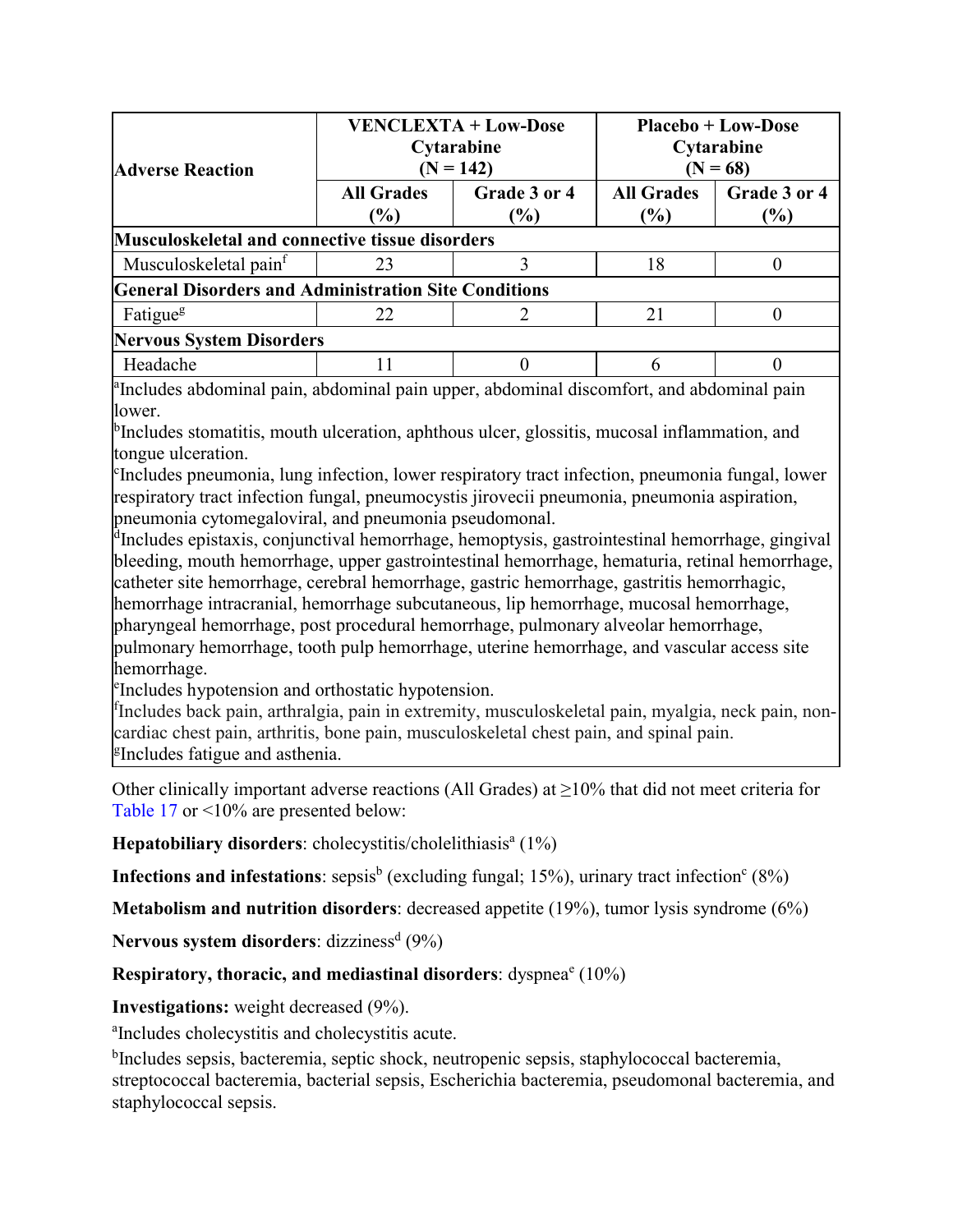c Includes urinary tract infection and escherichia urinary tract infection.

dIncludes dizziness and vertigo.

e Includes dyspnea and dyspnea exertional.

<span id="page-25-0"></span>[Table 18](#page-25-0) describes laboratory abnormalities identified in VIALE-C.

| Table 18. New or Worsening Laboratory Abnormalities ( $\geq$ 10%) in Patients with AML      |
|---------------------------------------------------------------------------------------------|
| Who Received VEN+LDAC with Difference Between Arms of $\geq$ 5% for All Grades or $\geq$ 2% |
| for Grade 3 or 4 Reactions Compared with PBO+LDAC in VIALE-C                                |

| <b>Laboratory Abnormality</b>  | <b>VENCLEXTA + Low-Dose</b><br>Cytarabine |                        | <b>Placebo + Low-Dose</b><br>Cytarabine |                        |
|--------------------------------|-------------------------------------------|------------------------|-----------------------------------------|------------------------|
|                                | <b>All Grades</b><br>$(\%)$               | Grade 3 or 4<br>$(\%)$ | <b>All Grades</b><br>$(\%)$             | Grade 3 or 4<br>$(\%)$ |
| <b>Hematology</b>              |                                           |                        |                                         |                        |
| Platelets decreased            | 97                                        | 95                     | 92                                      | 90                     |
| Neutrophils decreased          | 95                                        | 92                     | 82                                      | 71                     |
| Lymphocytes decreased          | 92                                        | 69                     | 65                                      | 24                     |
| Hemoglobin decreased           | 63                                        | 57                     | 57                                      | 54                     |
| <b>Chemistry</b>               |                                           |                        |                                         |                        |
| <b>Bilirubin</b> increased     | 61                                        | 7                      | 38                                      | 7                      |
| Albumin decreased              | 61                                        | 6                      | 43                                      | $\overline{4}$         |
| Potassium decreased            | 56                                        | 16                     | 42                                      | 14                     |
| Calcium decreased              | 53                                        | 8                      | 45                                      | 13                     |
| Glucose increased              | 52                                        | 13                     | 59                                      | 9                      |
| <b>AST</b> increased           | 36                                        | 6                      | 37                                      |                        |
| Alkaline phosphatase increased | 34                                        |                        | 26                                      |                        |
| ALT increased                  | 30                                        | $\overline{4}$         | 26                                      |                        |
| Sodium increased               | 11                                        | 3                      | 6                                       |                        |

The denominator used to calculate the rate varied from 38 to 68 in the PBO+LDAC arm and from 65 to 142 in the VEN+LDAC arm based on the number of patients with at least one posttreatment value.

### *M14-387*

The safety of VENCLEXTA in combination with low-dose cytarabine (N=61) was evaluated in M14-387, a non-randomized, open- label trial of patients with newly diagnosed AML *[see Clinical Studies [\(14.2\)](#page-40-0)]*. At baseline, patients were  $\geq$ 75 years of age, or had comorbidities that precluded the use of intensive induction chemotherapy based on at least one of the following criteria: baseline ECOG performance status of 2-3, severe cardiac or pulmonary comorbidity, moderate hepatic impairment, CLcr <45 mL/min, or other comorbidity. Patients received VENCLEXTA 600 mg orally once daily after completion of the ramp-up phase in combination with low-dose cytarabine  $(20mg/m^2$  subcutaneously on Days 1-10 of each 28-day cycle). The safety of VENCLEXTA in combination with low-dose cytarabine is consistent with that of VIALE-C.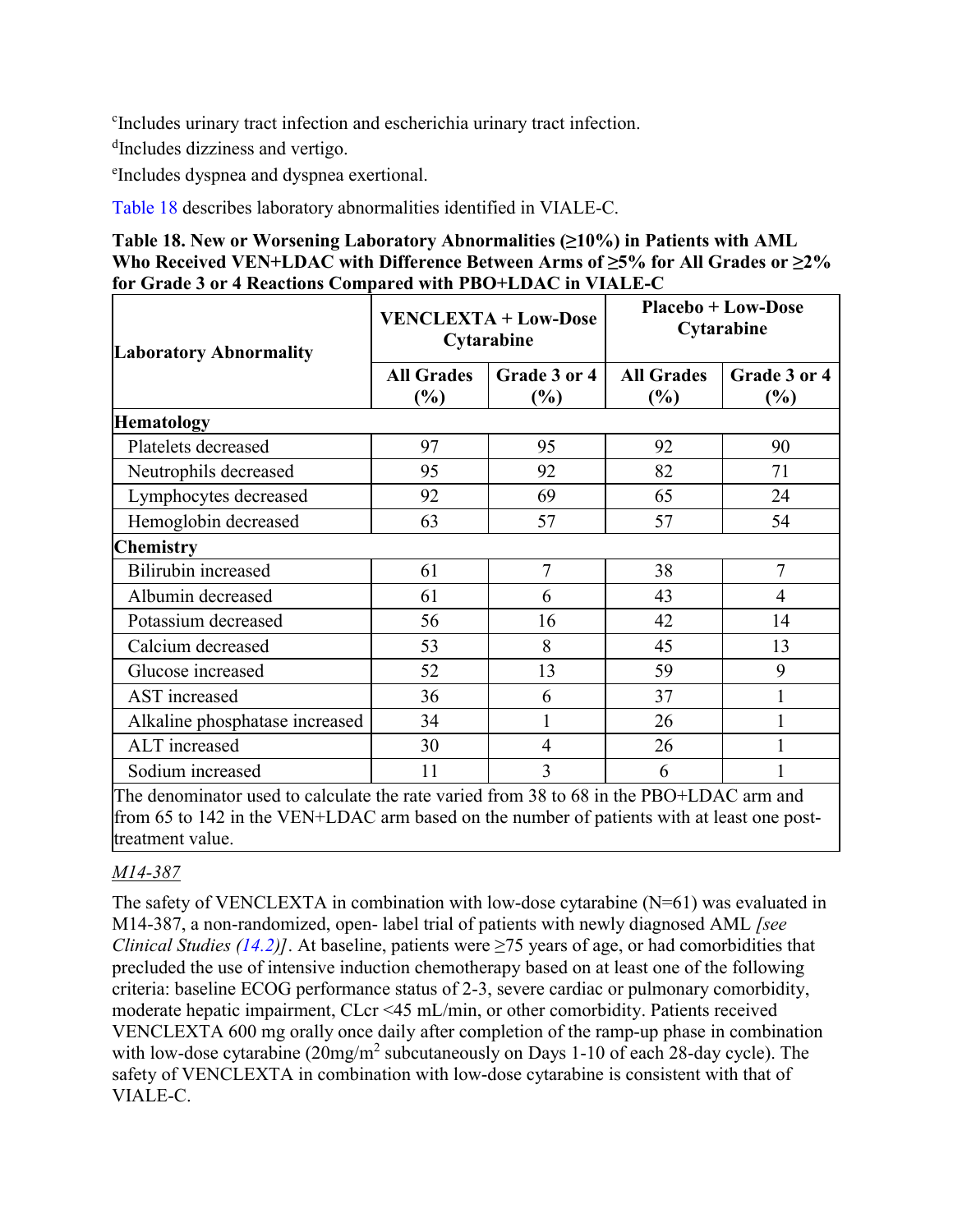### <span id="page-26-4"></span>**7 DRUG INTERACTIONS**

## <span id="page-26-3"></span>**7.1 Effects of Other Drugs on VENCLEXTA**

### Strong or Moderate CYP3A Inhibitors or P-gp Inhibitors

Concomitant use with a strong or moderate CYP3A inhibitor or a P-gp inhibitor increases venetoclax C<sub>max</sub> and AUC<sub>0-INF</sub> *[see Clinical Pharmacology [\(12.3\)](#page-30-0)]*, which may increase VENCLEXTA toxicities, including the risk of TLS *[see Warnings and Precautions [\(5.](#page-9-0)1)]*.

Concomitant use with a strong CYP3A inhibitor at initiation and during the ramp-up phase in patients with CLL/SLL is contraindicated *[see Contraindications [\(4\)](#page-8-0)]*.

In patients with CLL/SLL taking a steady daily dosage (after ramp-up phase), consider alternative medications or adjust VENCLEXTA dosage and monitor more frequently for adverse reactions *[see Dosage and Administration [\(2.5,](#page-5-0) [2.6\)](#page-7-0)]*.

In patients with AML, adjust VENCLEXTA dosage and monitor more frequently for adverse reactions *[see Dosage and Administration [\(2.5,](#page-5-0) [2.6\)](#page-7-0)]*.

Resume the VENCLEXTA dosage that was used prior to concomitant use with a strong or moderate CYP3A inhibitor or a P-gp inhibitor 2 to 3 days after discontinuation of the inhibitor *[see Dosage and Administration [\(2.5,](#page-5-0) [2.6\)](#page-7-0)]*.

Avoid grapefruit products, Seville oranges, and starfruit during treatment with VENCLEXTA, as they contain inhibitors of CYP3A.

### Strong or Moderate CYP3A Inducers

Concomitant use with a strong CYP3A inducer decreases venetoclax C<sub>max</sub> and AUC<sub>0-INF</sub> *[see*] *Clinical Pharmacology [\(12.3\)](#page-30-0)]*, which may decrease VENCLEXTA efficacy. Avoid concomitant use of VENCLEXTA with strong CYP3A inducers or moderate CYP3A inducers.

## <span id="page-26-2"></span>**7.2 Effect of VENCLEXTA on Other Drugs**

### Warfarin

Concomitant use of VENCLEXTA increases warfarin C<sub>max</sub> and AUC<sub>0-INF</sub> *[see Clinical*] *Pharmacology [\(12.3\)](#page-30-0)]*, which may increase the risk of bleeding. Monitor international normalized ratio (INR) more frequently in patients using warfarin concomitantly with VENCLEXTA.

### P-gp Substrates

Concomitant use of VENCLEXTA increases C<sub>max</sub> and AUC<sub>0-INF</sub> of P-gp substrates *[see Clinical*] *Pharmacology [\(12.3\)](#page-30-0)]*, which may increase toxicities of these substrates. Avoid concomitant use of VENCLEXTA with a P-gp substrate. If a concomitant use is unavoidable, separate dosing of the P-gp substrate at least 6 hours before VENCLEXTA.

## <span id="page-26-1"></span>**8 USE IN SPECIFIC POPULATIONS**

### <span id="page-26-0"></span>**8.1 Pregnancy**

### Risk Summary

Based on findings in animals and its mechanism of action *[see Clinical Pharmacology [\(12.1\)](#page-30-2)]*, VENCLEXTA may cause embryo-fetal harm when administered to a pregnant woman. There are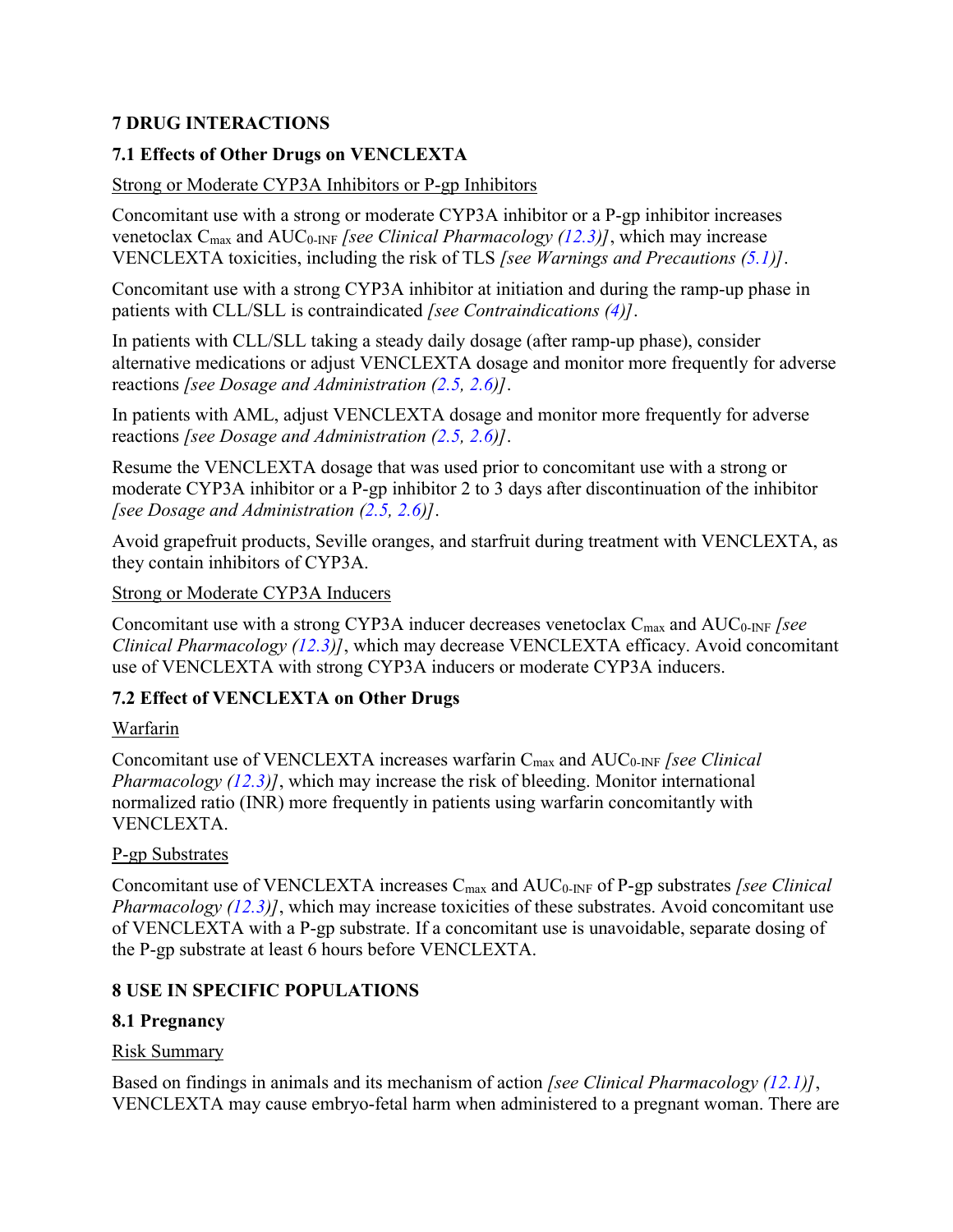no available data on VENCLEXTA use in pregnant women to inform a drug-associated risk. Administration of venetoclax to pregnant mice during the period of organogenesis was fetotoxic at exposures 1.2 times the human exposure at the recommended dose of 400 mg daily based on AUC. Advise pregnant women of the potential risk to a fetus.

The estimated background risk of major birth defects and miscarriage for the indicated population is unknown. All pregnancies have a background risk of birth defect, loss, or other adverse outcomes. In the U.S. general population, the estimated background risk of major birth defects and miscarriage in clinically recognized pregnancies is 2% to 4% and 15% to 20%, respectively.

## Data

### *Animal data*

In embryo-fetal development studies, venetoclax was administered to pregnant mice and rabbits during the period of organogenesis. In mice, venetoclax was associated with increased postimplantation loss and decreased fetal body weight at 150 mg/kg/day (maternal exposures approximately 1.2 times the human exposure at the recommended dose of 400 mg once daily). No teratogenicity was observed in either the mouse or the rabbit.

### <span id="page-27-1"></span>**8.2 Lactation**

### Risk Summary

There are no data on the presence of VENCLEXTA in human milk or the effects on the breastfed child or milk production. Venetoclax was present in the milk when administered to lactating rats *(see [Data\)](#page-27-2)*.

Because of the potential for serious adverse reactions in a breastfed child, advise women not to breastfeed during treatment with VENCLEXTA and for 1 week after the last dose.

## <span id="page-27-2"></span>Data

## *Animal Data*

Venetoclax was administered (single dose; 150 mg/kg oral) to lactating rats 8 to 10 days postparturition. Venetoclax in milk was 1.6 times lower than in plasma. Parent drug (venetoclax) represented the majority of the total drug-related material in milk, with trace levels of three metabolites.

### <span id="page-27-0"></span>**8.3 Females and Males of Reproductive Potential**

VENCLEXTA may cause fetal harm when administered to pregnant women *[see Use in Specific Populations [\(8.1\)](#page-26-0)]*.

### Pregnancy Testing

Verify pregnancy status in females of reproductive potential prior to initiating VENCLEXTA.

### Contraception

Advise females of reproductive potential to use effective contraception during treatment with VENCLEXTA and for at least 30 days after the last dose.

## Infertility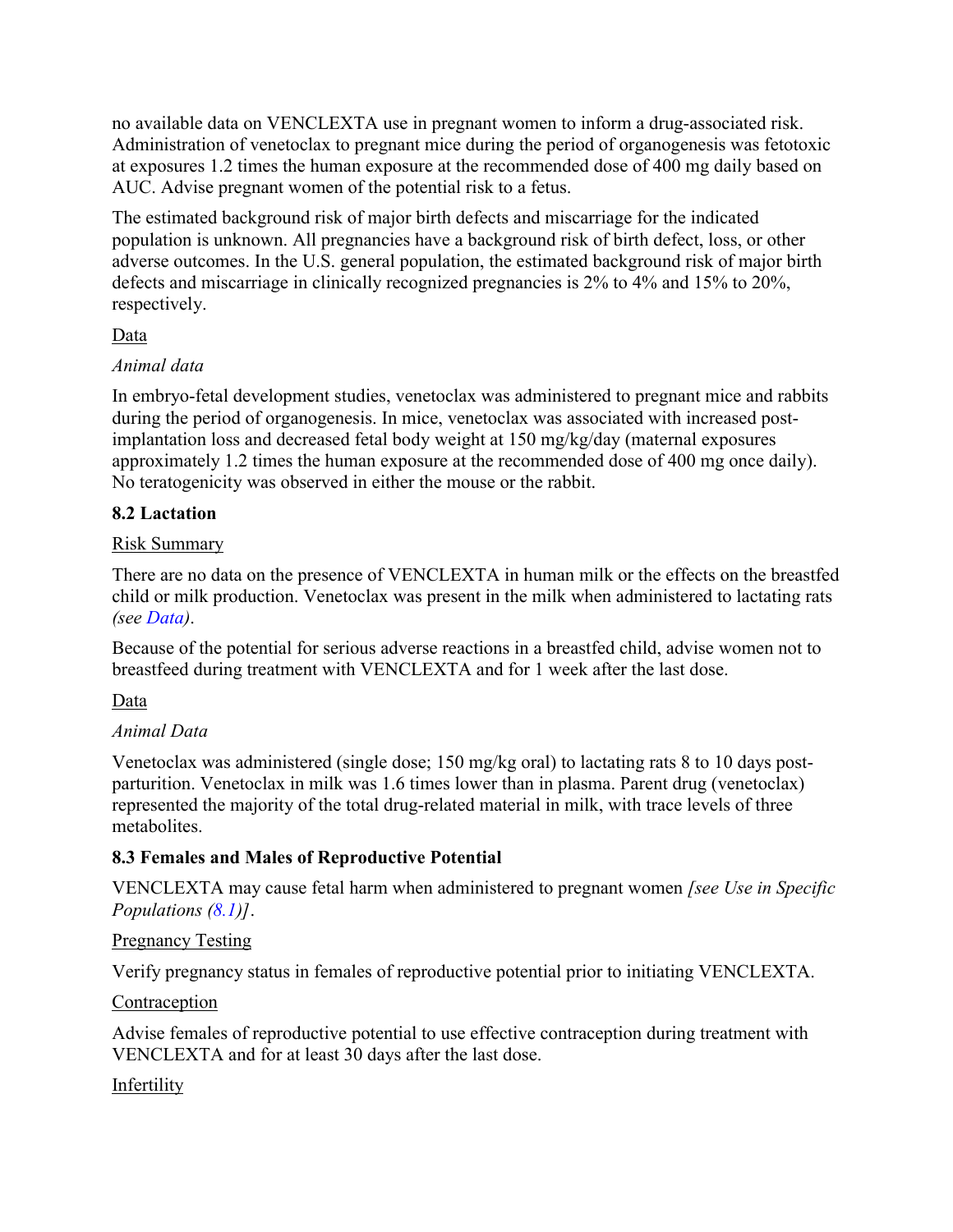Based on findings in animals, VENCLEXTA may impair male fertility *[see Nonclinical Toxicology [\(13.1\)](#page-32-0)]*.

# <span id="page-28-3"></span>**8.4 Pediatric Use**

The safety and effectiveness of VENCLEXTA have not been established in pediatric patients.

# Juvenile Animal Toxicity Data

In a juvenile toxicology study, mice were administered venetoclax at 10, 30, or 100 mg/kg/day by oral gavage from 7 to 60 days of age. Clinical signs of toxicity included decreased activity, dehydration, skin pallor, and hunched posture at  $\geq$ 30 mg/kg/day. In addition, mortality and body weight effects occurred at 100 mg/kg/day. Other venetoclax-related effects were reversible decreases in lymphocytes at  $\geq$ 10 mg/kg/day; a dose of 10 mg/kg/day is approximately 0.06 times the clinical dose of 400 mg on a mg/m<sup>2</sup> basis for a 20 kg child.

# <span id="page-28-2"></span>**8.5 Geriatric Use**

Chronic Lymphocytic Leukemia/Small Lymphocytic Lymphoma

Of the 352 patients with previously treated CLL/SLL evaluated for safety from 3 open-label trials of VENCLEXTA monotherapy, 57% (201/352) were  $\geq$  65 years of age and 18% (62/352) were ≥75 years of age. No clinically meaningful differences in safety and effectiveness were observed between older and younger patients in the combination and monotherapy studies.

# Acute Myeloid Leukemia

Of the 283 patients who received VENCLEXTA with azacitidine in VIALE-A, 96% were  $\geq 65$ years of age and  $60\%$  were  $\geq$ 75 years of age.

Of the 13 patients who received VENCLEXTA in combination with decitabine in M14-358, 100% were  $\geq 65$  years of age and 62% were  $\geq 75$  years of age.

Of the 142 patients who received VENCLEXTA in combination with low-dose cytarabine in VIALE-C, 92% were  $\geq 65$  years of age and 57% were  $\geq 75$  years of age.

Clinical studies of VENCLEXTA in patients with AML did not include sufficient numbers of younger adults to determine if patients 65 years of age and older respond differently from younger adults.

# <span id="page-28-1"></span>**8.6 Renal Impairment**

Due to the increased risk of TLS, patients with reduced renal function (CLcr <80 mL/min, calculated by Cockcroft-Gault formula) require more intensive prophylaxis and monitoring to reduce the risk of TLS when initiating treatment with VENCLEXTA *[see Dosage and Administration [\(2.1,](#page-1-1) [2.2,](#page-1-0) [2.3,](#page-2-0) [2.4\)](#page-3-0) and Warnings and Precautions (5.1)]*.

No dose adjustment is recommended for patients with mild, moderate or severe renal impairment (CLcr ≥15 mL/min) *[see Clinical Pharmacology [\(12.3\)](#page-30-0)]*.

# <span id="page-28-0"></span>**8.7 Hepatic Impairment**

No dose adjustment is recommended for patients with mild (Child-Pugh A) or moderate (Child-Pugh B) hepatic impairment.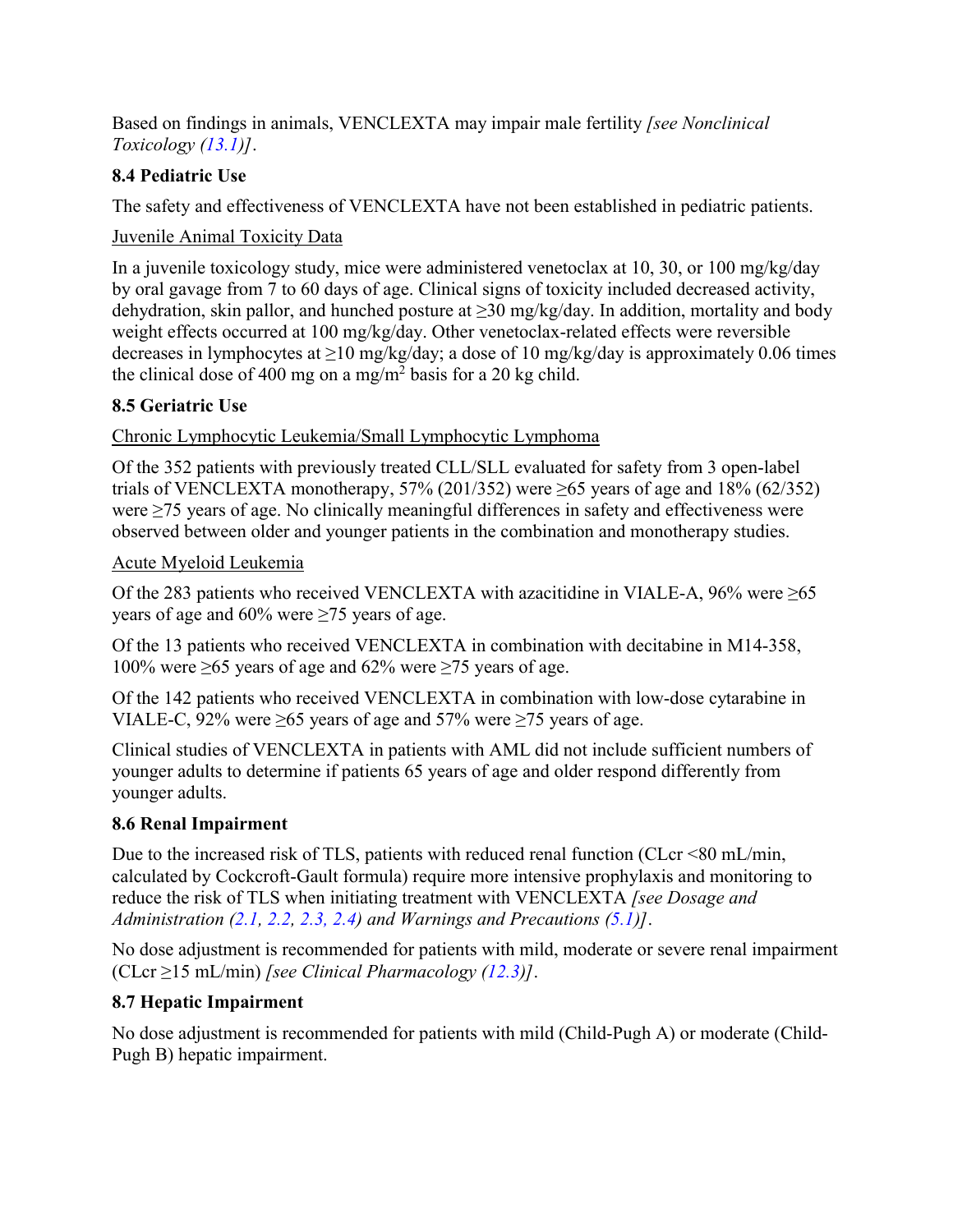Reduce the dose of VENCLEXTA for patients with severe hepatic impairment (Child-Pugh C); monitor these patients more frequently for adverse reactions *[see Dosage and Administration [\(2.5,](#page-5-0) [2.7\)](#page-8-3) and Clinical Pharmacology [\(12.3\)](#page-30-0)]*.

### <span id="page-29-1"></span>**10 OVERDOSAGE**

There is no specific antidote for VENCLEXTA. For patients who experience overdose, closely monitor and provide appropriate supportive treatment; during ramp-up phase interrupt VENCLEXTA and monitor carefully for signs and symptoms of TLS along with other toxicities *[see Dosage and Administration [\(2.2,](#page-1-0) [2.3,](#page-2-0) [2.4,](#page-3-0) [2.5\)](#page-5-0)]*. Based on venetoclax large volume of distribution and extensive protein binding, dialysis is unlikely to result in significant removal of venetoclax.

### <span id="page-29-0"></span>**11 DESCRIPTION**

Venetoclax is a BCL-2 inhibitor. It is a light yellow to dark yellow solid with the empirical formula  $C_{45}H_{50}CN_7O_7S$  and a molecular weight of 868.44. Venetoclax is described chemically as 4-(4-{[2-(4-chlorophenyl)-4,4-dimethylcyclohex-1-en-1-yl]methyl}piperazin-1-yl)-*N*-({3 nitro-4-[(tetrahydro-2*H*-pyran-4-ylmethyl)amino]phenyl}sulfonyl)-2-(1*H*-pyrrolo[2,3-*b*]pyridin-5-yloxy)benzamide) and has the following chemical structure:



Venetoclax has very low aqueous solubility.

VENCLEXTA tablets for oral use are supplied as pale yellow or beige tablets that contain 10, 50, or 100 mg venetoclax as the active ingredient. Each tablet also contains the following inactive ingredients: copovidone, colloidal silicon dioxide, polysorbate 80, sodium stearyl fumarate, and calcium phosphate dibasic. In addition, the 10 mg and 100 mg coated tablets include the following: iron oxide yellow, polyvinyl alcohol, polyethylene glycol, talc, and titanium dioxide. The 50 mg coated tablets also include the following: iron oxide yellow, iron oxide red, iron oxide black, polyvinyl alcohol, talc, polyethylene glycol and titanium dioxide. Each tablet is debossed with "V" on one side and "10", "50" or "100" corresponding to the tablet strength on the other side.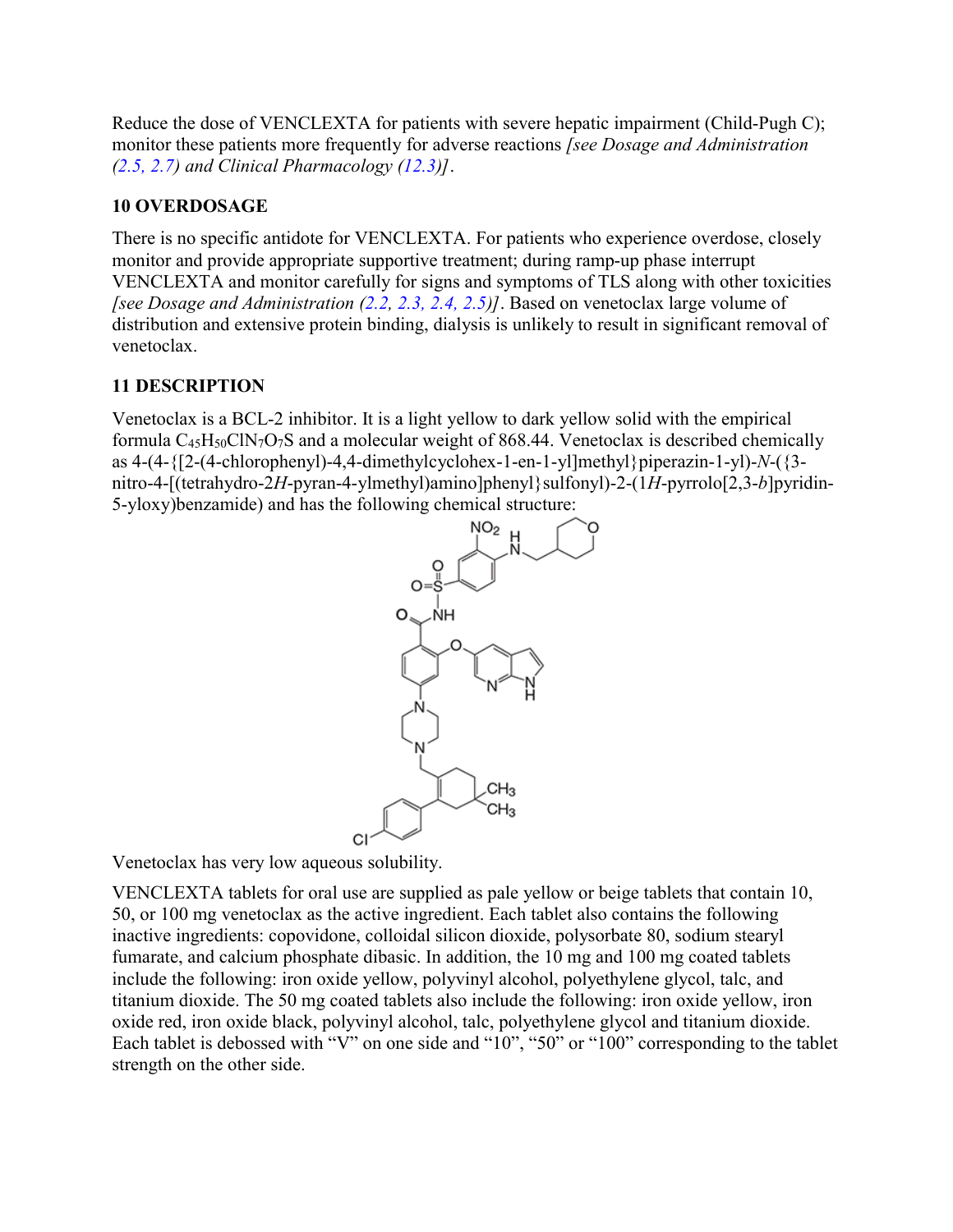# <span id="page-30-3"></span>**12 CLINICAL PHARMACOLOGY**

## <span id="page-30-2"></span>**12.1 Mechanism of Action**

Venetoclax is a selective and orally bioavailable small-molecule inhibitor of BCL-2, an antiapoptotic protein. Overexpression of BCL-2 has been demonstrated in CLL and AML cells where it mediates tumor cell survival and has been associated with resistance to chemotherapeutics. Venetoclax helps restore the process of apoptosis by binding directly to the BCL-2 protein, displacing pro-apoptotic proteins like BIM, triggering mitochondrial outer membrane permeabilization and the activation of caspases. In nonclinical studies, venetoclax has demonstrated cytotoxic activity in tumor cells that overexpress BCL-2.

### <span id="page-30-1"></span>**12.2 Pharmacodynamics**

Based on the exposure response analyses for efficacy, a relationship between drug exposure and a greater likelihood of response was observed in clinical studies in patients with CLL/SLL, and in patients with AML. Based on the exposure response analyses for safety, a relationship between drug exposure and a greater likelihood of some safety events was observed in clinical studies in patients with AML. No exposure-safety relationship was observed in patients with CLL/SLL at doses up to 1200 mg given as monotherapy and up to 600 mg given in combination with rituximab.

### Cardiac Electrophysiology

The effect of multiple doses of VENCLEXTA up to 1200 mg once daily (2 times the maximum approved recommended dosage) on the QTc interval was evaluated in an open-label, single-arm trial in 176 patients with previously treated hematologic malignancies. VENCLEXTA had no large effect on QTc interval (i.e.,  $>20$  ms) and there was no relationship between venetoclax exposure and change in QTc interval.

### <span id="page-30-0"></span>**12.3 Pharmacokinetics**

Venetoclax mean ( $\pm$  standard deviation) steady state C<sub>max</sub> was 2.1  $\pm$  1.1 mcg/mL and AUC<sub>0-24h</sub> was  $32.8 \pm 16.9$  mcg•h/mL following administration of 400 mg once daily with a low-fat meal. Venetoclax steady state AUC increased proportionally over the dose range of 150 to 800 mg (0.25 to 1.33 times the maximum approved recommended dosage). The pharmacokinetics of venetoclax does not change over time.

### Absorption

Maximum plasma concentration of venetoclax was reached 5 to 8 hours following multiple oral administration under fed conditions.

## *Effect of Food*

Administration with a low-fat meal (approximately 512 kilocalories, 25% fat calories, 60% carbohydrate calories, and 15% protein calories) increased venetoclax exposure by approximately 3.4-fold and administration with a high-fat meal (approximately 753 kilocalories, 55% fat calories, 28% carbohydrate calories, and 17% protein calories) increased venetoclax exposure by 5.1- to 5.3-fold compared with fasting conditions.

### **Distribution**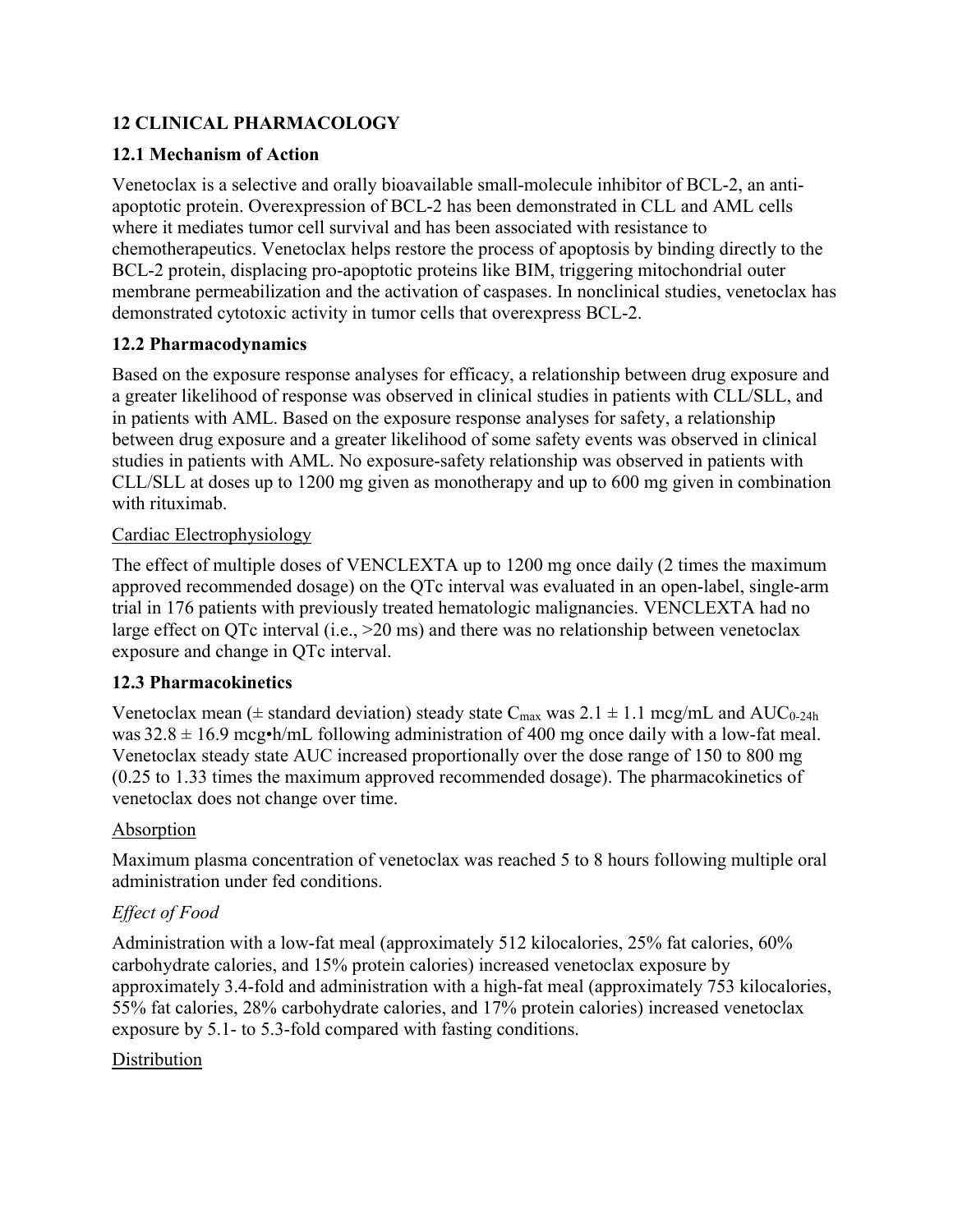Venetoclax is highly bound to human plasma protein with unbound fraction in plasma <0.01 across a concentration range of 1-30 micromolar (0.87-26 mcg/mL). The mean blood-to-plasma ratio was 0.57. The apparent volume of distribution (V $d_{ss}$ F) of venetoclax ranged from 256-321 L in patients.

### Elimination

The terminal elimination half-life of venetoclax was approximately 26 hours.

### *Metabolism*

Venetoclax is predominantly metabolized by CYP3A in vitro. The major metabolite identified in plasma, M27, has an inhibitory activity against BCL-2 that is at least 58-fold lower than venetoclax in vitro and its AUC represented 80% of the parent AUC.

### *Excretion*

After single oral dose of radiolabeled  $\lceil {^{14}C} \rceil$ -venetoclax 200 mg to healthy subjects, >99.9% of the dose was recovered in feces (21% as unchanged) and  $\leq 0.1\%$  in urine within 9 days.

### Specific Populations

No clinically significant differences in the pharmacokinetics of venetoclax were observed based on age (19 to 93 years), sex, weight, mild to severe renal impairment (CLcr 15 to 89 mL/min, calculated by Cockcroft-Gault), or mild to moderate hepatic impairment (normal total bilirubin and aspartate transaminase (AST) > upper limit of normal (ULN) or total bilirubin 1 to 3 times ULN). The effect of end-stage renal disease (CLcr <15 mL/min) or dialysis on venetoclax pharmacokinetics is unknown.

## *Racial or Ethnic Groups*

No clinically significant differences in the pharmacokinetics of venetoclax were observed in White, Black, and Asian patients enrolled in the United States. Of 771 patients with AML, Asian patients from Asian countries [China (5.6%), Japan (5.5%), South Korea (2.1%), and Taiwan (0.9%)] had 63% higher venetoclax exposure than non-Asian populations.

### *Patients with Hepatic Impairment*

Following a single dose of VENCLEXTA 50 mg, venetoclax systemic exposure (AUC<sub>0-INF</sub>) was 2.7-fold higher in subjects with severe hepatic impairment (Child-Pugh C) compared to subjects with normal hepatic function *[see Dosage and Administration [\(2.7\)](#page-8-3) and Use in Specific Populations [\(8.7\)](#page-28-0)]*. No clinically relevant differences in venetoclax systemic exposure were observed between subjects with mild or moderate hepatic impairment and subjects with normal hepatic function.

### Drug Interactions Studies

## *Clinical Studies*

No clinically significant differences in venetoclax pharmacokinetics were observed when coadministered with azacitidine, azithromycin, cytarabine, decitabine, gastric acid reducing agents, obinutuzumab, or rituximab.

## *Ketoconazole*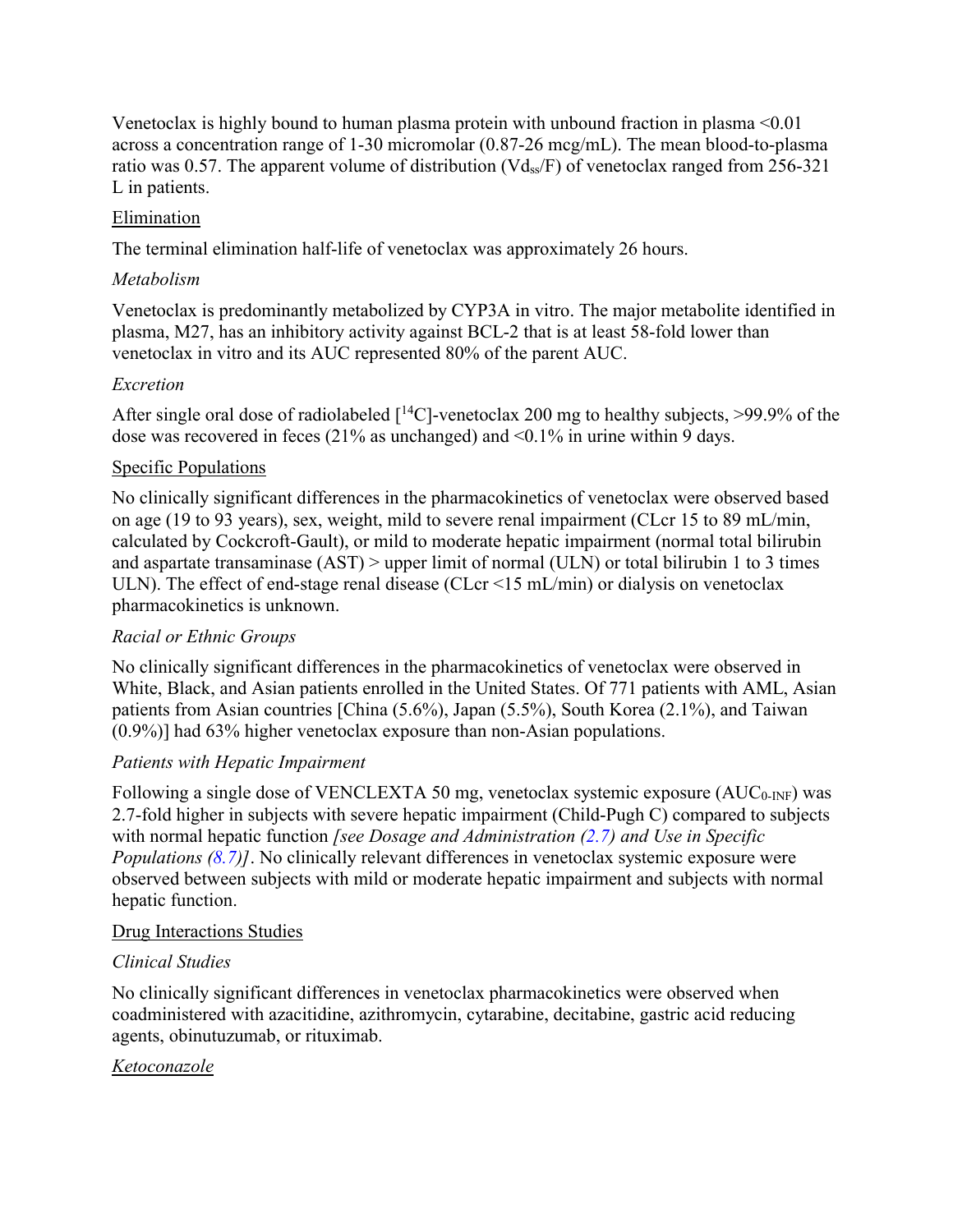Concomitant use of ketoconazole (a strong CYP3A, P-gp, and BCRP inhibitor) 400 mg once daily for 7 days increased venetoclax Cmax by 130% and AUC0-INF by 540% *[see Drug Interactions [\(7.1\)](#page-26-3)]*.

### *Ritonavir*

Concomitant use of ritonavir (a strong CYP3A, P-gp, and OATP1B1/B3 inhibitor) 50 mg once daily for 14 days increased venetoclax Cmax by 140% and AUC by 690% *[see Drug Interactions [\(7.1\)](#page-26-3)]*.

### *Posaconazole*

Concomitant use of posaconazole (a strong CYP3A and P-gp inhibitor) 300 mg with VENCLEXTA 50 mg and 100 mg for 7 days resulted in  $61\%$  and  $86\%$  higher venetoclax  $C_{\text{max}}$ , respectively, compared with VENCLEXTA 400 mg administered alone. The venetoclax AUC<sub>0</sub>. 24h was 90% and 144% higher, respectively *[see Drug Interactions [\(7.1\)](#page-26-3)]*.

### *Rifampin*

Concomitant use of a single dose of rifampin (an OATP1B1/1B3 and P-gp inhibitor) 600 mg increased venetoclax  $C_{\text{max}}$  by 106% and  $\text{AUC}_{0\text{-INF}}$  by 78%. Concomitant use of multiple doses of rifampin (as a strong CYP3A inducer) 600 mg once daily for 13 days decreased venetoclax  $C_{\text{max}}$ by 42% and AUC0-INF by 71% *[see Drug Interactions [\(7.1\)](#page-26-3)]*.

### *Warfarin*

Concomitant use of a single 400 mg dose of VENCLEXTA with 5 mg of warfarin resulted in 18% to 28% increase in Cmax and AUC0-INF of R-warfarin and S-warfarin *[see Drug Interactions [\(7.2\)](#page-26-2)]*.

## *Digoxin*

Concomitant use of a single dose of VENCLEXTA 100 mg with digoxin (a P-gp substrate) 0.5 mg increased digoxin Cmax by 35% and AUC0-INF by 9% *[see Drug Interactions [\(7.2\)](#page-26-2)]*.

### *In Vitro Studies*

Venetoclax is not an inhibitor or inducer of CYP1A2, CYP2B6, CYP2C19, CYP2D6, or CYP3A4. Venetoclax is a weak inhibitor of CYP2C8, CYP2C9, and UGT1A1.

Venetoclax is not an inhibitor of UGT1A4, UGT1A6, UGT1A9, or UGT2B7.

Venetoclax is an inhibitor and substrate of P-gp and BCRP and weak inhibitor of OATP1B1.

Venetoclax is not an inhibitor of OATP1B3, OCT1, OCT2, OAT1, OAT3, MATE1, or MATE2K.

# <span id="page-32-1"></span>**13 NONCLINICAL TOXICOLOGY**

## <span id="page-32-0"></span>**13.1 Carcinogenesis, Mutagenesis, Impairment of Fertility**

Neither venetoclax nor M27, a major human metabolite, were carcinogenic in a 6-month transgenic (Tg.rasH2) mouse study at oral doses up to 400 mg/kg/day of venetoclax, and at a single oral dose level of 250 mg/kg/day of M27.

Venetoclax was not mutagenic in an in vitro bacterial mutagenicity (Ames) assay, did not induce numerical or structural aberrations in an in vitro chromosome aberration assay using human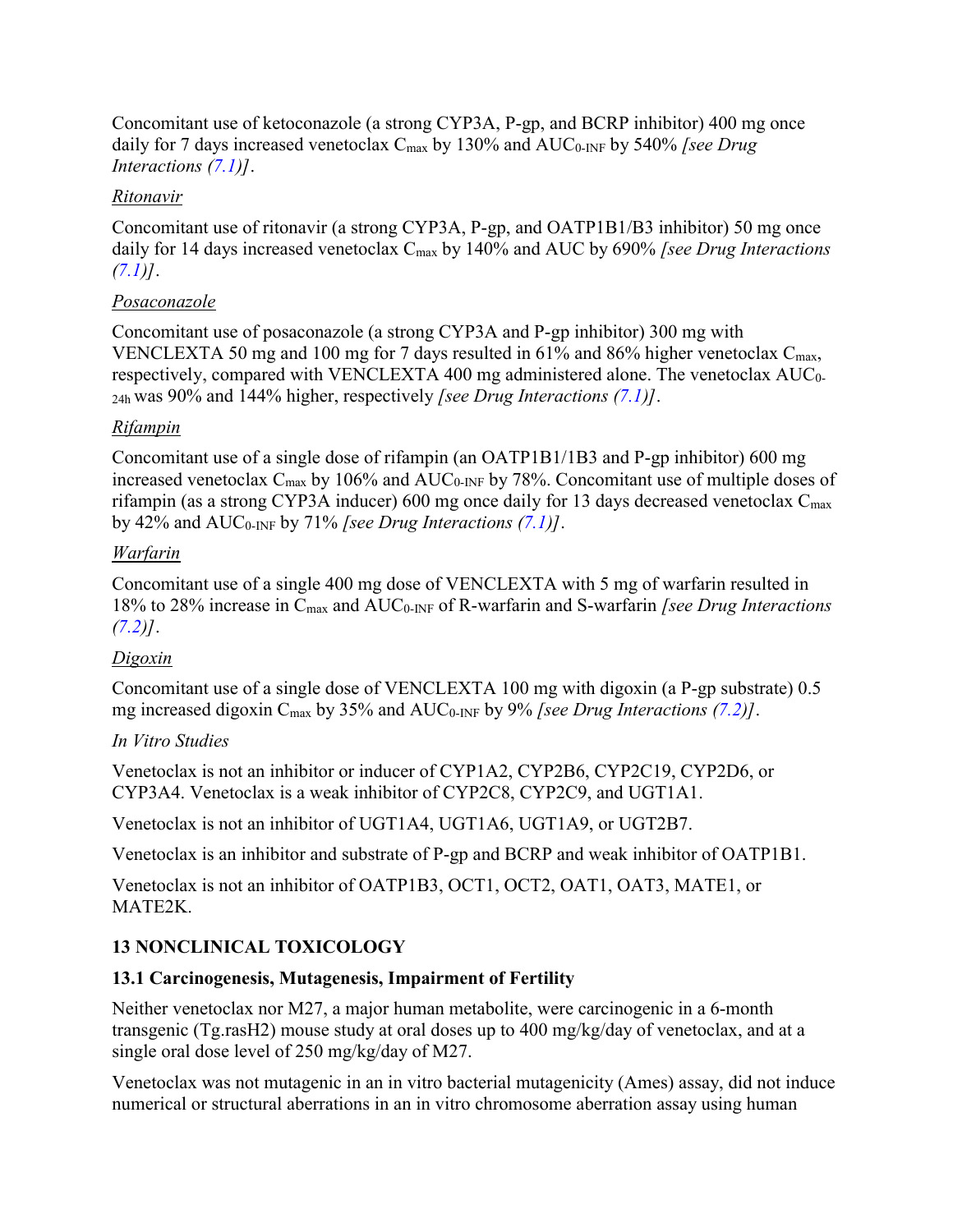peripheral blood lymphocytes, and was not clastogenic in an in vivo mouse bone marrow micronucleus assay at doses up to 835 mg/kg. The M27 metabolite was negative for genotoxic activity in in vitro Ames and chromosome aberration assays.

Fertility and early embryonic development studies were conducted in male and female mice. These studies evaluate mating, fertilization, and embryonic development through implantation. There were no effects of venetoclax on estrous cycles, mating, fertility, corpora lutea, uterine implants or live embryos per litter at dosages up to 600 mg/kg/day. However, a risk to human male fertility exists based on testicular toxicity (germ cell loss) observed in dogs at exposures as low as 0.5 times the human AUC exposure at a dose of 400 mg.

## <span id="page-33-2"></span>**13.2 Animal Toxicology and/or Pharmacology**

In dogs, venetoclax caused single-cell necrosis in various tissues, including the gallbladder, exocrine pancreas, and stomach with no evidence of disruption of tissue integrity or organ dysfunction; these findings were minimal to mild in magnitude. Following a 4-week dosing period and subsequent 4-week recovery period, minimal single-cell necrosis was still present in some tissues and reversibility has not been assessed following longer periods of dosing or recovery.

In addition, after approximately 3 months of daily dosing in dogs, venetoclax caused progressive white discoloration of the hair coat due to loss of melanin pigment.

# <span id="page-33-1"></span>**14 CLINICAL STUDIES**

# <span id="page-33-0"></span>**14.1 Chronic Lymphocytic Leukemia/Small Lymphocytic Lymphoma**

### In Combination with Obinutuzumab

CLL14 (BO25323) was a randomized (1:1), multicenter, open-label, actively controlled trial (NCT02242942) that evaluated the efficacy and safety of VENCLEXTA in combination with obinutuzumab (VEN+G) versus obinutuzumab in combination with chlorambucil (GClb) for patients with previously untreated CLL with coexisting medical conditions (total Cumulative Illness Rating Scale [CIRS] score >6 or CLcr <70 mL/min). The trial required hepatic transaminases and total bilirubin ≤2 times upper limit of normal and excluded patients with Richter's transformation or any individual organ/system impairment score of 4 by CIRS except eye, ear, nose, and throat organ system.

All patients received obinutuzumab at 1000 mg on Days 1 (the first dose could be split as 100 mg and 900 mg on Days 1 and 2), 8 and 15 of Cycle 1, and on Day 1 of each subsequent cycle for a total of 6 cycles. Patients in the VEN+G arm began the VENCLEXTA 5-week ramp-up dosing schedule *[see Dosage and Administration [\(2.2,](#page-1-0) [2.4\)](#page-3-0)]* on Day 22 of Cycle 1 and received VENCLEXTA 400 mg orally once daily from Cycle 3 Day 1 until the last day of Cycle 12. Patients randomized to the GClb arm received chlorambucil 0.5 mg/kg orally on Day 1 and Day 15 of Cycles 1 to 12. Each cycle was 28 days.

A total of 432 patients were randomized, 216 to each arm. Baseline demographic and disease characteristics were similar between the arms. The median age was 72 years (range: 41 to 89 years), 89% were White, 67% were male; 36% and 43% were Binet stage B and C, respectively, and 88% had Eastern Cooperative Oncology Group (ECOG) performance status <2. The median CIRS score was 8.0 (range: 0 to 28) and 58% of patients had CLcr <70 mL/min. A 17p deletion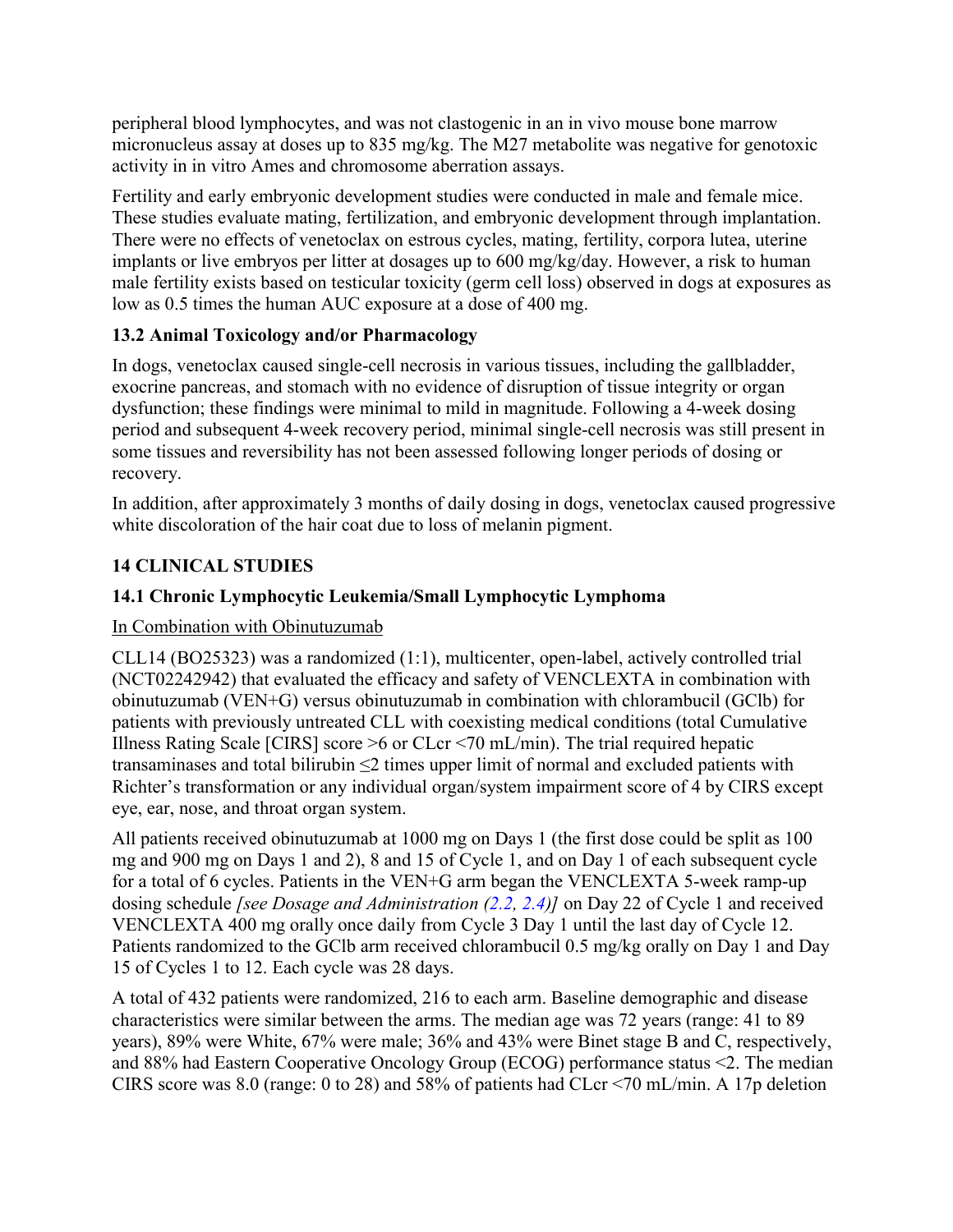was detected in 8% of patients, *TP53* mutations in 10%, 11q deletion in 19%, and unmutated *IgVH* in 57%.

Efficacy was based on progression-free survival (PFS) as assessed by an Independent Review Committee (IRC). The median duration of follow-up for PFS was 28 months (range: 0 to 36 months). Efficacy results for CLL14 are shown in [Table 19.](#page-34-0) The Kaplan-Meier curve for PFS is shown in [Figure 1.](#page-35-0)

| <b>Endpoint</b>                        | <b>VENCLEXTA +</b><br>Obinutuzumab<br>$(N = 216)$ | Obinutuzumab +<br><b>Chlorambucil</b><br>$(N = 216)$ |  |
|----------------------------------------|---------------------------------------------------|------------------------------------------------------|--|
| Progression-free survival <sup>a</sup> |                                                   |                                                      |  |
| Number of events, $n$ $(\%)$           | 29(13)                                            | 79 (37)                                              |  |
| Disease progression                    | 14(6)                                             | 71(33)                                               |  |
| Death                                  | 15(7)                                             | 8(4)                                                 |  |
| Median, months                         | Not Reached                                       | Not Reached                                          |  |
| HR $(95\% \text{ CI})^b$               | 0.33(0.22, 0.51)                                  |                                                      |  |
| p-value <sup>b</sup>                   | < 0.0001                                          |                                                      |  |
| Response rate <sup>c</sup> , $n$ (%)   |                                                   |                                                      |  |
| ORR <sup>d</sup>                       | 183 (85)                                          | 154(71)                                              |  |
| 95% CI                                 | (79, 89)                                          | (65, 77)                                             |  |
| <b>CR</b>                              | 100(46)                                           | 47(22)                                               |  |
| $CR + CRid$                            | 107(50)                                           | 50(23)                                               |  |
| PR                                     | 76 (35)                                           | 104(48)                                              |  |

<span id="page-34-0"></span>**Table 19. Efficacy Results in CLL14**

 $CI =$  confidence interval;  $CR =$  complete remission;  $CRi =$  complete remission with incomplete marrow recovery; HR = hazard ratio; ORR = overall response rate  $(CR + CRi + PR)$ ; PR = partial remission.

<sup>a</sup>From randomization until earliest event of disease progression or death due to any cause. IRCassessed; Kaplan-Meier estimate.

<sup>b</sup>HR estimate is based on Cox-proportional hazards model stratified by Binet Stage and geographic region; p-value based on log rank test stratified by the same factors.

<sup>c</sup>Per 2008 International Workshop for Chronic Lymphocytic Leukemia (IWCLL) guidelines. d p-values based on Cochran-Mantel-Haenszel test; p=0.0007 for ORR; p<0.0001 for CR+CRi.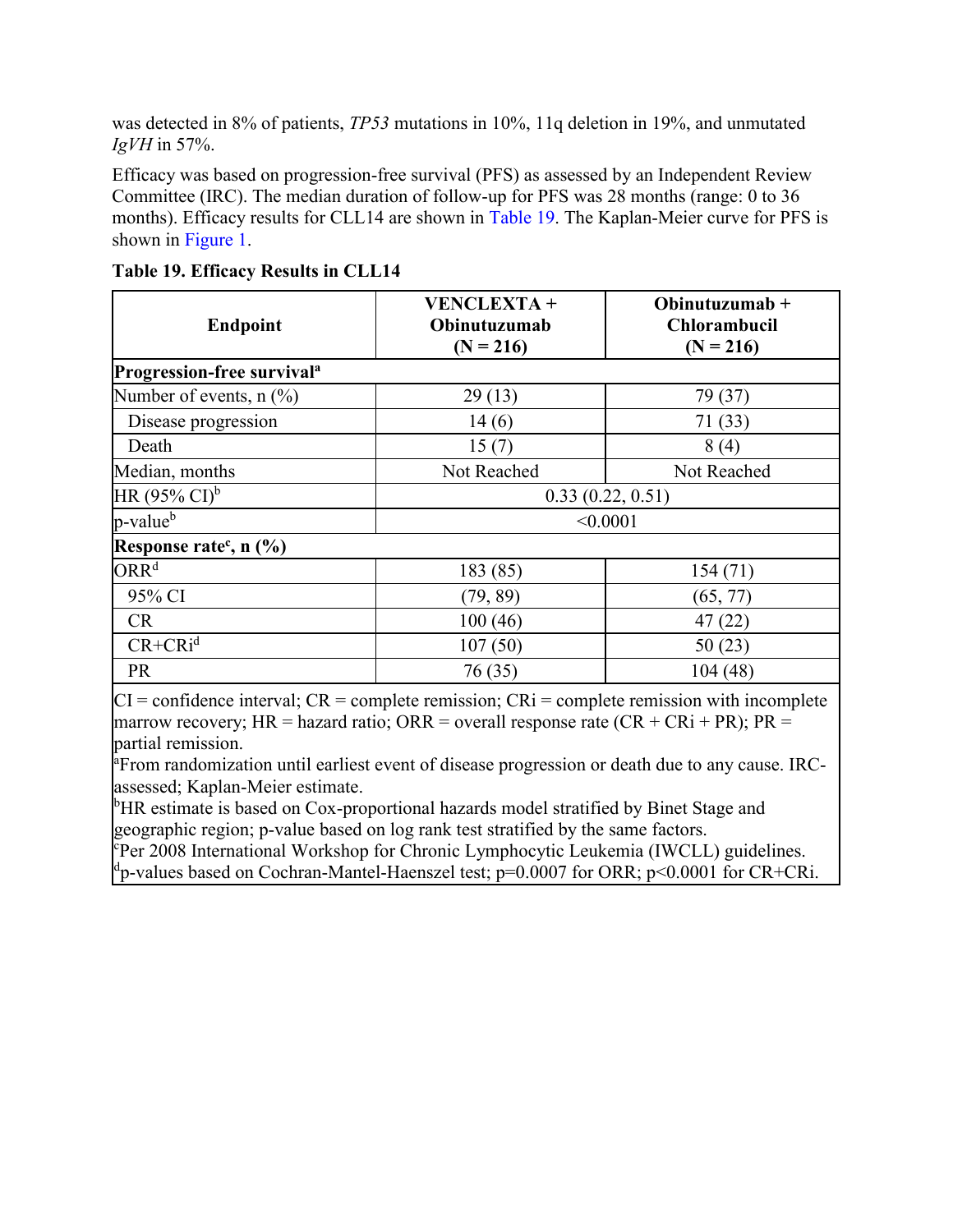

<span id="page-35-0"></span>**Figure 1. Kaplan-Meier Curve of IRC-Assessed Progression-free Survival in CLL14**

At the time of analysis, median overall survival (OS) had not been reached, with fewer than 10% of patients experiencing an event. The median duration of follow-up for OS was 28 months.

Minimal residual disease (MRD) was evaluated using allele-specific oligonucleotide polymerase chain reaction (ASO-PCR). The definition of negative status was less than one CLL cell per  $10<sup>4</sup>$ leukocytes. Rates of MRD negativity 3 months after the completion of treatment regardless of response and in patients who achieved CR are shown in [Table 20.](#page-35-1) At this assessment, 134 patients in the VEN+G arm who were MRD negative in peripheral blood had matched bone marrow specimens; of these, 122 patients (91%) were MRD negative in both peripheral blood and bone marrow.

|                                             | <b>VENCLEXTA +</b><br>Obinutuzumab | Obinutuzumab $+$<br><b>Chlorambucil</b> |  |
|---------------------------------------------|------------------------------------|-----------------------------------------|--|
| <b>MRD</b> negativity rate (ITT population) |                                    |                                         |  |
| N                                           | 216                                | 216                                     |  |
| Bone marrow, $n$ $\left(\frac{9}{6}\right)$ | 123(57)                            | 37(17)                                  |  |
| 95% CI                                      | (50, 64)                           | (12, 23)                                |  |
| p-value <sup>a</sup>                        |                                    | < 0.0001                                |  |
| Peripheral blood, $n$ $(\%)$                | 163(76)                            | 76 (35)                                 |  |
| 95% CI                                      | (69, 81)                           | (29, 42)                                |  |
| p-value <sup>a</sup>                        |                                    | < 0.0001                                |  |
| MRD negativity rate in patients with CR     |                                    |                                         |  |
| N                                           | 100                                | 47                                      |  |
| Bone marrow, $n$ $\left(\frac{9}{6}\right)$ | 69(69)                             | 21(45)                                  |  |
| 95% CI                                      | (59, 78)                           | (30, 60)                                |  |
| p-value <sup>a</sup>                        |                                    | 0.0048                                  |  |
| Peripheral blood, $n$ $(\%)$                | 87 (87)                            | 29(62)                                  |  |

<span id="page-35-1"></span>**Table 20. Minimal Residual Disease Negativity Rates Three Months After the Completion of Treatment in CLL14**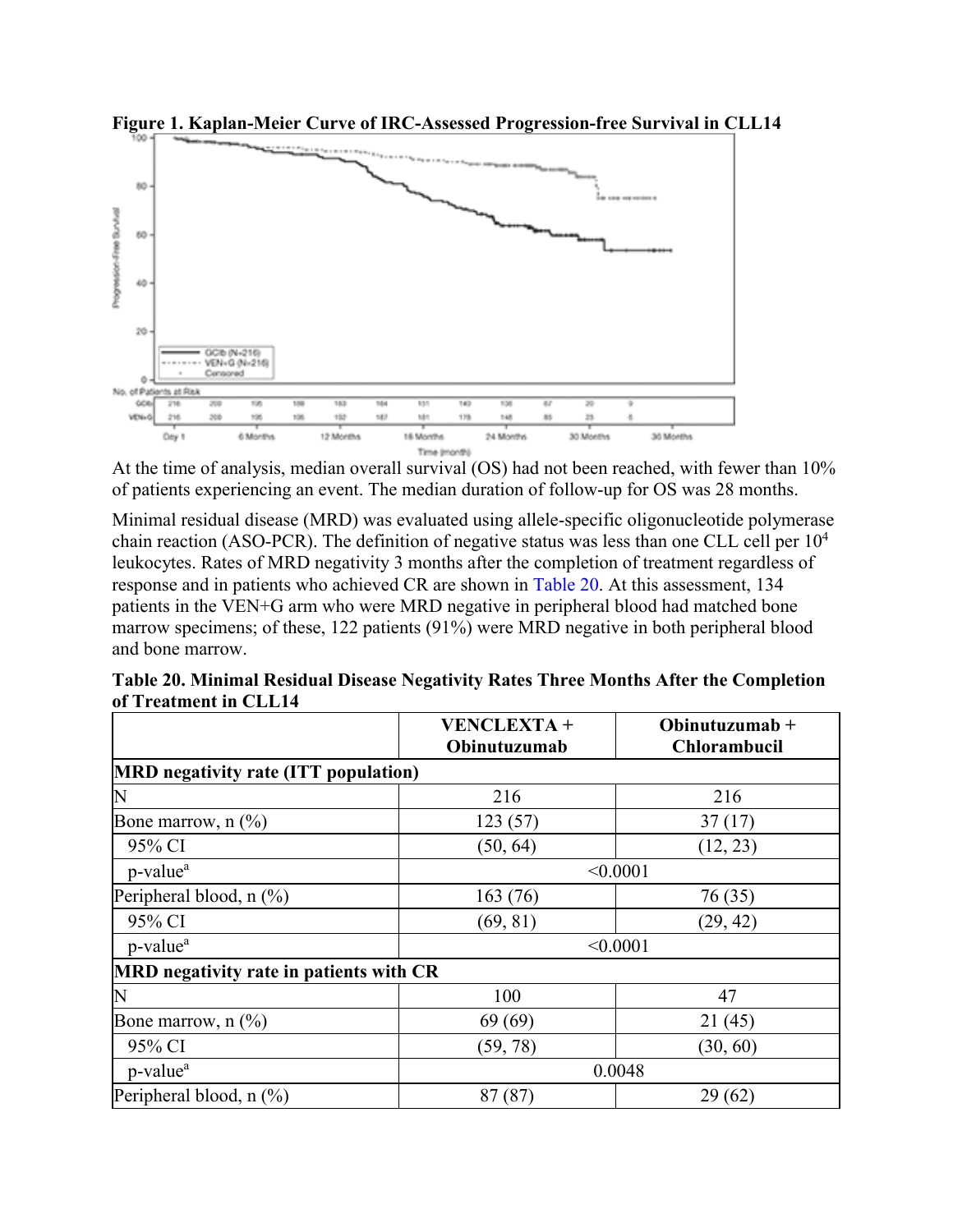|                                                        | <b>VENCLEXTA +</b><br>Obinutuzumab | Obinutuzumab $+$<br><b>Chlorambucil</b> |  |
|--------------------------------------------------------|------------------------------------|-----------------------------------------|--|
| 95% CI                                                 | (79, 93)                           | (46, 75)                                |  |
| $p$ -value <sup><math>a</math></sup>                   |                                    | 0.0005                                  |  |
| $CI = confidence$ interval; $CR = complete$ remission. |                                    |                                         |  |
| $a$ -value based on Chi-square test.                   |                                    |                                         |  |

Twelve months after the completion of treatment, MRD negativity rates in peripheral blood were 58% (126/216) in patients treated with VEN+G and 9% (20/216) in patients treated with GClb.

### In Combination with Rituximab

MURANO was a randomized (1:1), multicenter, open-label trial (NCT02005471) that evaluated the efficacy and safety of VENCLEXTA in combination with rituximab (VEN+R) versus bendamustine in combination with rituximab (B+R) in patients with CLL who had received at least one line of prior therapy. Patients in the VEN+R arm completed the VENCLEXTA 5-week ramp-up dosing schedule *[see Dosage and Administration [\(2.2](#page-1-0)*, *[2.4\)](#page-3-0)]* and received VENCLEXTA 400 mg orally once daily for 24 months from Cycle 1 Day 1 of rituximab in the absence of disease progression or unacceptable toxicity. Rituximab was initiated after the 5-week dose ramp-up at a dose of 375 mg/m<sup>2</sup> intravenously on Day 1 of Cycle 1 and 500 mg/m<sup>2</sup> intravenously on Day 1 of Cycles 2-6. Patients randomized to B+R received bendamustine 70  $mg/m<sup>2</sup>$  intravenously on Days 1 and 2 for 6 cycles in combination with rituximab at the above described dose and schedule. Each cycle was 28 days.

A total of 389 patients were randomized: 194 to the VEN+R arm and 195 to the B+R arm. Baseline demographic and disease characteristics were similar between the VEN+R and B+R arms. The median age was 65 years (range: 22 to 85 years), 97% were White, 74% were male, and 99% had ECOG performance status <2. Median prior lines of therapy was 1 (range: 1 to 5); 59% had received 1 prior therapy, 26% had received 2 prior therapies, and 16% had received 3 or more prior therapies. Prior therapies included alkylating agents (94%), anti-CD20 antibodies (77%), B-cell receptor pathway inhibitors (2%), and prior purine analogs (81%, including fludarabine/cyclophosphamide/rituximab in 55%). A 17p deletion was detected in 24% of patients, *TP53* mutations in 25%, 11q deletion in 32%, and unmutated *IgVH* in 63%.

Efficacy was based on PFS as assessed by an IRC. The median follow-up for PFS was 23.4 months (range: 0 to 37.4+ months). Efficacy results for MURANO are shown in [Table 21.](#page-36-0) The Kaplan-Meier curve for PFS is shown in [Figure 2.](#page-37-0)

| Endpoint                               | <b>VENCLEXTA + Rituximab</b><br>$(N = 194)$ | <b>Bendamustine + Rituximab</b><br>$(N = 195)$ |
|----------------------------------------|---------------------------------------------|------------------------------------------------|
| Progression-free survival <sup>a</sup> |                                             |                                                |
| Number of events, $n$ $(\%)$           | 35(18)                                      | 106(54)                                        |
| Disease progression, n                 | 26                                          | 91                                             |
| Death events, n                        | 9                                           | 15                                             |
| Median, months (95% CI)                | Not Reached                                 | 18.1 (15.8, 22.3)                              |
| HR $(95\% \text{ CI})^b$               | 0.19(0.13, 0.28)                            |                                                |
| $ p$ -value $b$                        | < 0.0001                                    |                                                |

### <span id="page-36-0"></span>**Table 21. IRC-Assessed Efficacy Results in MURANO**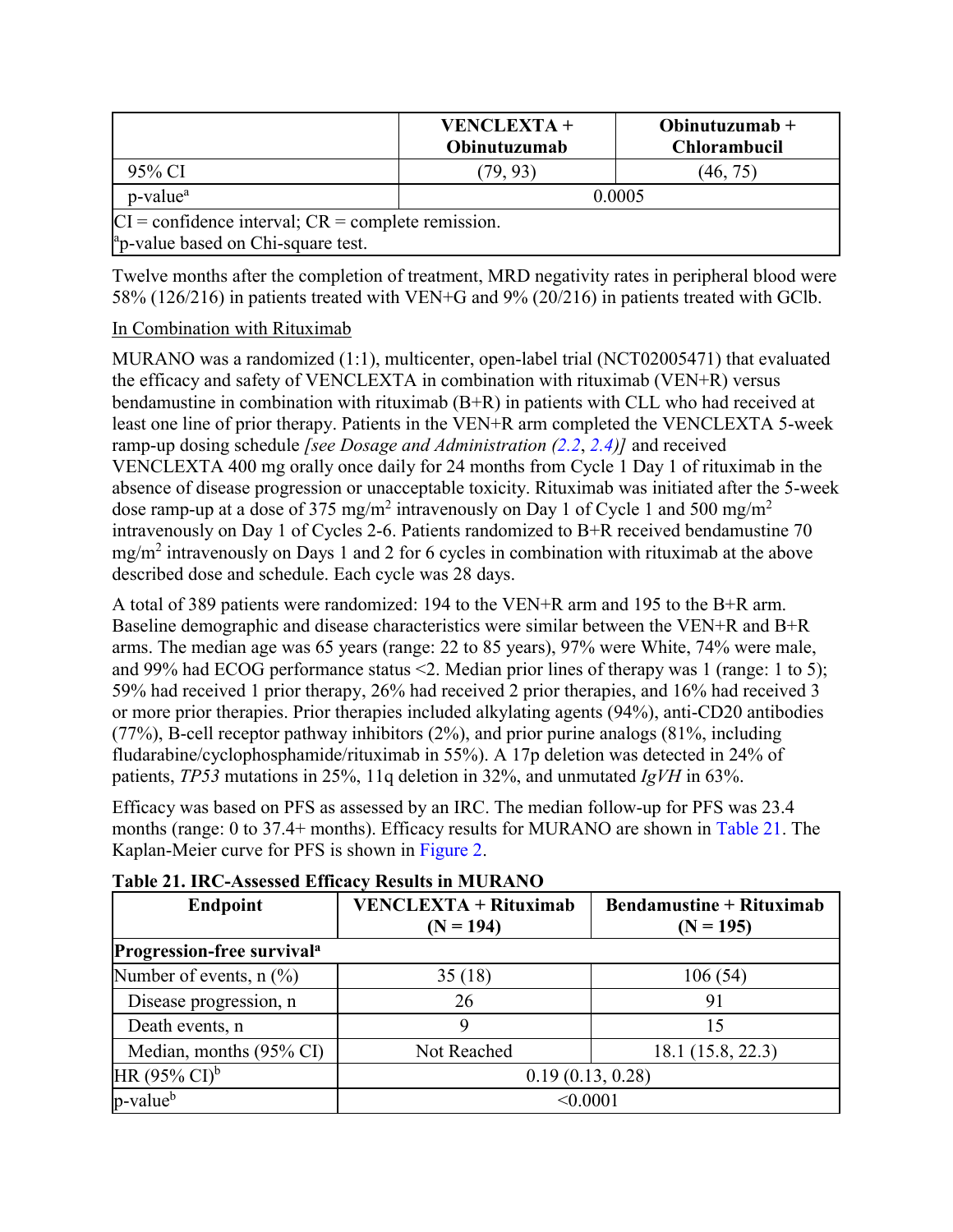| <b>Endpoint</b>                      | <b>VENCLEXTA + Rituximab</b><br>$(N = 194)$ | <b>Bendamustine + Rituximab</b><br>$(N = 195)$ |
|--------------------------------------|---------------------------------------------|------------------------------------------------|
| Response rate <sup>c</sup> , $n$ (%) |                                             |                                                |
| <b>ORR</b>                           | 179 (92)                                    | 141 (72)                                       |
| 95% CI                               | (88, 96)                                    | (65, 78)                                       |
| CR+CRi                               | 16(8)                                       | 7 (4)                                          |
| nPR                                  | 3(2)                                        |                                                |
| PR                                   | 160                                         | 133 (68)                                       |

 $CI =$  confidence interval;  $CR =$  complete remission;  $CRi =$  complete remission with incomplete marrow recovery;  $HR =$  hazard ratio;  $nPR =$  nodular partial remission;  $ORR =$  overall response rate  $(CR + CRi + nPR + PR)$ ;  $PR =$  partial remission. <sup>a</sup>Kaplan-Meier estimate. <sup>b</sup>HR estimate is based on Cox-proportional hazards model stratified by 17p deletion, risk status, and geographic region; p-value based on log-rank test stratified by the same factors.  $\degree$ Per 2008 International Workshop for Chronic Lymphocytic Leukemia (IWCLL) guidelines.

<span id="page-37-0"></span>**Figure 2. Kaplan-Meier Curve of IRC-Assessed Progression-free Survival in MURANO**



At the time of analysis, median overall survival had not been reached in either arm after a median follow-up of 22.9 months.

At 3 months after the last dose of rituximab, the MRD negativity rate in peripheral blood in patients who achieved PR or better was 53% (103/194) in the VEN+R arm and 12% (23/195) in the B+R arm. The MRD-negative CR/CRi rate at this timepoint was 3% (6/194) in the VEN+R arm and  $2\%$  (3/195) in the B+R arm.

### **Monotherapy**

The efficacy of VENCLEXTA monotherapy in previously treated CLL or SLL is based on three single-arm trials.

### *M13-982*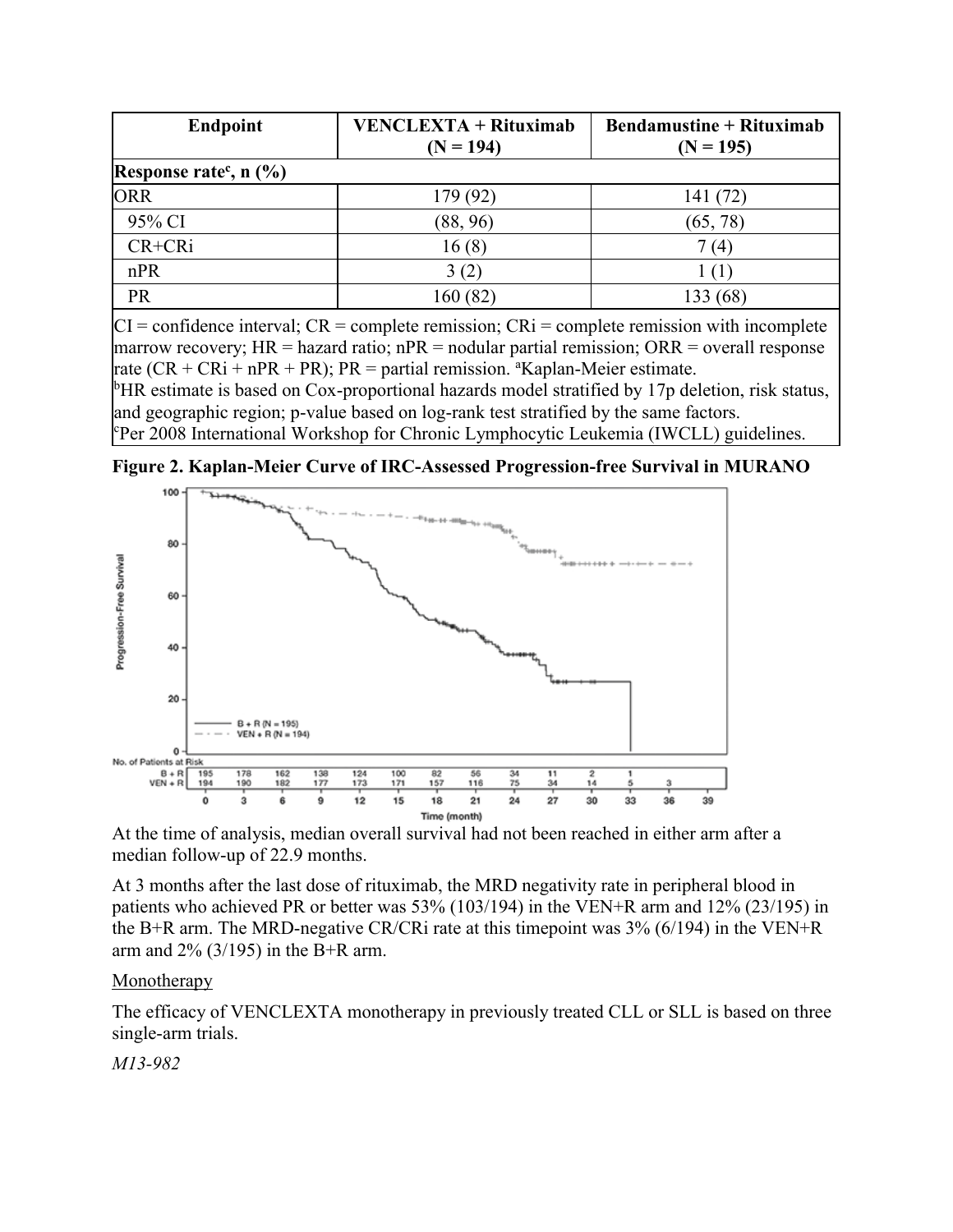M13-982 (NCT01889186) was an open-label, multicenter trial that enrolled 106 patients with CLL with 17p deletion who had received at least one prior therapy. In the trial, 17p deletion was confirmed in peripheral blood specimens from patients using Vysis CLL FISH Probe Kit, which is FDA approved for selection of patients for VENCLEXTA treatment. Patients received VENCLEXTA 400 mg orally once daily following completion of the ramp-up dosing schedule *[see Dosage and Administration [\(2.2,](#page-1-0) [2.4\)](#page-3-0)]*.

Efficacy was based on overall response rate (ORR) as assessed by an IRC.

[Table 22](#page-38-1) summarizes the baseline demographic and disease characteristics of the trial population.

<span id="page-38-1"></span>

| <b>Characteristic</b>                                              | $N = 106$       |
|--------------------------------------------------------------------|-----------------|
| Age, years; median (range)                                         | $67(37-83)$     |
| White; %                                                           | 97              |
| Male; $%$                                                          | 65              |
| ECOG performance status; %                                         |                 |
| $\theta$                                                           | 40              |
|                                                                    | 52              |
|                                                                    | 8               |
| Tumor burden; %                                                    |                 |
| Absolute lymphocyte count $\geq$ 25 x 10 <sup>9</sup> /L           | 50              |
| One or more nodes $\geq$ 5 cm                                      | 53              |
| Number of prior therapies; median (range)                          | $2.5(1-10)$     |
| Time since diagnosis, years; median (range) <sup>a</sup>           | $6.6(0.1-32.1)$ |
| $ECOG = Eastern Cooperative Oncology Group.$<br>$\text{N} = 105$ . |                 |

**Table 22. Baseline Patient Characteristics in M13-982**

The median time on treatment at the time of evaluation was 12.1 months (range: 0 to 21.5 months). Efficacy results are shown in [Table 23.](#page-38-0)

<span id="page-38-0"></span>

| Table 23. Efficacy Results per IRC for Patients with Previously Treated CLL with 17p |  |  |
|--------------------------------------------------------------------------------------|--|--|
| Deletion in M13-982                                                                  |  |  |

| Endpoint                                                                           | <b>VENCLEXTA</b><br>$N = 106$ |  |  |
|------------------------------------------------------------------------------------|-------------------------------|--|--|
| ORR, $n\,(%)^a$                                                                    | 85 (80)                       |  |  |
| $(95\% \text{ CI})$                                                                | (71, 87)                      |  |  |
| $CR + CRi, n$ (%)                                                                  | 8(8)                          |  |  |
| $CR, n (\%)$                                                                       | 6(6)                          |  |  |
| $CRi, n$ (%)                                                                       | 2(2)                          |  |  |
| $nPR, n$ (%)                                                                       | 3(3)                          |  |  |
| PR, $n$ (%)                                                                        | 74 (70)                       |  |  |
| $ CI =$ confidence interval; $CR =$ complete remission; $CRi =$ complete remission |                               |  |  |
| with incomplete marrow recovery; IRC = independent review committee; $nPR =$       |                               |  |  |
| nodular partial remission; ORR = overall response rate $(CR + CRi + nPR + PR)$ ;   |                               |  |  |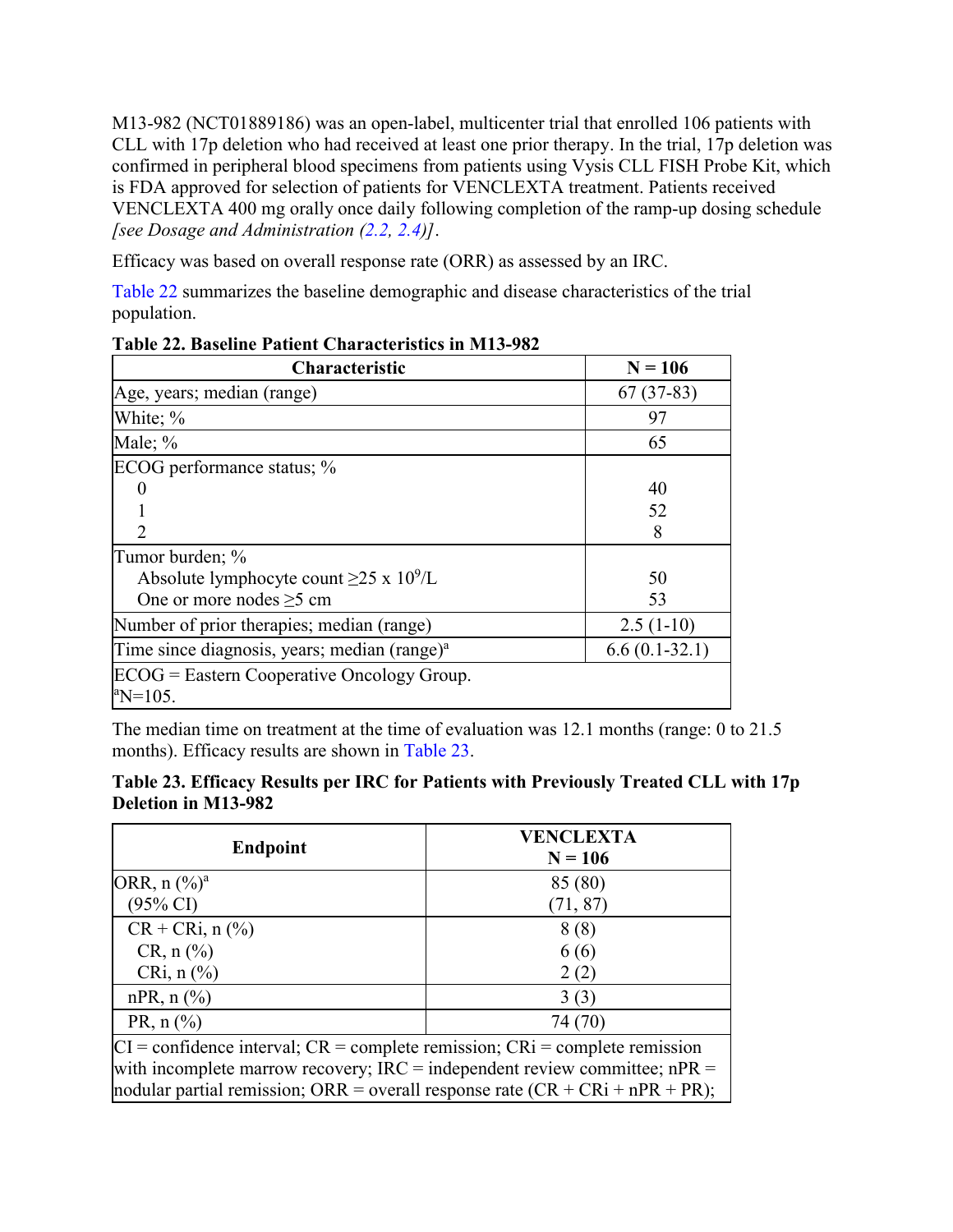| $PR =$ partial remission.               |
|-----------------------------------------|
| <sup>a</sup> Per 2008 IWCLL guidelines. |

The median time to first response was 0.8 months (range: 0.1 to 8.1 months).

Based on a later data cutoff date and investigator-assessed efficacy, the duration of response (DOR) ranged from 2.9 to 32.8+ months. The median DOR has not been reached with median follow-up of 22 months.

Minimal residual disease was evaluated in peripheral blood and bone marrow for patients who achieved CR or CRi, following treatment with VENCLEXTA. Three percent (3/106) achieved MRD negativity in the peripheral blood and bone marrow (less than one CLL cell per  $10<sup>4</sup>$ leukocytes).

### *M12-175*

M12-175 (NCT01328626) was an open-label, multicenter trial that enrolled previously treated patients with CLL or SLL, including those with 17p deletion. Efficacy was evaluated in 67 patients (59 with CLL, 8 with SLL) who had received VENCLEXTA 400 mg orally once daily following completion of a ramp-up dosing schedule. Patients continued this dose until disease progression or unacceptable toxicity. The median duration of treatment at the time of evaluation was 22.1 months (range: 0.5 to 71.7 months).

The median age was 65 years (range: 42 to 84 years), 78% were male and 87% were White. The median number of prior treatments was 3 (range: 1 to 11). At baseline, 67% of patients had one or more nodes  $\geq$ 5 cm, 30% of patients had ALC  $\geq$ 25 x 10<sup>9</sup>/L, 33% had documented unmutated *IgVH*, and 21% had documented 17p deletion.

Efficacy was based on 2008 IWCLL guidelines and assessed by an IRC. The ORR was 76% (95% CI: 64%, 86%), with a  $CR + CRi$  rate of 10% and PR rate of 66%. The median DOR was 36.2 months (range: 2.4 to 52.4 months).

### *M14-032*

M14-032 (NCT02141282) was an open-label, multicenter trial that enrolled patients with CLL who had been previously treated with and progressed on or after ibrutinib or idelalisib. Patients received VENCLEXTA 400 mg orally once daily following completion of the ramp-up dosing schedule *[see Dosage and Administration [\(2.2,](#page-1-0) [2.4\)](#page-3-0)]*. Patients continued this dose until disease progression or unacceptable toxicity. At the time of analysis, the median duration of treatment was 19.5 months (range: 0.1 to 39.5 months).

Of the 127 patients treated (91 with prior ibrutinib, 36 with prior idelalisib), the median age was 66 years (range: 28 to 85 years), 70% were male and 92% were White. The median number of prior treatments was 4 (range: 1 to 15). At baseline, 41% of patients had one or more nodes  $\geq 5$ cm, 31% had an ALC  $\geq$ 25 x 10<sup>9</sup>/L, 57% had documented unmutated *IgVH*, and 39% had documented 17p deletion.

Efficacy was based on 2008 IWCLL guidelines and was assessed by an IRC. The ORR was 70% (95% CI: 61%, 78%), with a  $CR + CRi$  rate of 5% and PR rate of 65%. The median DOR was not reached with a median follow-up time of 19.9 months (range: 2.9 to 36 months).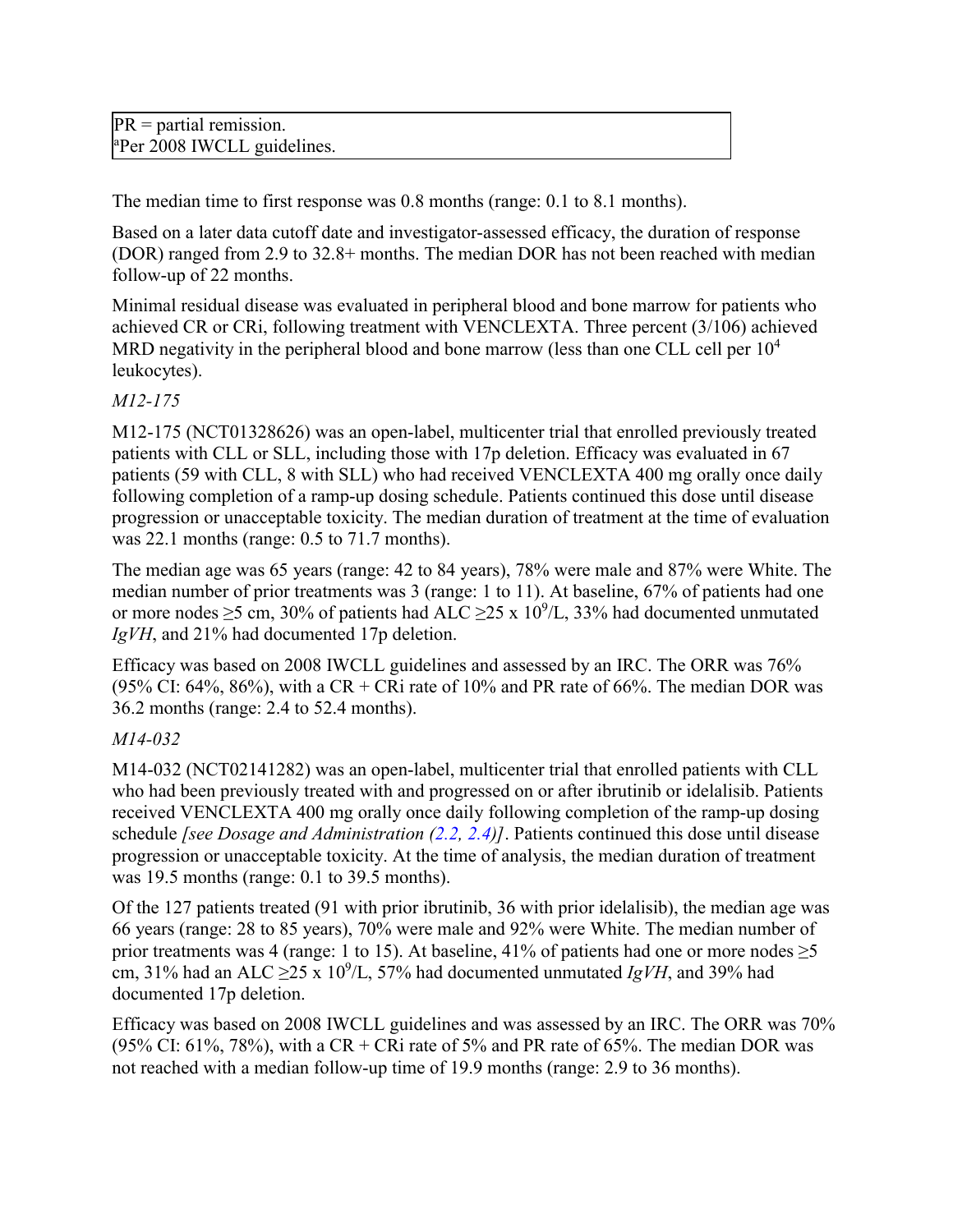### <span id="page-40-0"></span>**14.2 Acute Myeloid Leukemia**

VENCLEXTA was studied in adult patients with newly diagnosed AML who were 75 years or older, or had comorbidities that precluded the use of intensive induction chemotherapy based on at least one of the following criteria: baseline ECOG performance status of 2-3, severe cardiac or pulmonary comorbidity, moderate hepatic impairment, CLcr <45 mL/min, or other comorbidity.

### In Combination with Azacitidine or Decitabine

VIALE-A was a randomized (2:1), double-blind, placebo-controlled, multicenter trial (NCT02993523) that evaluated the efficacy and safety of VENCLEXTA in combination with azacitidine (VEN+AZA) versus placebo with azacitidine (PBO+AZA).

Patients received VENCLEXTA 400 mg orally once daily on Days 1-28 following completion of the ramp-up dosing schedule *[see Dosage and Administration [\(2.3\)](#page-2-0)]* or placebo in combination with azacitidine 75 mg/m<sup>2</sup> either intravenously or subcutaneously on Days 1-7 of each 28-day cycle beginning on Cycle 1 Day 1. During the ramp-up, patients received TLS prophylaxis and were hospitalized for monitoring.

Once bone marrow assessment confirmed a remission, defined as less than 5% leukemia blasts with cytopenia following Cycle 1 treatment, VENCLEXTA or placebo was interrupted up to 14 days or until ANC  $\geq$ 500/microliter and platelet count  $\geq$ 50  $\times$  10<sup>3</sup>/microliter. For patients with resistant disease at the end of Cycle 1, a bone marrow assessment was performed after Cycle 2 or 3 and as clinically indicated. Azacitidine was resumed on the same day as VENCLEXTA or placebo following interruption. Azacitidine dose reduction was implemented in the clinical trial for management of hematologic toxicity *[see Dosage and Administration [\(2.5\)](#page-5-0)]*. Patients continued treatment until disease progression or unacceptable toxicity.

A total of 431 patients were randomized: 286 to the VEN+AZA arm and 145 to the PBO+AZA arm. The baseline demographic and disease characteristic are shown in [Table 24.](#page-40-1)

| <b>Characteristic</b>        | <b>VENCLEXTA +</b><br><b>Azacitidine</b><br>$N = 286$ | Placebo + Azacitidine<br>$N = 145$ |
|------------------------------|-------------------------------------------------------|------------------------------------|
| Age, years; median (range)   | 76 (49, 91)                                           | 76 (60, 90)                        |
| Race                         |                                                       |                                    |
| White; %                     | 76                                                    | 75                                 |
| Black or African American; % |                                                       | 1.4                                |
| Asian; %                     | 23                                                    | 23                                 |
| Males; %                     | 60                                                    | 60                                 |
| ECOG performance status; %   |                                                       |                                    |
| $0 - 1$                      | 55                                                    | 56                                 |
| $\overline{2}$               | 40                                                    | 41                                 |
| 3                            | 5.6                                                   | 3.4                                |
| Bone marrow blast; %         |                                                       |                                    |
| $<$ 30%                      | 30                                                    | 28                                 |

<span id="page-40-1"></span>

|                | Table 24. Baseline Demographic and Disease Characteristics in Patients with AML in |  |  |
|----------------|------------------------------------------------------------------------------------|--|--|
| <b>VIALE-A</b> |                                                                                    |  |  |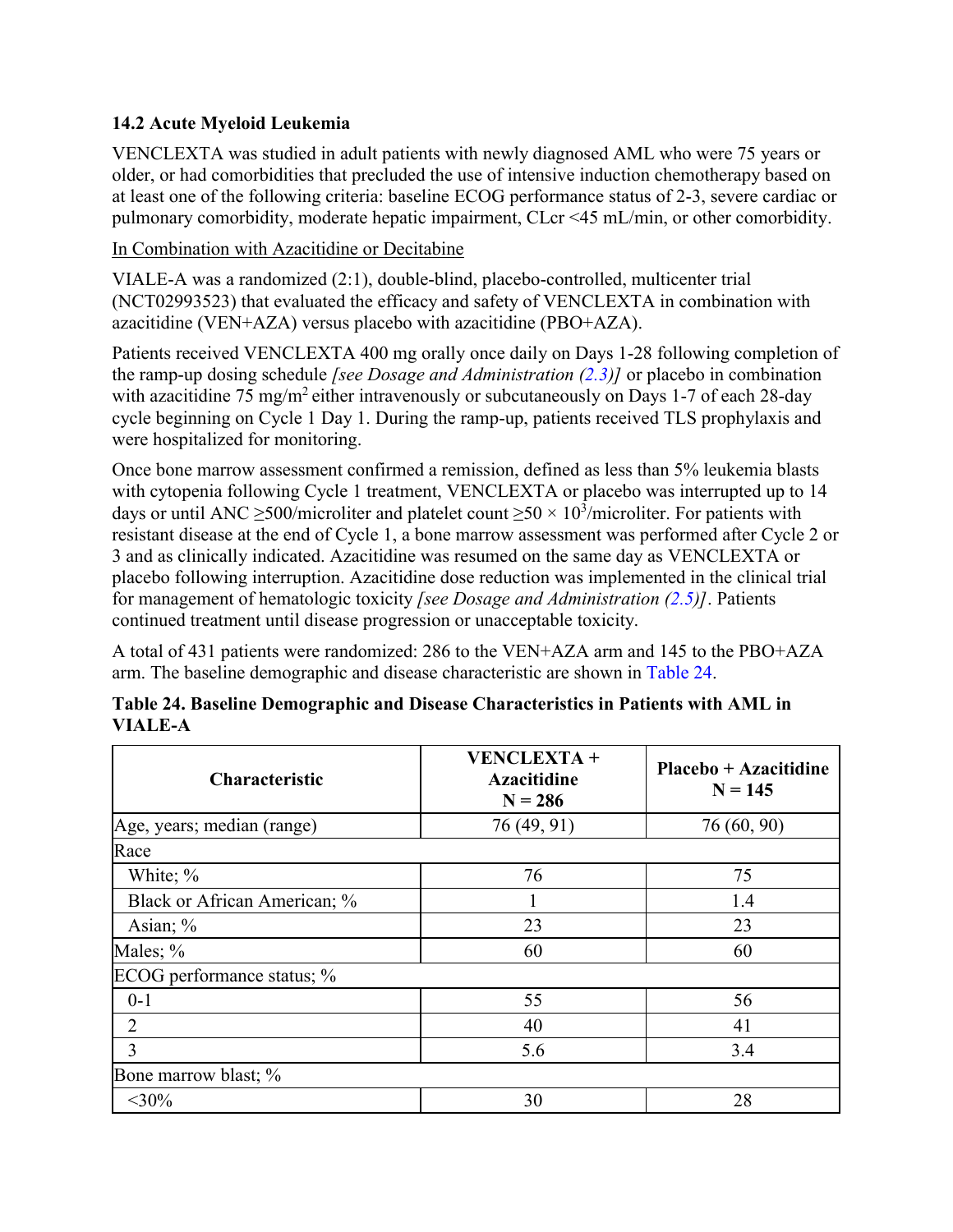| <b>Characteristic</b>                                                                              | <b>VENCLEXTA +</b><br><b>Azacitidine</b><br>$N = 286$ | Placebo + Azacitidine<br>$N = 145$ |
|----------------------------------------------------------------------------------------------------|-------------------------------------------------------|------------------------------------|
| $\geq$ 30% to <50%                                                                                 | 21                                                    | 23                                 |
| $\geq 50\%$                                                                                        | 49                                                    | 49                                 |
| Disease history; %                                                                                 |                                                       |                                    |
| De Novo AML                                                                                        | 75                                                    | 76                                 |
| Secondary AML                                                                                      | 25                                                    | 24                                 |
| Cytogenetic risk detected <sup>a</sup> , %                                                         |                                                       |                                    |
| Intermediate                                                                                       | 64                                                    | 61                                 |
| Poor                                                                                               | 36                                                    | 39                                 |
| Mutation analyses detected; $n/N^b$ (%)                                                            |                                                       |                                    |
| IDH1 or IDH2                                                                                       | 61/245(25)                                            | 28/127 (22)                        |
| <b>IDH1</b>                                                                                        | 23/245(9.4)                                           | 11/127(8.7)                        |
| IDH <sub>2</sub>                                                                                   | 40/245(16)                                            | 18/127(14)                         |
| FLT3                                                                                               | 29/206 (14)                                           | 22/108 (20)                        |
| NPM1                                                                                               | 27/163(17)                                            | 17/86(20)                          |
| TP53                                                                                               | 38/163(23)                                            | 14/86(16)                          |
| <sup>a</sup> Per the 2016 National Comprehensive Cancer Network (NCCN) Guidelines.<br>$\mathbf{b}$ |                                                       |                                    |

<sup>p</sup>Number of evaluable BMA specimens received at baseline.

Efficacy was based on overall survival (OS), measured from the date of randomization to death from any cause. The combination of VEN+AZA was superior in OS to PBO+AZA.

The Kaplan-Meier curve for OS is shown in [Figure 3.](#page-41-0) The efficacy results of VIALE-A are shown in [Table 25.](#page-42-0)

**Figure 3. Kaplan-Meier Curve for Overall Survival in VIALE-A**

<span id="page-41-0"></span>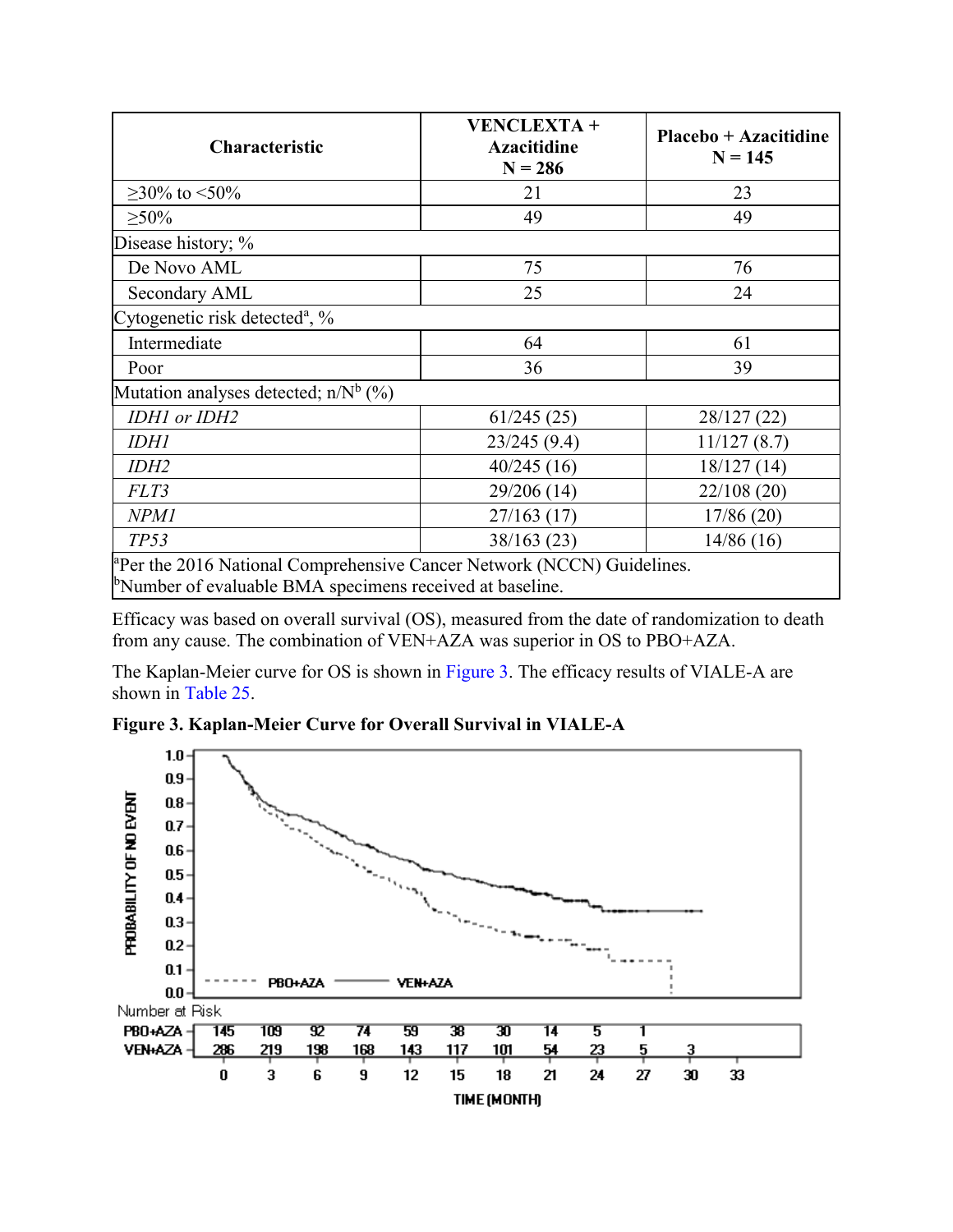| <b>Endpoint</b>                     | <b>VENCLEXTA + Azacitidine</b><br>$(N = 286)$ | Placebo + Azacitidine<br>$(N = 145)$ |
|-------------------------------------|-----------------------------------------------|--------------------------------------|
| <b>Overall survival</b>             |                                               |                                      |
| Median <sup>a</sup> , months        | 14.7                                          | 9.6                                  |
| $(95\% \text{ CI})$                 | (11.9, 18.7)                                  | (7.4, 12.7)                          |
| Hazard ratio <sup>b</sup> (95% CI)  | 0.66(0.52, 0.85)                              |                                      |
| p-value <sup>b</sup>                | < 0.001                                       |                                      |
| <b>Response rate</b>                |                                               |                                      |
| $CR, n (\%)$                        | 105(37)                                       | 26(18)                               |
| $(95\% \text{ CI})$                 | (31, 43)                                      | (12, 25)                             |
| p-value <sup>c</sup>                | < 0.001                                       |                                      |
| Median DOCR <sup>a,d</sup> (months) | 18.0                                          | 13.4                                 |
| 95% CI                              | $(15.3, -)$                                   | (8.7, 17.6)                          |
| $CR+CRh$ , n $(\% )$                | 185(65)                                       | 33(23)                               |
| $(95\% \text{ CI})$                 | (59, 70)                                      | (16, 30)                             |
| p-value <sup>c</sup>                | < 0.001                                       |                                      |
| Median DOCR+CRh <sup>a,e</sup>      | 17.8                                          | 13.9                                 |
| (months)                            |                                               |                                      |
| 95% CI                              | $(15.3, -)$                                   | (10.4, 15.7)                         |

### <span id="page-42-0"></span>**Table 25. Efficacy Results in VIALE-A**

 $CI =$  confidence interval;  $CR =$  complete remission;  $CRh =$  complete remission with partial hematologic recovery;  $DOCR = duration of CR$ ;  $HR = hazard ratio$ ;  $- = not reached$ .

CR (complete remission) was defined as absolute neutrophil count >1,000/microliter, platelets >100,000/microliter, red blood cell transfusion independence, and bone marrow with <5% blasts. Absence of circulating blasts and blasts with Auer rods; absence of extramedullary disease.

CRh (complete remission with partial hematological recovery) was defined as <5% of blasts in the bone marrow, no evidence of disease, and partial recovery of peripheral blood counts (platelets >50,000/microliter and ANC >500/microliter).

<sup>a</sup>Kaplan-Meier estimate.

 $b$ Hazard ratio estimate (VEN+AZA vs. PBO+AZA) is based on Cox-proportional hazards model stratified by cytogenetics (intermediate risk, poor risk) and age (18 to  $\leq$  75,  $\geq$  75 years) as assigned at randomization; p-value based on log-rank test stratified by the same factors.

<sup>c</sup>P-value is from Cochran-Mantel-Haenszel test stratified by age and cytogenetics risk. <sup>d</sup>Duration of CR is defined as the number of days from the date of first response of CR to the date of earliest evidence of confirmed morphologic relapse, confirmed progressive disease or death due to disease progression.

<sup>e</sup>Duration of CR+CRh is defined as the number of days from the date of first response of CR+CRh (the first of either CR or CRh) to the date of earliest evidence of confirmed morphologic relapse, confirmed progressive disease, or death due to disease progression.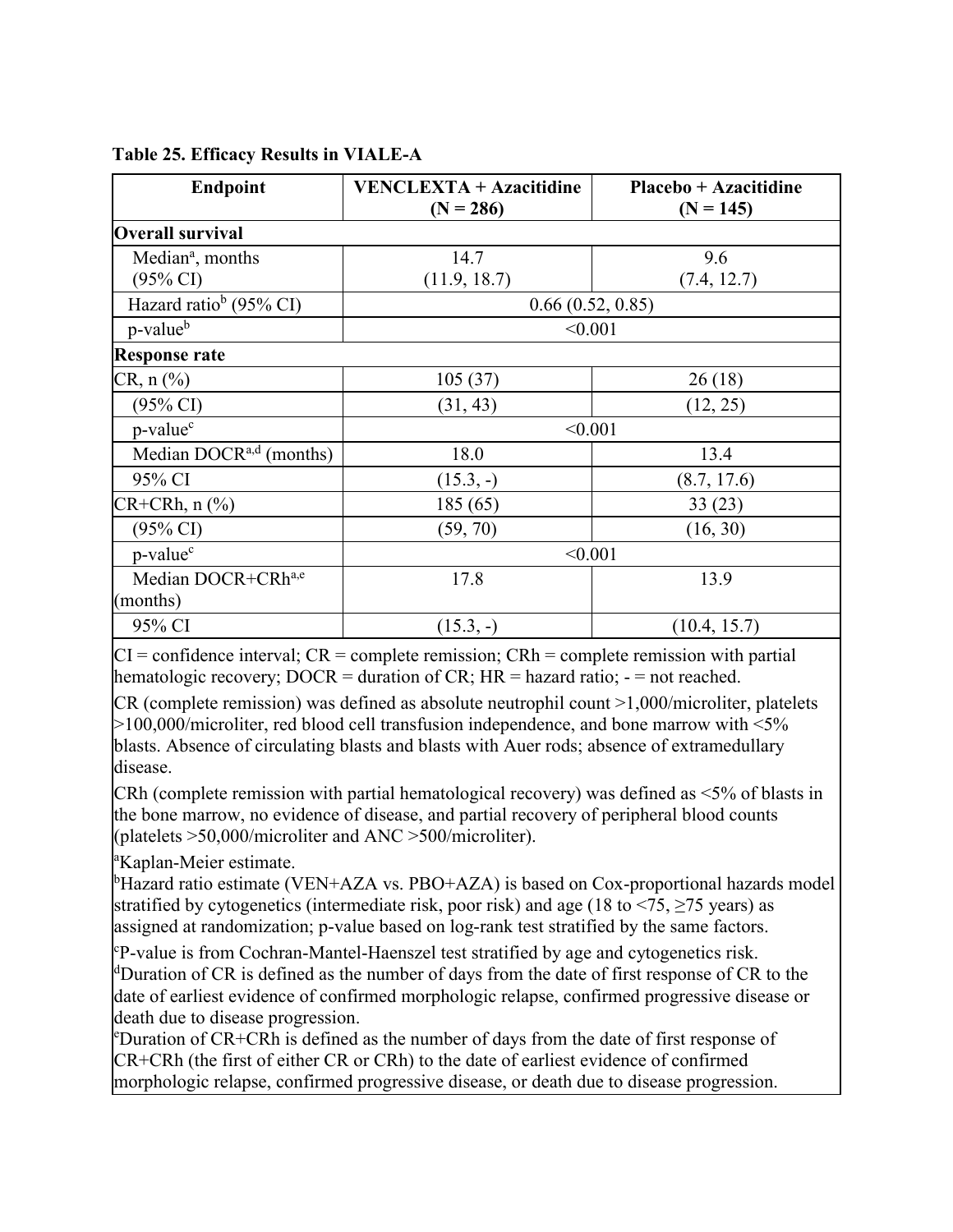Among the patients treated with VEN+AZA, 155 were dependent on red blood cell (RBC) and/or platelets transfusions at baseline; of these patients, 49% (76/155) became independent of RBC and platelet transfusions during any consecutive  $\geq$ 56-day post-baseline period. Of the patients treated with VEN+AZA, 131 were independent of both RBC and platelet transfusions at baseline,  $69\%$  (90/131) remained transfusion independent during any consecutive  $\geq 56$ -day postbaseline period. Among the patients treated with PBO+AZA, 81 were dependent on RBC and/or platelets transfusions at baseline; of these patients, 27% (22/81) patients became independent of RBC and platelet transfusions during any consecutive  $\geq$ 56-day post-baseline period. Of the patients treated with PBO+AZA, 64 were independent of both RBC and platelet transfusions at baseline, 42% (27/64) remained transfusion independent during any consecutive ≥56-day postbaseline period.

The median time to first response of CR or CRh was 1.0 months (range: 0.6 to 14.3 months) with VEN+AZA treatment.

### M14-358

M14-358 (NCT02203773) was a non-randomized, open-label trial that evaluated the efficacy of VENCLEXTA in combination with azacitidine  $(N=84)$  or decitabine  $(N=31)$  in patients with newly diagnosed AML. Of those patients, 67 who received azacitidine combination and 13 who received decitabine combination were 75 years or older, or had comorbidities that precluded the use of intensive induction chemotherapy.

Patients received VENCLEXTA 400 mg orally once daily following completion of the ramp-up dosing schedule *[see Dosage and Administration [\(2.3\)](#page-2-0)]* in combination with azacitidine (75 mg/m<sup>2</sup> either intravenously or subcutaneously on Days 1-7 of each 28-day cycle beginning on Cycle 1 Day 1) or decitabine  $(20 \text{ mg/m}^2 \text{ intravenously on Days 1-5 of each } 28 \text{-day cycle})$ beginning on Cycle 1 Day 1). During the ramp-up phase, patients received TLS prophylaxis and were hospitalized for monitoring. Patients continued treatment until disease progression or unacceptable toxicity. Once bone marrow assessment confirmed a remission, defined as less than 5% leukemia blasts, with cytopenia following Cycle 1 treatment, VENCLEXTA was interrupted up to 14 days or until ANC  $\geq$ 500/microliter and platelet count  $\geq$ 50  $\times$  10<sup>3</sup>/microliter. Azacitidine dose reduction was implemented in the clinical trial for management of hematologic toxicity *[see Dosage and Administration [\(2.5\)](#page-5-0)]*. Dose reductions for decitabine were not implemented in the clinical trial. Baseline demographic and disease characteristic are shown in [Table 26.](#page-48-0)

| <b>Characteristic</b>               | <b>VENCLEXTA</b><br>+ Azacitidine<br>$N = 67$ | <b>VENCLEXTA</b><br>+ Decitabine<br>$N = 13$ |
|-------------------------------------|-----------------------------------------------|----------------------------------------------|
| Age, years; median (range)          | 76 (61-90)                                    | 75 (68-86)                                   |
| Race; %                             |                                               |                                              |
| White                               | 87                                            | 77                                           |
| <b>Black or African American</b>    | 4.5                                           |                                              |
| Asian                               | 1.5                                           |                                              |
| Native Hawaiian or Pacific Islander | 1.5                                           | 15                                           |
| American Indian/Alaskan Native      |                                               | 77                                           |

**Table 26. Baseline Patient Characteristics for Patients with AML Treated with VENCLEXTA in Combination with Azacitidine or Decitabine**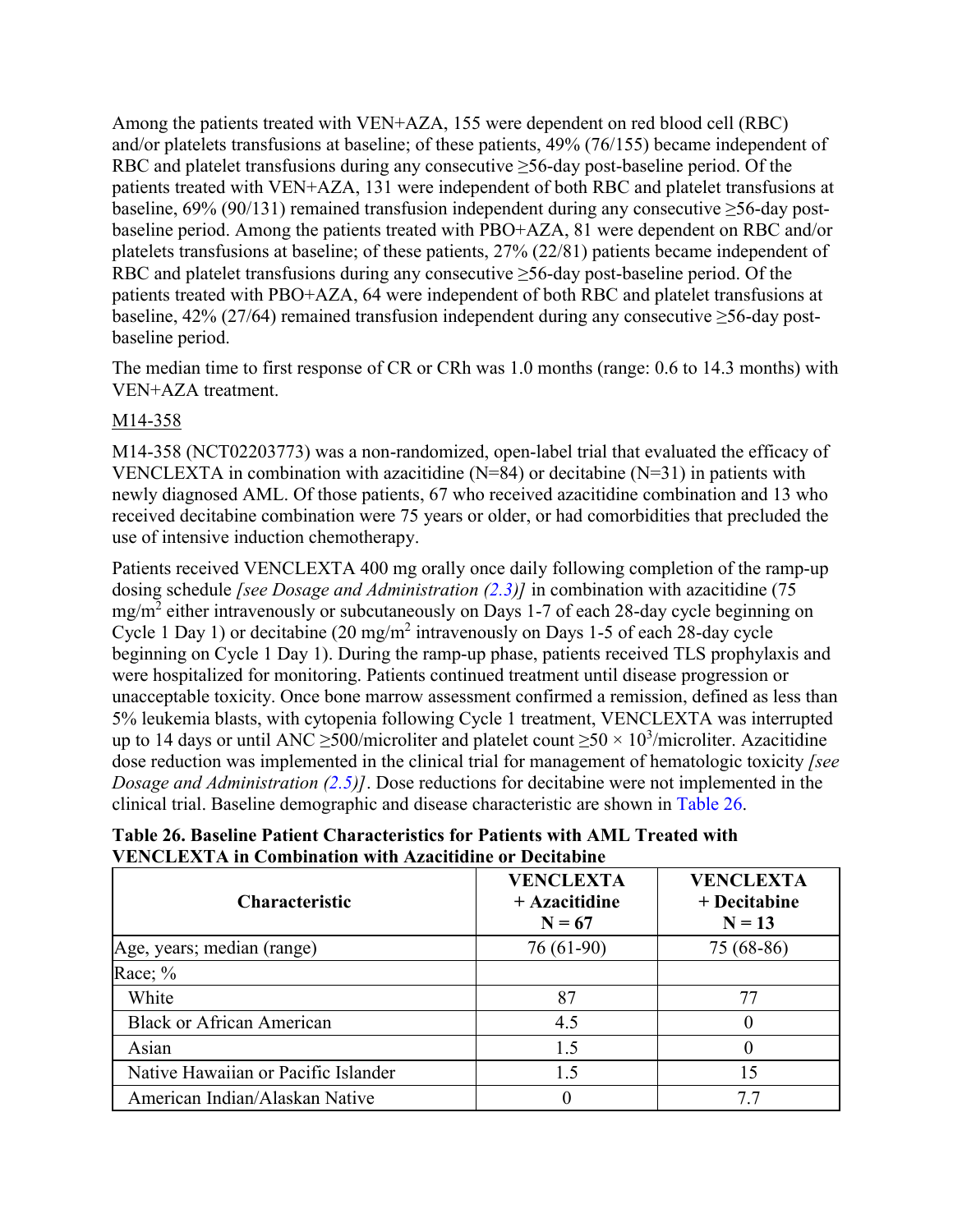| <b>Characteristic</b>                        | <b>VENCLEXTA</b><br>+ Azacitidine<br>$N = 67$ | <b>VENCLEXTA</b><br>+ Decitabine<br>$N = 13$ |
|----------------------------------------------|-----------------------------------------------|----------------------------------------------|
| Unreported other                             | 6                                             | $\theta$                                     |
| Male; %                                      | 60                                            | 38                                           |
| ECOG performance status; %                   |                                               |                                              |
| $0 - 1$                                      | 64                                            | 92                                           |
| $\overline{2}$                               | 33                                            | 7.7                                          |
| $\overline{3}$                               | $\overline{3}$                                | $\theta$                                     |
| Disease history; %                           |                                               |                                              |
| De Novo AML                                  | 73                                            | 85                                           |
| Secondary AML                                | 27                                            | 15                                           |
| Mutation analyses detected <sup>a</sup> ; %  |                                               |                                              |
| TP53                                         | 15                                            | 31                                           |
| IDH1 or IDH2                                 | 27                                            | $\theta$                                     |
| FLT3                                         | 16                                            | 23                                           |
| <b>NPM1</b>                                  | 19                                            | 15                                           |
| Cytogenetic risk detected <sup>b,c</sup> ; % |                                               |                                              |
| Intermediate                                 | 64                                            | 38                                           |
| Poor                                         | 34                                            | 62                                           |
| Baseline comorbidities <sup>d</sup> ; %      |                                               |                                              |
| Severe cardiac disease                       | 4.5                                           | 7.7                                          |
| Severe pulmonary disease                     | 1.5                                           | $\theta$                                     |
| Moderate hepatic impairment                  | 9                                             | $\boldsymbol{0}$                             |
| Creatinine clearance <45 mL/min              | 13                                            | 7.7                                          |

ECOG = Eastern Cooperative Oncology Group.

<sup>a</sup>Includes 6 patients with insufficient sample for analysis in the azacitidine group and 4 in the decitabine group.

 $\overline{b}$ As defined by the National Comprehensive Cancer Network (NCCN) risk categorization v2014.

 $\degree$ No mitosis in 1 patient in azacitidine group (excluded favorable risk by Fluorescence in situ Hybridization [FISH] analysis).

<sup>d</sup>Patients may have had more than one comorbidity.

The efficacy results are shown in [Table 27.](#page-44-0)

<span id="page-44-0"></span>

| Table 27. Efficacy Results for Patients with Newly Diagnosed AML Treated with |  |
|-------------------------------------------------------------------------------|--|
| <b>VENCLEXTA in Combination with Azacitidine or Decitabine</b>                |  |

| <b>Efficacy Outcomes</b> | <b>VENCLEXTA +</b><br><b>Azacitidine</b><br>$N = 67$ | VENCLEXTA +<br><b>Decitabine</b><br>$N = 13$ |
|--------------------------|------------------------------------------------------|----------------------------------------------|
| $CR, n (\%)$             | 29 (43)                                              | 7(54)                                        |
| (95% CI)                 | (31, 56)                                             | (25, 81)                                     |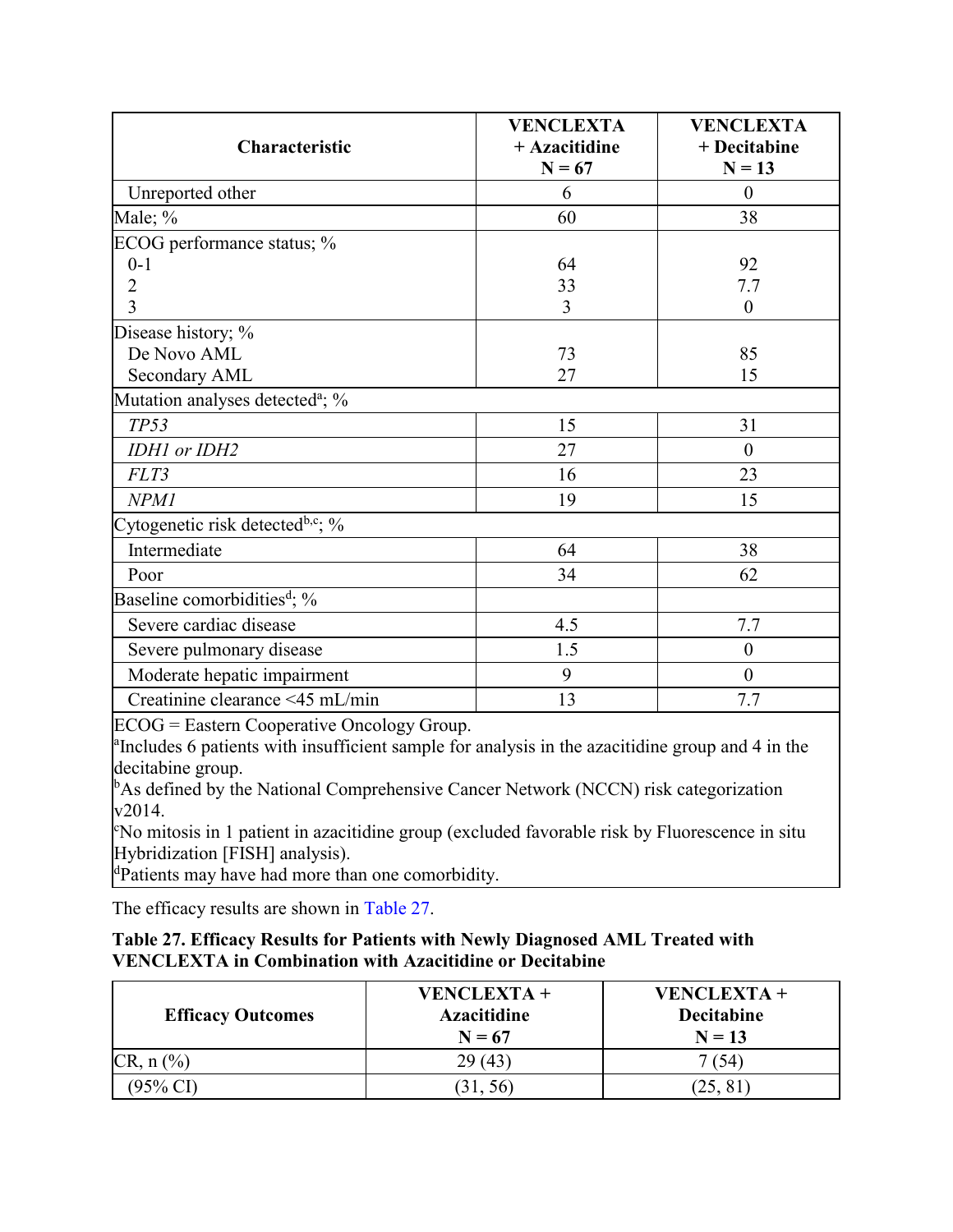| <b>Efficacy Outcomes</b>                                                                                                  | <b>VENCLEXTA +</b><br><b>Azacitidine</b><br>$N = 67$ | <b>VENCLEXTA +</b><br><b>Decitabine</b><br>$N = 13$ |  |  |
|---------------------------------------------------------------------------------------------------------------------------|------------------------------------------------------|-----------------------------------------------------|--|--|
| $CRh, n\ (\%)$                                                                                                            | 12(18)                                               | 1(7.7)                                              |  |  |
| $(95\% \text{ CI})$                                                                                                       | (9.6, 29)                                            | (0.2, 36)                                           |  |  |
| $CI =$ confidence interval; $CR =$ complete remission; $CRh =$ complete remission with partial<br>hematological recovery. |                                                      |                                                     |  |  |

The median follow-up was 15.9 months (range: 0.4 to 40.3 months) for VENCLEXTA in combination with azacitidine. The median duration of CR was 23.8 months (95% CI: 15.4, -), and the median duration of CR+CRh was 26.5 months (95% CI: 17.4, -).

The median follow-up was 11.0 months (range: 0.7 to 38.8 months) for VENCLEXTA in combination with decitabine. The median duration of CR was 12.7 months (95% CI: 1.4, -) and median duration of CR+CRh was 12.7 months (95% CI: 1.4, 20.0). Duration of CR is defined as time from the first documentation of CR to the first date of relapse, clinical disease progression or death due to disease progression, whichever occurred earliest. Duration of CR+CRh is defined as time from the first documentation of either CR or CRh to the first date of relapse, clinical disease progression or death due to disease progression, whichever occurred earliest.

Median time to first CR or CRh for patients treated with VENCLEXTA in combination with azacitidine was 1.0 month (range: 0.7 to 8.9 months).

Median time to first CR or CRh for patients treated with VENCLEXTA in combination with decitabine was 1.9 months (range: 0.8 to 4.2 months).

Of patients treated with VENCLEXTA in combination with azacitidine, 12% (8/67) subsequently received stem cell transplant.

The trial enrolled 35 additional patients (age range: 65 to 74 years) who did not have known comorbidities that precluded the use of intensive induction chemotherapy and were treated with VENCLEXTA in combination with azacitidine  $(N=17)$  or decitabine  $(N=18)$ .

For the 17 patients treated with VENCLEXTA in combination with azacitidine, the CR rate was 35% (95% CI: 14%, 62%). The CRh rate was 41% (95% CI: 18%, 67%). Nine (53%) patients subsequently received stem cell transplant.

For the 18 patients treated with VENCLEXTA in combination with decitabine, the CR rate was 56% (95% CI: 31%, 79%). The CRh rate was 22% (95% CI: 6.4%, 48%). Four (22%) patients subsequently received stem cell transplant.

In Combination with Low-Dose Cytarabine

VIALE-C was a randomized (2:1), double-blind, placebo-controlled, multicenter trial (NCT03069352) that evaluated the efficacy and safety of VENCLEXTA in combination with low-dose cytarabine (VEN+LDAC) versus placebo with low-dose cytarabine (PBO+LDAC).

Patients received VENCLEXTA 600 mg orally once daily on Days 1-28 following completion of the ramp-up dosing schedule *[see Dosage and Administration [\(2.3\)](#page-2-0)]* or placebo in combination with cytarabine 20 mg/m<sup>2</sup> subcutaneously once daily on Days 1-10 of each 28-day cycle beginning on Cycle 1 Day 1. During the ramp-up phase, patients received TLS prophylaxis and were hospitalized for monitoring.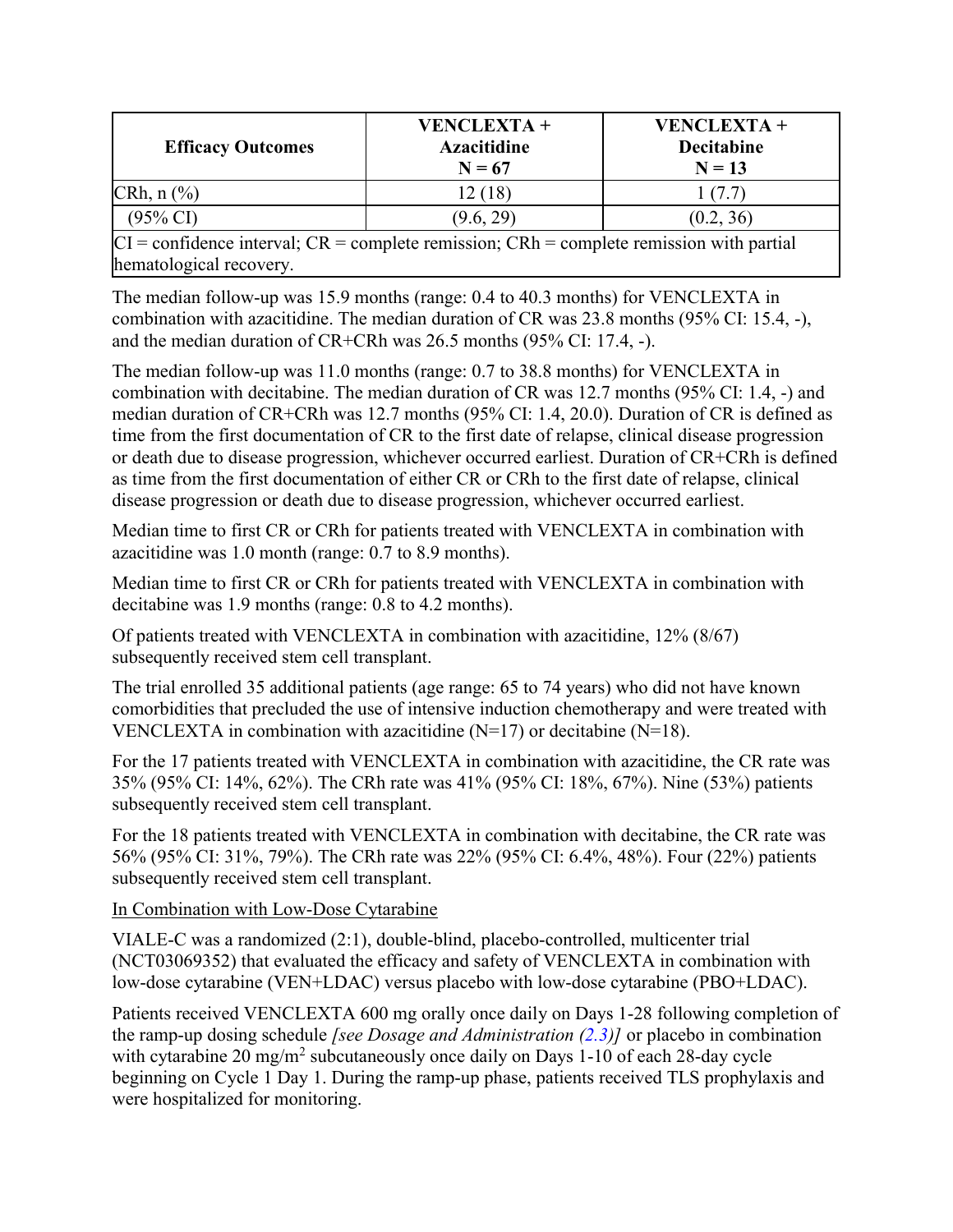Once bone marrow assessment confirmed a remission, defined as less than 5% leukemia blasts with cytopenia following Cycle 1 treatment, VENCLEXTA or placebo was interrupted up to 14 days or until ANC  $\geq$ 500/microliter and platelet count  $\geq$ 50  $\times$  10<sup>3</sup>/microliter. For patients with resistant disease at the end of Cycle 1, a bone marrow assessment was performed after Cycle 2 or 3 and as clinically indicated. LDAC was resumed on the same day as VENCLEXTA or placebo following interruption. Patients continued to receive treatment until disease progression or unacceptable toxicity. Baseline demographic and disease characteristic are shown in [Table 28.](#page-46-0)

| Characteristic                                                       | <b>VENCLEXTA</b><br>+ Low-Dose<br>Cytarabine<br>$N = 143$ | Placebo<br>+ Low-Dose<br>Cytarabine<br>$N = 68$ |
|----------------------------------------------------------------------|-----------------------------------------------------------|-------------------------------------------------|
| Age, years; median (range)                                           | 76 (36, 93)                                               | 76 (41, 88)                                     |
| Race; %                                                              |                                                           |                                                 |
| White                                                                | 71                                                        | 69                                              |
| <b>Black or African American</b>                                     | 1.4                                                       | 1.5                                             |
| Asian                                                                | 27                                                        | 29                                              |
| Male; %                                                              | 55                                                        | 57                                              |
| ECOG performance status; %                                           |                                                           |                                                 |
| $0 - 1$                                                              | 52                                                        | 50                                              |
| $\overline{2}$                                                       | 44                                                        | 37                                              |
| $\overline{3}$                                                       | 4.2                                                       | 13                                              |
| Disease history; %                                                   |                                                           |                                                 |
| De Novo AML                                                          | 59                                                        | 66                                              |
| Secondary AML                                                        | 41                                                        | 34                                              |
| Mutation analyses detected; n/N <sup>a</sup> (%)                     |                                                           |                                                 |
| TP53                                                                 | 22/112(20)                                                | 9/52(17)                                        |
| IDH1 or IDH2                                                         | 21/112(19)                                                | 12/52(23)                                       |
| FLT3                                                                 | 20/112(18)                                                | 9/52(17)                                        |
| <b>NPM1</b>                                                          | 18/112(16)                                                | 7/52(13)                                        |
| Cytogenetic risk detected <sup>b</sup> ; %                           |                                                           |                                                 |
| Favorable                                                            | <1                                                        | 4                                               |
| Intermediate                                                         | 63                                                        | 63                                              |
| Poor                                                                 | 33                                                        | 29                                              |
| <sup>a</sup> Number of evaluable BMA specimens received at baseline. |                                                           |                                                 |

<span id="page-46-0"></span>

|                | Table 28. Baseline Demographic and Disease Characteristics in Patients with AML in |  |  |
|----------------|------------------------------------------------------------------------------------|--|--|
| <b>VIALE-C</b> |                                                                                    |  |  |

 ${}^{\circ}$ Per the 2016 National Comprehensive Cancer Network (NCCN) Guidelines.

Efficacy was based on the rate of CR and duration of CR with supportive evidence of rate of CR+CRh, duration of CR+CRh, and the rate of conversion from transfusion dependence to transfusion independence. The CR rate in the VEN+LDAC arm was 27% (95% CI: 20%, 35%) with a median duration of CR of 11.1 months (95% CI: 6.1, -), and the CR rate in the PBO+LDAC arm was 7.4% (95% CI: 2.4%, 16%) with a median duration of CR of 8.3 months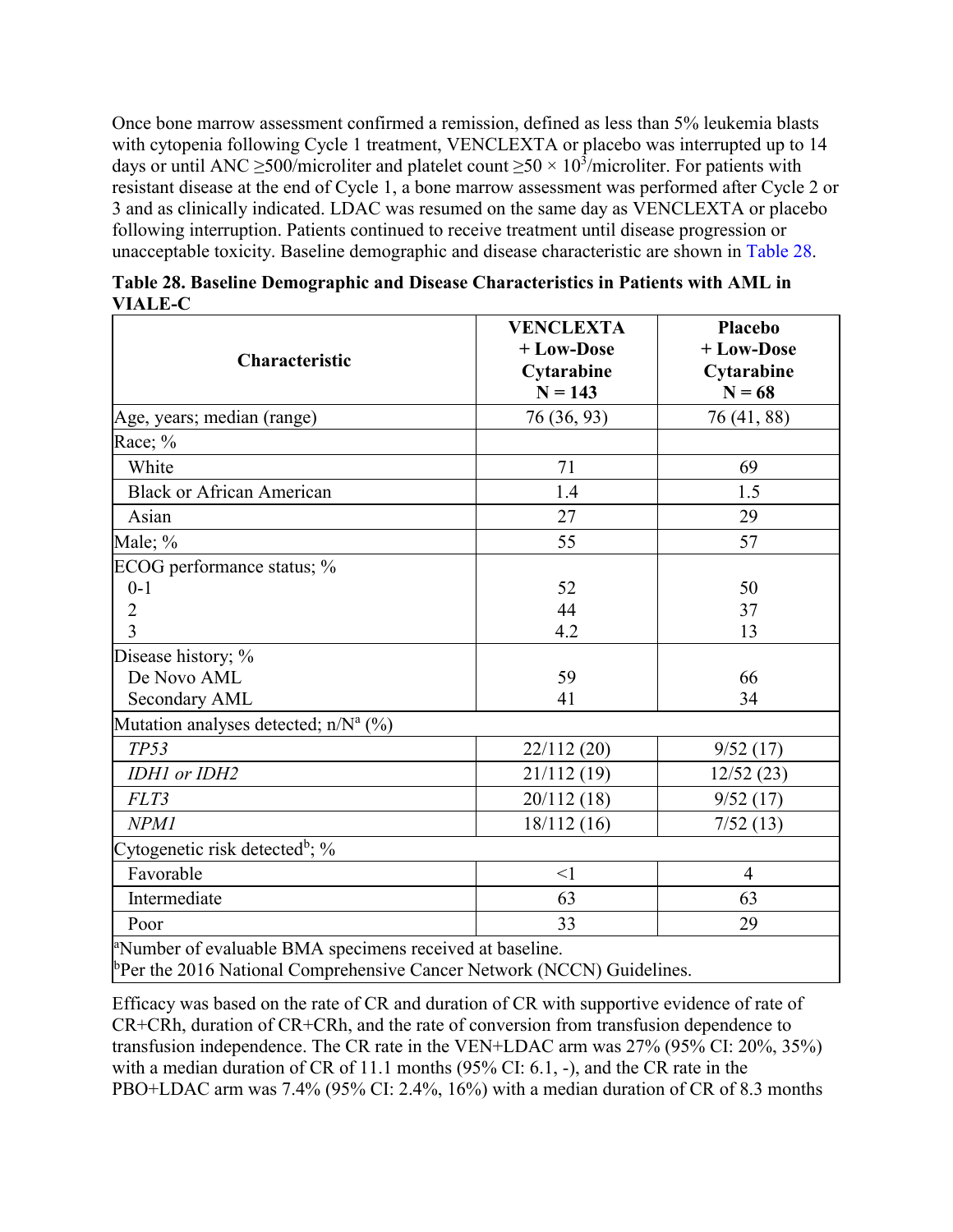(95% CI: 3.1, - ). The CR+CRh rate in the VEN+LDAC arm was 47% (95% CI: 39%, 55%) and in the PBO+LDAC arm was 15% (95% CI: 7.3%, 25%) with a median duration of CR+CRh of 11.1 months with VEN+LDAC treatment and 6.2 months with PBO+LDAC treatment. The median time to first response of CR or CRh was 1.0 month (range: 0.7 to 5.8 months) with VEN+LDAC treatment.

Among the patients treated with VEN+LDAC, 111 were dependent on RBC and/or platelets transfusions at baseline; of these patients, 33% (37/111) patients became independent of RBC and platelet transfusions during any consecutive  $\geq$ 56-day post-baseline period. Of the patients treated with VEN+LDAC, 32 were independent of both RBC and platelet transfusions at baseline, 50% (16/32) remained transfusion independent during any consecutive ≥56-day postbaseline period.

Among the patients treated with PBO+LDAC, 55 were dependent on RBC and/or platelets transfusions at baseline; of these patients, 13% (7/55) patients became independent of RBC and platelet transfusions during any consecutive ≥56-day post-baseline period. Of the patients treated with PBO+LDAC, 13 were independent of both RBC and platelet transfusions at baseline, 31% (4/13) remained transfusion independent during any consecutive ≥56-day post-baseline period.

VEN+LDAC did not significantly improve OS versus PBO+LDAC. The hazard ratio (HR) for OS was 0.75 (95% CI: 0.52, 1.07); p-value 0.114. The median OS for VEN+LDAC arm was 7.2 months (95% CI: 5.6, 10.1) and for PBO+LDAC arm was 4.1 months (95% CI: 3.1, 8.8).

### M14-387

M14-387 (NCT02287233) was a non-randomized, open-label trial that evaluated the efficacy of VEN+LDAC (N=82) in patients with newly diagnosed AML, including patients with previous exposure to a hypomethylating agent for an antecedent hematologic disorder. Of those patients, 61 were 75 years or older, or had comorbidities that precluded the use of intensive induction chemotherapy.

Patients received VENCLEXTA 600 mg orally once daily on Days 1-28 following completion of the ramp-up phase *[see Dosage and Administration [\(2.3\)](#page-2-0)]* in combination with cytarabine 20 mg/m<sup>2</sup> subcutaneously once daily on Days 1-10 of each 28-day cycle beginning on Cycle 1 Day 1. During the ramp-up, patients received TLS prophylaxis and were hospitalized for monitoring. Once bone marrow assessment confirmed a remission, defined as less than 5% leukemia blasts with cytopenia following Cycle 1 treatment, VENCLEXTA was interrupted up to 14 days or until ANC  $\geq$ 500/microliter and platelet count  $\geq$ 50 × 10<sup>3</sup>/microliter. Patients continued treatment until disease progression or unacceptable toxicity. Baseline demographic and disease characteristic are shown in [Table 29.](#page-47-0)

<span id="page-47-0"></span>

| Table 29. Baseline Patient Characteristics for Patients with AML Treated with |
|-------------------------------------------------------------------------------|
| <b>VENCLEXTA in Combination with Low-Dose Cytarabine</b>                      |

| <b>Characteristic</b>            | <b>VENCLEXTA in Combination</b><br>with Low-Dose Cytarabine<br>$N = 61$ |
|----------------------------------|-------------------------------------------------------------------------|
| Age, years; median (range)       | $76(63-90)$                                                             |
| Race; %                          |                                                                         |
| White                            | 92                                                                      |
| <b>Black or African American</b> |                                                                         |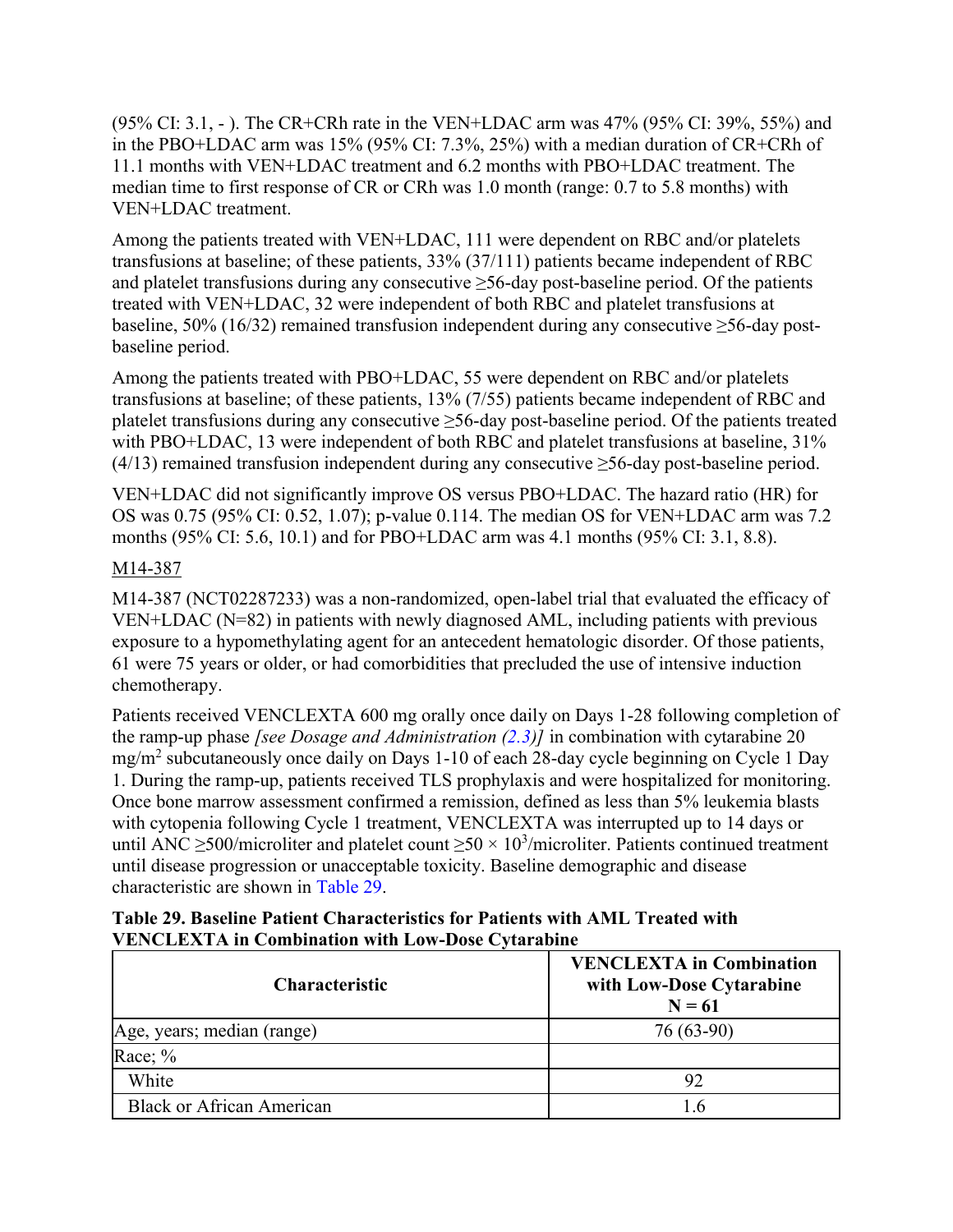| Characteristic                                | <b>VENCLEXTA</b> in Combination<br>with Low-Dose Cytarabine<br>$N = 61$ |
|-----------------------------------------------|-------------------------------------------------------------------------|
| Asian                                         | 1.6                                                                     |
| Unreported                                    | 4.9                                                                     |
| Male; %                                       | 74                                                                      |
| ECOG performance status; %                    |                                                                         |
| $0 - 1$                                       | 66                                                                      |
| $\overline{2}$                                | 33                                                                      |
| $\overline{3}$                                | 1.6                                                                     |
| Disease history; %                            |                                                                         |
| De Novo AML                                   | 54                                                                      |
| Secondary AML                                 | 46                                                                      |
| Mutation analyses detected <sup>a</sup> ; %   |                                                                         |
| TP53                                          | 8.2                                                                     |
| IDH1 or IDH2                                  | 23                                                                      |
| FLT3                                          | 21                                                                      |
| NPM1                                          | 9.8                                                                     |
| Cytogenetic risk detected <sup>b</sup> ; $\%$ |                                                                         |
| Intermediate                                  | 59                                                                      |
| Poor                                          | 34                                                                      |
| No mitoses                                    | 6.6                                                                     |
| Baseline comorbidities <sup>c</sup> ; %       |                                                                         |
| Severe cardiac disease                        | 9.8                                                                     |
| Moderate hepatic impairment                   | 4.9                                                                     |
| Creatinine clearance $\geq$ 30 or <45 mL/min  | 3.3                                                                     |

a Includes 7 patients with insufficient sample for analysis.

<sup>b</sup>As defined by the National Comprehensive Cancer Network (NCCN) risk categorization v2014.

 $\epsilon$ Patients may have had more than one comorbidity.

<span id="page-48-0"></span>The median follow-up was 7.3 months (range: 0.3 to 54.0 months). The CR rate was 21% (95% CI: 12, 34) and CRh rate was 21% (95% CI: 12, 34).

The median duration of CR was 22.9 months (95% CI: 5.1, -) and the median duration of CR+CRh was 14.3 months (95% CI: 6.1, 31.2).

Median time to first CR or CRh for patients treated with VEN+LDAC was 1.0 month (range: 0.8 to 9.4 months).

The trial enrolled 21 additional patients (age range: 67 to 74 years) who did not have known comorbidities that precluded the use of intensive induction chemotherapy and were treated with VEN+LDAC. The CR rate was 33% (95% CI: 15%, 57%). The CRh rate was 24% (95% CI: 8.2%, 47%). One patient (4.8%) subsequently received stem cell transplant.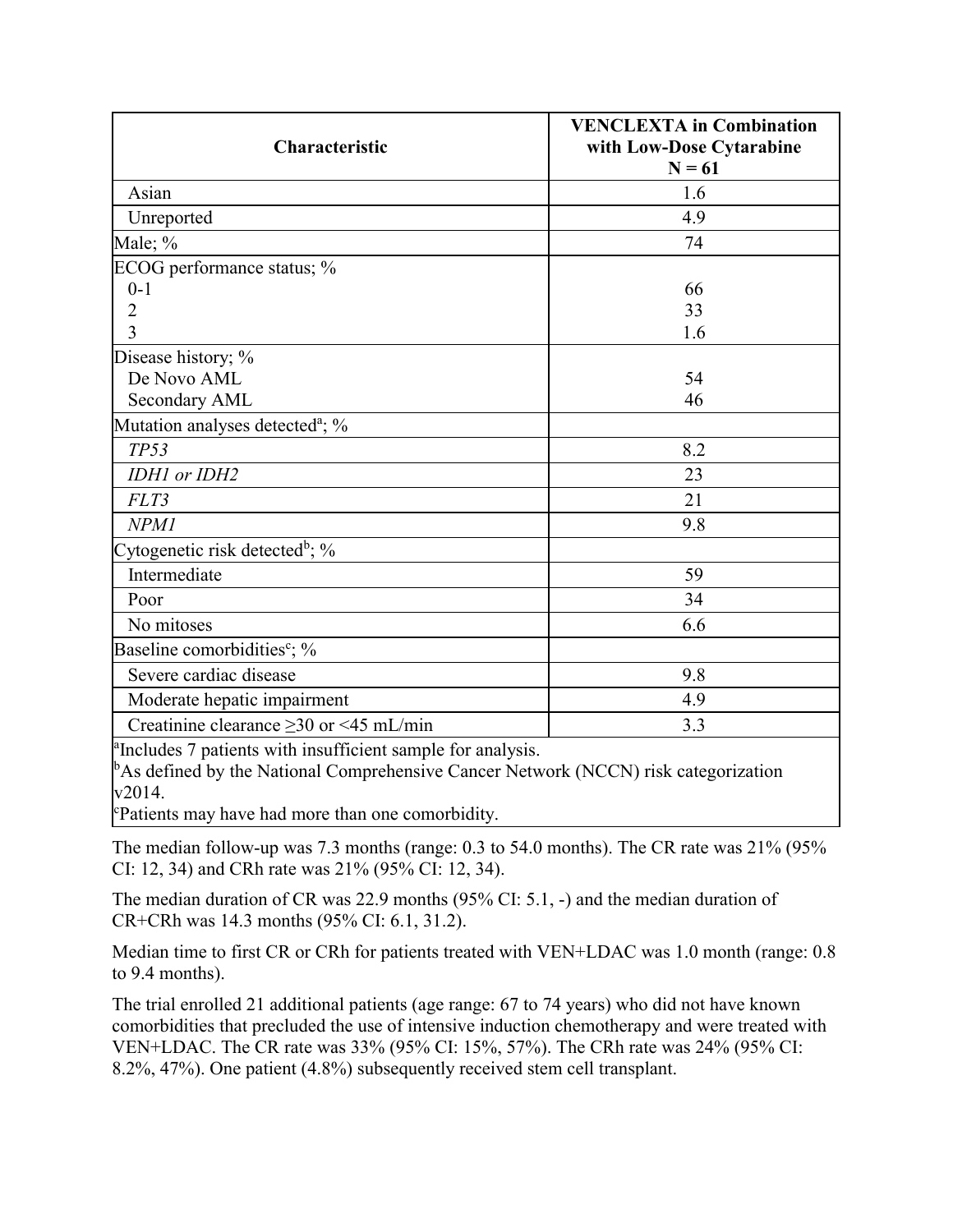### <span id="page-49-1"></span>**16 HOW SUPPLIED/STORAGE AND HANDLING**

| <b>Packaging Presentation</b>                 | <b>Number of Tablets</b>                                                                                                                                                                                                                                 | <b>National Drug Code</b><br>(NDC) |
|-----------------------------------------------|----------------------------------------------------------------------------------------------------------------------------------------------------------------------------------------------------------------------------------------------------------|------------------------------------|
| <b>CLL/SLL Starting Pack</b>                  | Each pack contains four weekly wallet<br>blister packs:<br>Week $1(14 \times 10 \text{ mg tablets})$<br>Week $2(7 \times 50 \text{ mg tablets})$<br>Week $3(7 \times 100 \text{ mg tablets})$<br>Week $4(14 \times 100 \text{ mg tablets})$<br>$\bullet$ | 0074-0579-28                       |
| Wallet containing 10 mg tablets               | $14 \times 10$ mg tablets                                                                                                                                                                                                                                | 0074-0561-14                       |
| Wallet containing 50 mg tablets               | 7 x 50 mg tablets                                                                                                                                                                                                                                        | 0074-0566-07                       |
| Unit dose blister containing 10<br>mg tablets | $2 \times 10$ mg tablets                                                                                                                                                                                                                                 | $0074 - 0561 - 11$                 |
| Unit dose blister containing 50<br>mg tablet  | $1 \times 50$ mg tablet                                                                                                                                                                                                                                  | 0074-0566-11                       |
| Unit dose blister containing 100<br>mg tablet | $1 \times 100$ mg tablet                                                                                                                                                                                                                                 | 0074-0576-11                       |
| Bottle containing 100 mg tablets              | $120 \times 100$ mg tablets                                                                                                                                                                                                                              | 0074-0576-22                       |
| Bottle containing 100 mg tablets              | $180 \times 100$ mg tablets                                                                                                                                                                                                                              | 0074-0576-34                       |

VENCLEXTA is dispensed as follows:

VENCLEXTA 10 mg film-coated tablets are round, biconvex shaped, pale yellow debossed with "V" on one side and "10" on the other side.

VENCLEXTA 50 mg film-coated tablets are oblong, biconvex shaped, beige debossed with "V" on one side and "50" on the other side.

VENCLEXTA 100 mg film-coated tablets are oblong, biconvex shaped, pale yellow debossed with "V" on one side and "100" on the other side.

Store at or below 86°F (30°C).

## <span id="page-49-0"></span>**17 PATIENT COUNSELING INFORMATION**

Advise the patient to read the FDA-approved patient labeling (Medication Guide).

### Tumor Lysis Syndrome

Advise patients of the potential risk of TLS, particularly at treatment initiation, during the rampup phase, and with resumption after an interruption and to immediately report any signs and symptoms associated with this event (fever, chills, nausea, vomiting, confusion, shortness of breath, seizure, irregular heartbeat, dark or cloudy urine, unusual tiredness, muscle pain, and/or joint discomfort) to their health care provider (HCP) for evaluation *[see Warnings and Precautions (5.1)]*.

Advise patients to be adequately hydrated every day when taking VENCLEXTA to reduce the risk of TLS. The recommended volume is 6 to 8 glasses (approximately 56 ounces total) of water each day. Patients should drink water starting 2 days before and on the day of the first dose, and every time the dose is increased *[see Dosage and Administration [\(2.4\)](#page-3-0)]*.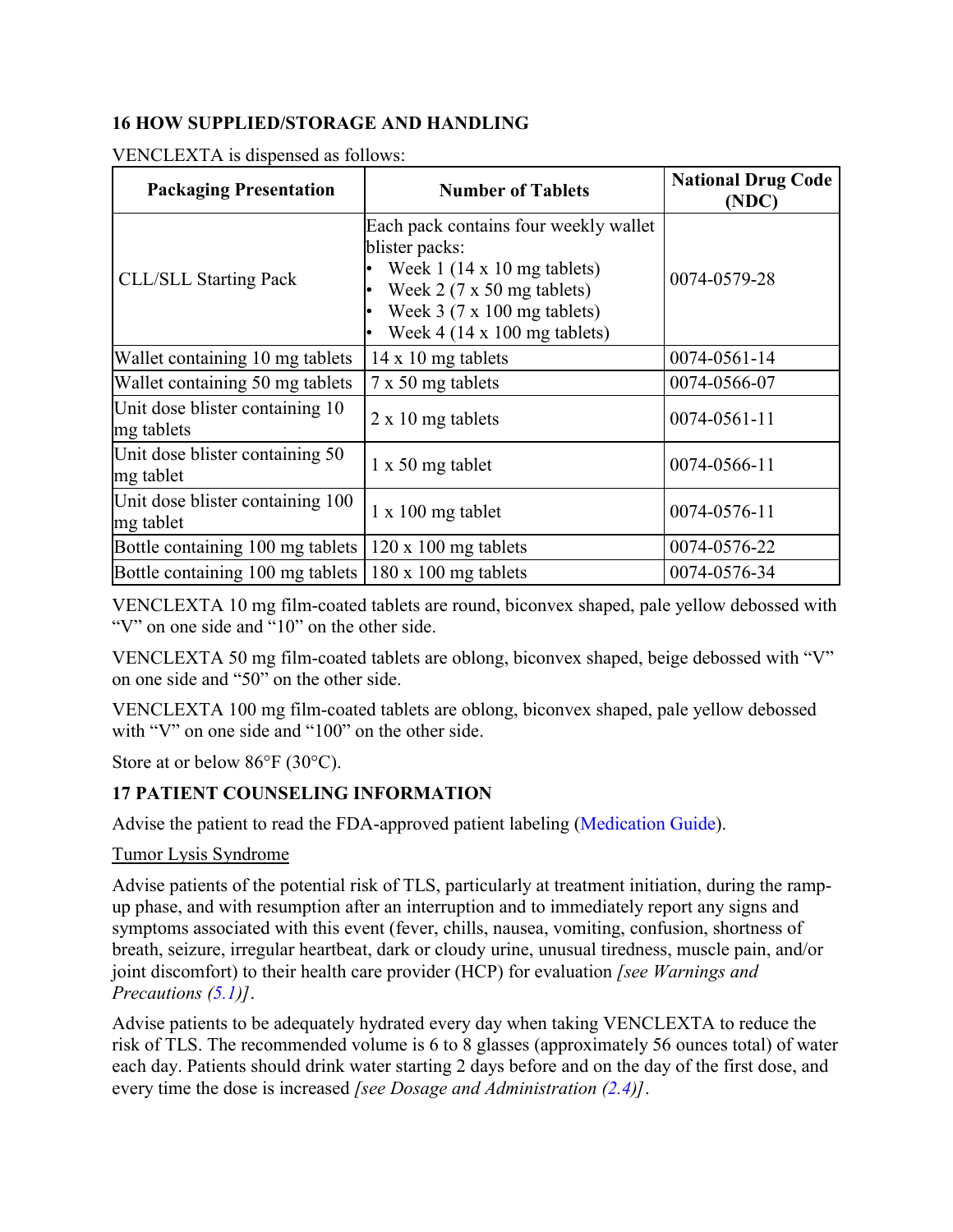Advise patients of the importance of keeping scheduled appointments for blood work or other laboratory tests *[see Dosage and Administration [\(2.4\)](#page-3-0)]*.

Advise patients that it may be necessary to take VENCLEXTA in the hospital or medical office setting to allow monitoring for TLS.

### Neutropenia

Advise patients to contact their HCP immediately if they develop a fever or any signs of infection. Advise patients of the need for periodic monitoring of blood counts *[see Warnings and Precautions [\(5.2\)](#page-10-5)]*.

### Infections

Advise patients to contact their HCP immediately if they develop a fever or any signs of infection *[see Warnings and Precautions [\(5.3\)](#page-10-4)]*.

## Drug Interactions

Advise patients to avoid consuming grapefruit products, Seville oranges, or starfruit during treatment with VENCLEXTA. Advise patients that VENCLEXTA may interact with some drugs; therefore, advise patients to inform their health care provider of the use of any prescription medication, over-the-counter drugs, vitamins and herbal products *[see Contraindications [\(4\)](#page-8-0) and Drug Interactions [\(7.1\)](#page-26-3)]*.

### Immunizations

Advise patients to avoid vaccination with live vaccines because they may not be safe or effective during treatment with VENCLEXTA *[see Warnings and Precautions [\(5.4\)](#page-10-3)]*.

## Embryo-Fetal Toxicity

Advise pregnant women of the potential risk to the fetus. Advise females or reproductive potential to inform their healthcare provider of a known or suspected pregnancy *[see Warnings and Precautions [\(5.5\)](#page-10-2) and Use in Specific Populations [\(8.1\)](#page-26-0)]*.

Advise female patients of reproductive potential to use effective contraception during therapy and for at least 30 days after the last dose *[see Use in Specific Populations [\(8.3\)](#page-27-0)]*.

### Lactation

Advise women not to breastfeed during treatment with VENCLEXTA and for 1 week after the last dose *[see Use in Specific Populations [\(8.2\)](#page-27-1)]*.

## Infertility

Advise males of reproductive potential that VENCLEXTA may impair fertility *[see Use in Specific Populations [\(8.3\)](#page-27-0)]*.

## Administration

Advise patients to take VENCLEXTA exactly as prescribed and not to change their dose or to stop taking VENCLEXTA unless they are told to do so by their HCP. Advise patients to take VENCLEXTA orally once daily, at approximately the same time each day, according to their HCP's instructions and that the tablets should be swallowed whole with a meal and water without being chewed, crushed, or broken *[see Dosage and Administration [\(2.8\)](#page-8-2)]*.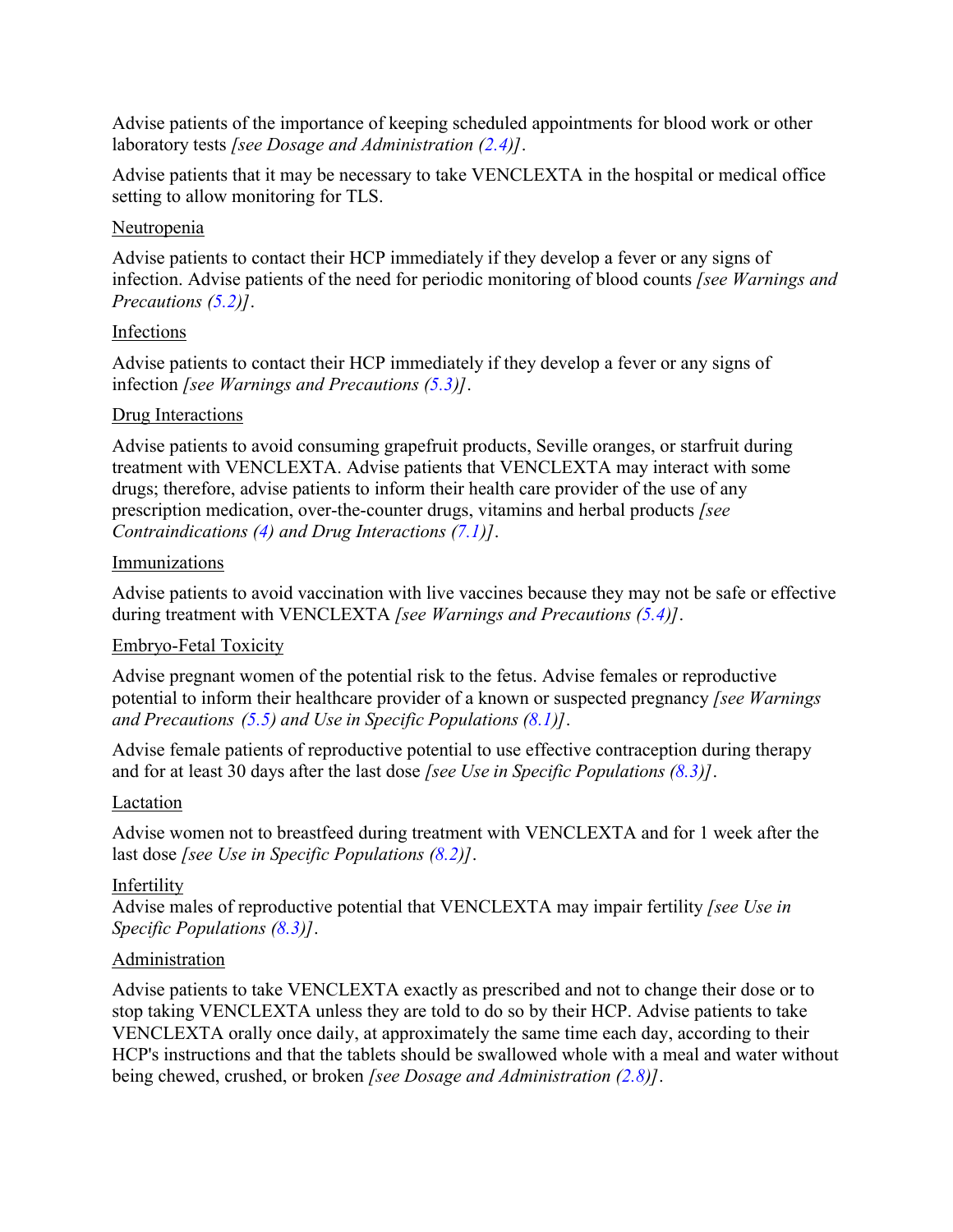Advise patients with CLL/SLL to keep VENCLEXTA in the original packaging during the first 4 weeks of treatment, and not to transfer the tablets to a different container.

Advise patients that if a dose of VENCLEXTA is missed by less than 8 hours, to take the missed dose right away and take the next dose as usual. If a dose of VENCLEXTA is missed by more than 8 hours, advise patients to wait and take the next dose at the usual time *[see Dosage and Administration [\(2.8\)](#page-8-2)]*.

Advise patients not to take any additional dose that day if they vomit after taking VENCLEXTA, and to take the next dose at the usual time the following day.

Manufactured and Marketed by: AbbVie Inc. North Chicago, IL 60064

and

Marketed by: Genentech USA, Inc. A Member of the Roche Group South San Francisco, CA 94080-4990

© 2016-2020 AbbVie Inc. © 2016-2020 Genentech, Inc. 20065599 November 2020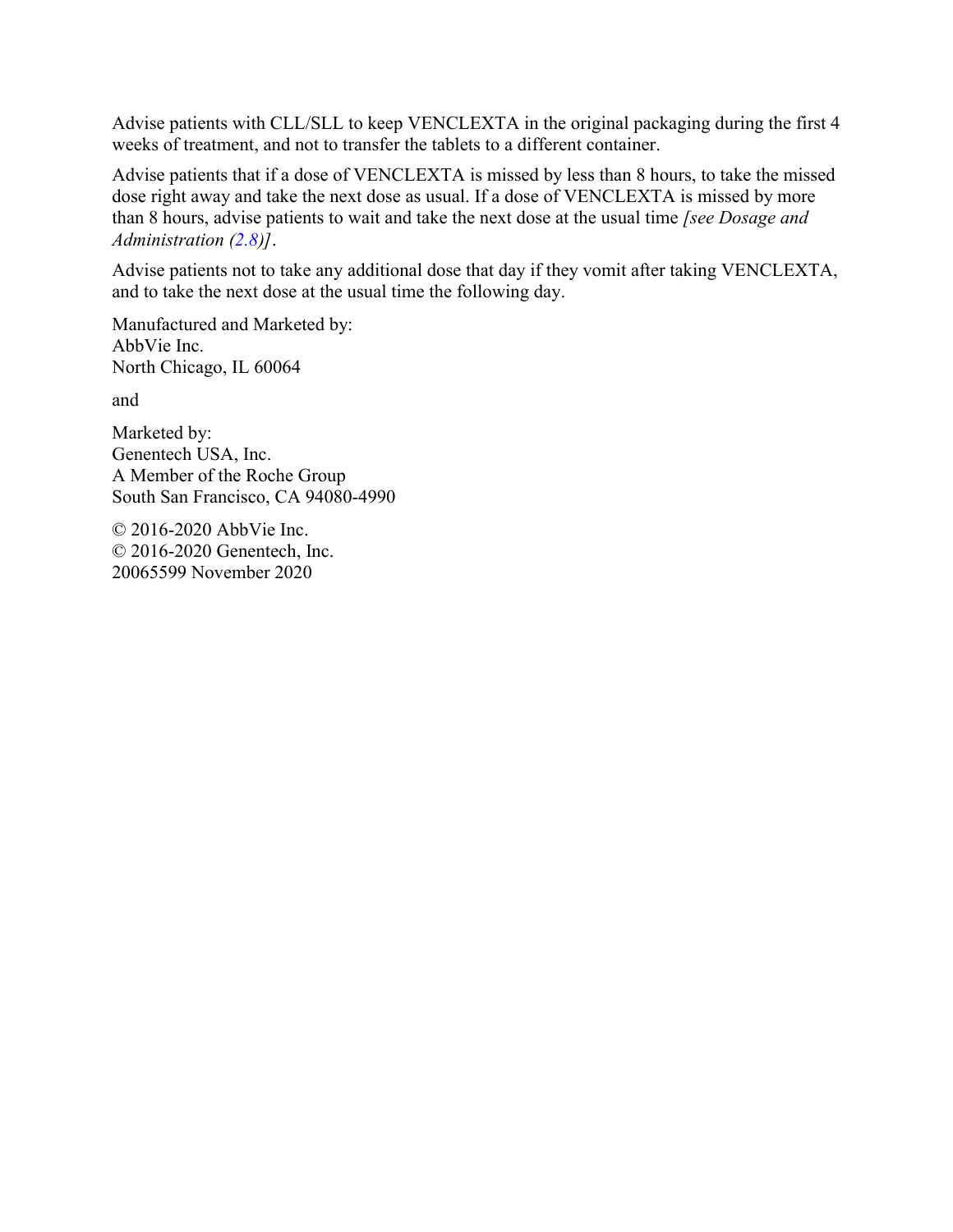#### **MEDICATION GUIDE VENCLEXTA® (ven-KLEKS-tuh) (venetoclax tablets)**

#### **What is the most important information I should know about VENCLEXTA? VENCLEXTA can cause serious side effects, including:**

- **Tumor lysis syndrome (TLS).** TLS is caused by the fast breakdown of cancer cells. TLS can cause kidney failure, the need for dialysis treatment, and may lead to death. Your healthcare provider will do tests to check your risk of getting TLS before you start taking VENCLEXTA. You will receive other medicines before starting and during treatment with VENCLEXTA to help reduce your risk of TLS. You may also need to receive intravenous (IV) fluids into your vein. Your healthcare provider will do blood tests to check for TLS when you first start treatment and during treatment with VENCLEXTA. It is important to keep your appointments for blood tests. Tell your healthcare provider right away if you have any symptoms of TLS during treatment with VENCLEXTA, including:
	- o fever
- o seizures
- o chills o irregular heartbeat
- o nausea
- o dark or cloudy urine o unusual tiredness
- o vomiting o confusion
- o muscle or joint pain
- shortness of breath

#### **Drink plenty of water during treatment with VENCLEXTA to help reduce your risk of getting TLS**.

Drink 6 to 8 glasses (about 56 ounces total) of water each day, starting 2 days before your first dose, on the day of your first dose of VENCLEXTA, and each time your dose is increased.

Your healthcare provider may delay, decrease your dose, or stop treatment with VENCLEXTA if you have side effects. When restarting VENCLEXTA after stopping for 1 week or longer, your healthcare provider may again check for your risk of TLS and change your dose.

See "**What are the possible side effects of VENCLEXTA?**" for more information about side effects.

### **What is VENCLEXTA?**

VENCLEXTA is a prescription medicine used:

- to treat adults with chronic lymphocytic leukemia (CLL) or small lymphocytic lymphoma (SLL).
- in combination with azacitidine, or decitabine, or low-dose cytarabine to treat adults with newly diagnosed acute myeloid leukemia (AML) who:
	- are 75 years of age or older, **or**
	- have other medical conditions that prevent the use of standard chemotherapy.
- It is not known if VENCLEXTA is safe and effective in children.

### **Who should not take VENCLEXTA?**

**Certain medicines must not be taken when you first start taking VENCLEXTA and while your dose is being slowly increased because of the risk of increased tumor lysis syndrome (TLS).**

- **Tell your healthcare provider about all the medicines you take,** including prescription and overthe-counter medicines, vitamins, and herbal supplements. VENCLEXTA and other medicines may affect each other causing serious side effects.
- Do not start new medicines during treatment with VENCLEXTA without first talking with your healthcare provider.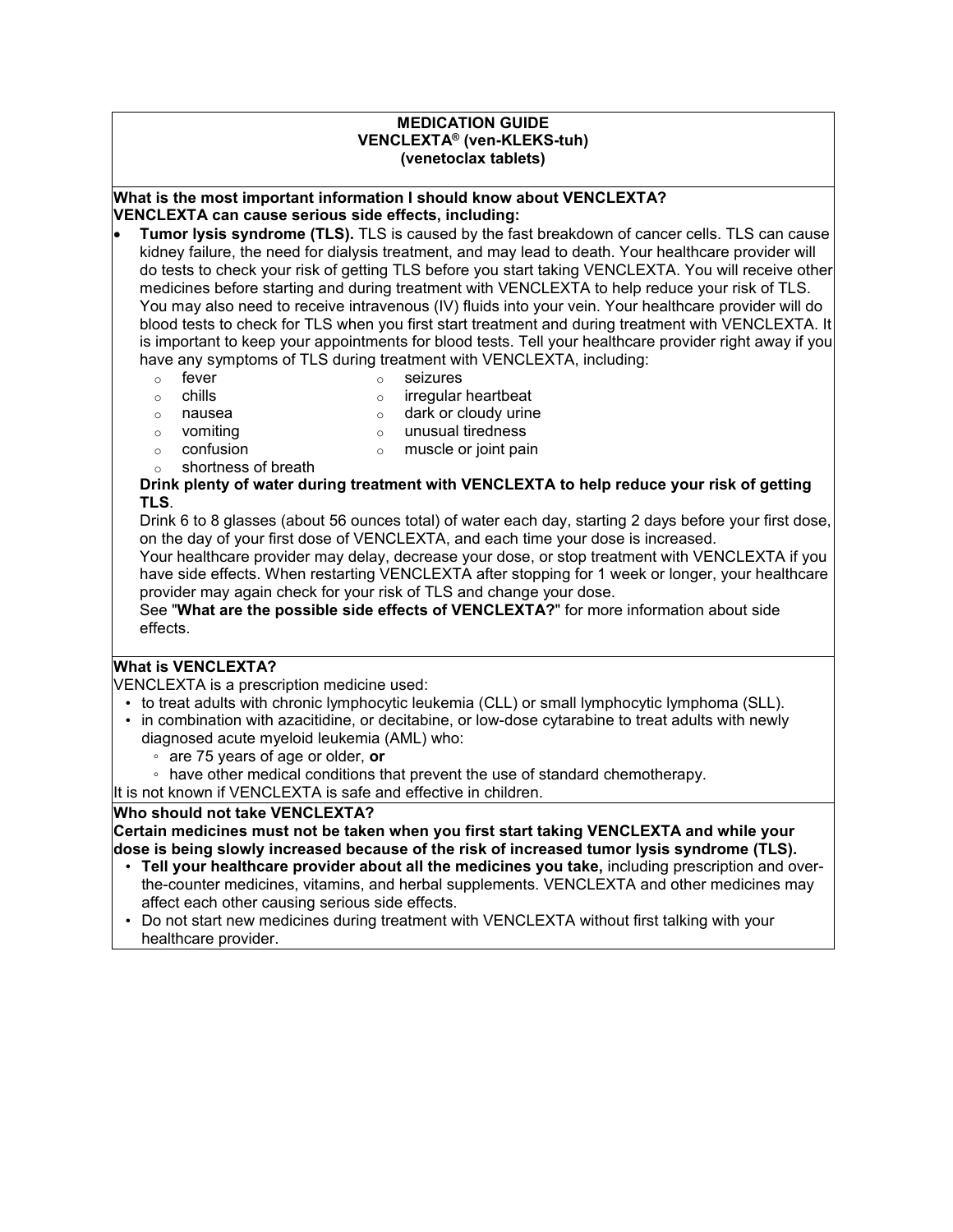#### **Before taking VENCLEXTA, tell your healthcare provider about all of your medical conditions, including if you:**

- have kidney problems
- have liver problems
- have problems with your body salts or electrolytes, such as potassium, phosphorus, or calcium
- have a history of high uric acid levels in your blood or gout
- are scheduled to receive a vaccine. You should not receive a "live vaccine" before, during, or after treatment with VENCLEXTA, until your healthcare provider tells you it is okay. If you are not sure about the type of immunization or vaccine, ask your healthcare provider. These vaccines may not be safe or may not work as well during treatment with VENCLEXTA.
- are pregnant or plan to become pregnant. VENCLEXTA may harm your unborn baby.
	- If you are able to become pregnant, your healthcare provider should do a pregnancy test before you start treatment with VENCLEXTA.
	- Females who are able to become pregnant should use effective birth control during treatment and for at least 30 days after the last dose of VENCLEXTA.
	- If you become pregnant or think you are pregnant, tell your healthcare provider right away.
- are breastfeeding or plan to breastfeed. It is not known if VENCLEXTA passes into your breast milk. Do not breastfeed during treatment and for 1 week after the last dose of VENCLEXTA.

**Tell your healthcare provider about all the medicines you take,** including prescription and over-thecounter medicines, vitamins, and herbal supplements. VENCLEXTA and other medicines may affect each other causing serious side effects. See **"Who should not take VENCLEXTA?"**

### **How should I take VENCLEXTA?**

- Take VENCLEXTA exactly as your healthcare provider tells you to take it. Do not change your dose of VENCLEXTA or stop taking VENCLEXTA unless your healthcare provider tells you to.
- When you first take VENCLEXTA:
	- You may need to take VENCLEXTA at a hospital or clinic to be monitored for TLS.
	- If you are taking VENCLEXTA for CLL or SLL, your healthcare provider will start VENCLEXTA at a low dose. Your dose will be slowly increased weekly over 5 weeks up to the full dose. Read the **Quick Start Guide** that comes with VENCLEXTA before your first dose.
	- If you are taking VENCLEXTA for AML, your healthcare provider will start VENCLEXTA at a low dose. Your dose will be slowly increased daily up to the full dose. Follow your healthcare provider's instructions carefully while increasing to the full dose.
- Follow the instructions about drinking water described in the section of this Medication Guide about TLS called **"What is the most important information I should know about VENCLEXTA?"** and also in the **Quick Start Guide**.
- Take VENCLEXTA 1 time a day with a meal and water at about the same time each day.
- Swallow VENCLEXTA tablets whole. Do not chew, crush, or break the tablets.
- If you miss a dose of VENCLEXTA and it has been less than 8 hours, take your dose as soon as possible. If you miss a dose of VENCLEXTA and it has been more than 8 hours, skip the missed dose and take the next dose at your usual time.
- If you vomit after taking VENCLEXTA, do not take an extra dose. Take the next dose at your usual time the next day.

### **What should I avoid while taking VENCLEXTA?**

You should not drink grapefruit juice, eat grapefruit, Seville oranges (often used in marmalades), or starfruit while you are taking VENCLEXTA. These products may increase the amount of VENCLEXTA in your blood.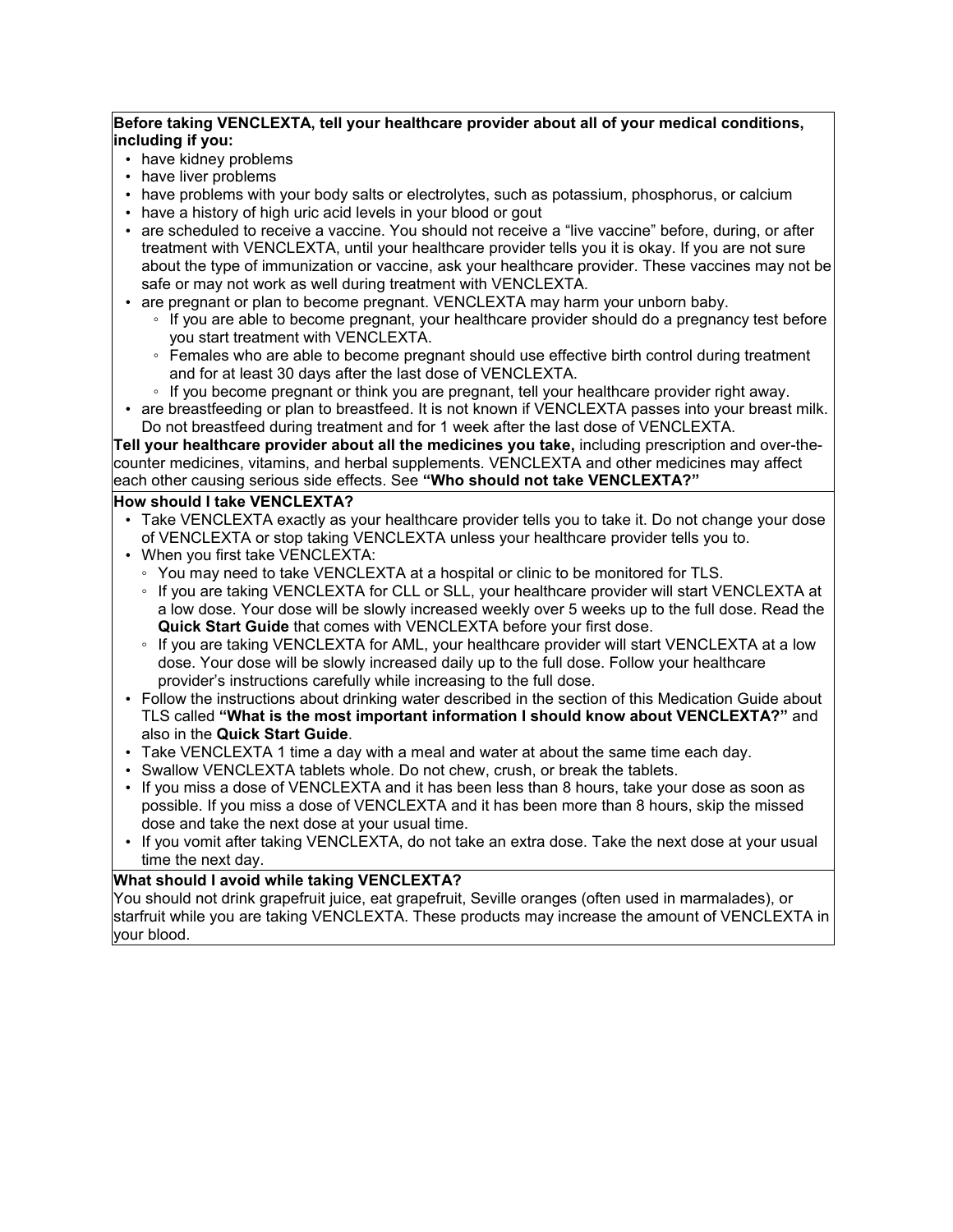### **What are the possible side effects of VENCLEXTA?**

**VENCLEXTA can cause serious side effects, including:**

- **See "What is the most important information I should know about VENCLEXTA?"**
- **Low white blood cell count (neutropenia).** Low white blood cell counts are common with VENCLEXTA but can also be severe. Your healthcare provider will do blood tests to check your blood counts during treatment with VENCLEXTA and may pause dosing.
- **Infections**. Death and serious infections such as pneumonia and blood infection (sepsis) have happened during treatment with VENCLEXTA. Your healthcare provider will closely monitor and treat you right away if you have fever or any signs of infection during treatment with VENCLEXTA.

Tell your healthcare provider right away if you have a fever or any signs of an infection during treatment with VENCLEXTA.

#### **The most common side effects of VENCLEXTA when used in combination with obinutuzumab, or rituximab, or alone in people with CLL or SLL include:**

- low platelet counts
- low red blood cell counts
- diarrhea
- nausea
- upper respiratory tract infection
- cough
- muscle and joint pain
- tiredness
- swelling of your arms, legs, hands, and feet

#### **The most common side effects of VENCLEXTA in combination with azacitidine, or decitabine, or low-dose cytarabine in people with AML include:**

- nausea
- diarrhea
- low platelet count
- constipation
- low white blood cell count
- fever with low white blood cell count
- tiredness
- vomiting
- swelling of arms, legs, hands, or feet
- fever
- infection in lungs
- shortness of breath
- bleeding
- low red blood cell count
- rash
- stomach (abdominal) pain
- infection in your blood
- muscle and joint pain
- dizziness
- cough
- sore throat
- low blood pressure

VENCLEXTA may cause fertility problems in males. This may affect your ability to father a child. Talk to your healthcare provider if you have concerns about fertility.

These are not all the possible side effects of VENCLEXTA. Call your doctor for medical advice about side effects. You may report side effects to FDA at 1-800-FDA-1088.

### **How should I store VENCLEXTA?**

- Store VENCLEXTA at or below 86°F (30°C).
- For people with CLL or SLL, keep VENCLEXTA tablets in the original package during the first 4 weeks of treatment. **Do not** transfer the tablets to a different container.

### **Keep VENCLEXTA and all medicines out of reach of children.**

### **General information about the safe and effective use of VENCLEXTA.**

Medicines are sometimes prescribed for purposes other than those listed in a Medication Guide. Do not use VENCLEXTA for a condition for which it was not prescribed. Do not give VENCLEXTA to other people, even if they have the same symptoms that you have. It may harm them. You can ask your healthcare provider or pharmacist for information about VENCLEXTA that is written for health professionals.